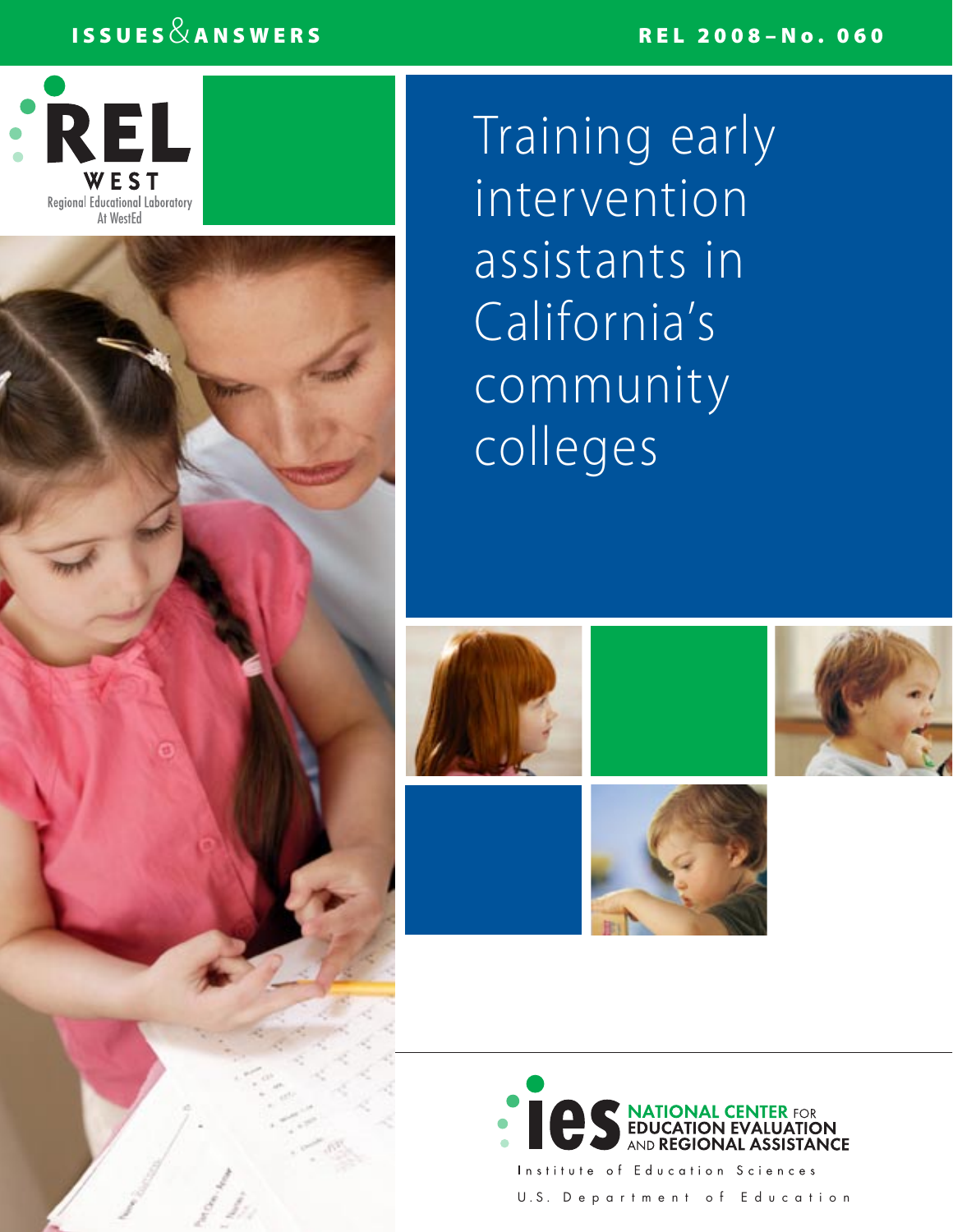



# Training early intervention assistants in California's community colleges

**September 2008**

**Prepared by Diane Hammon Kellegrew WestEd**

**Jean Pacifico-Banta University of Southern California**

> **Kari Stewart WestEd**



Institute of Education Sciences

U.S. Department of Education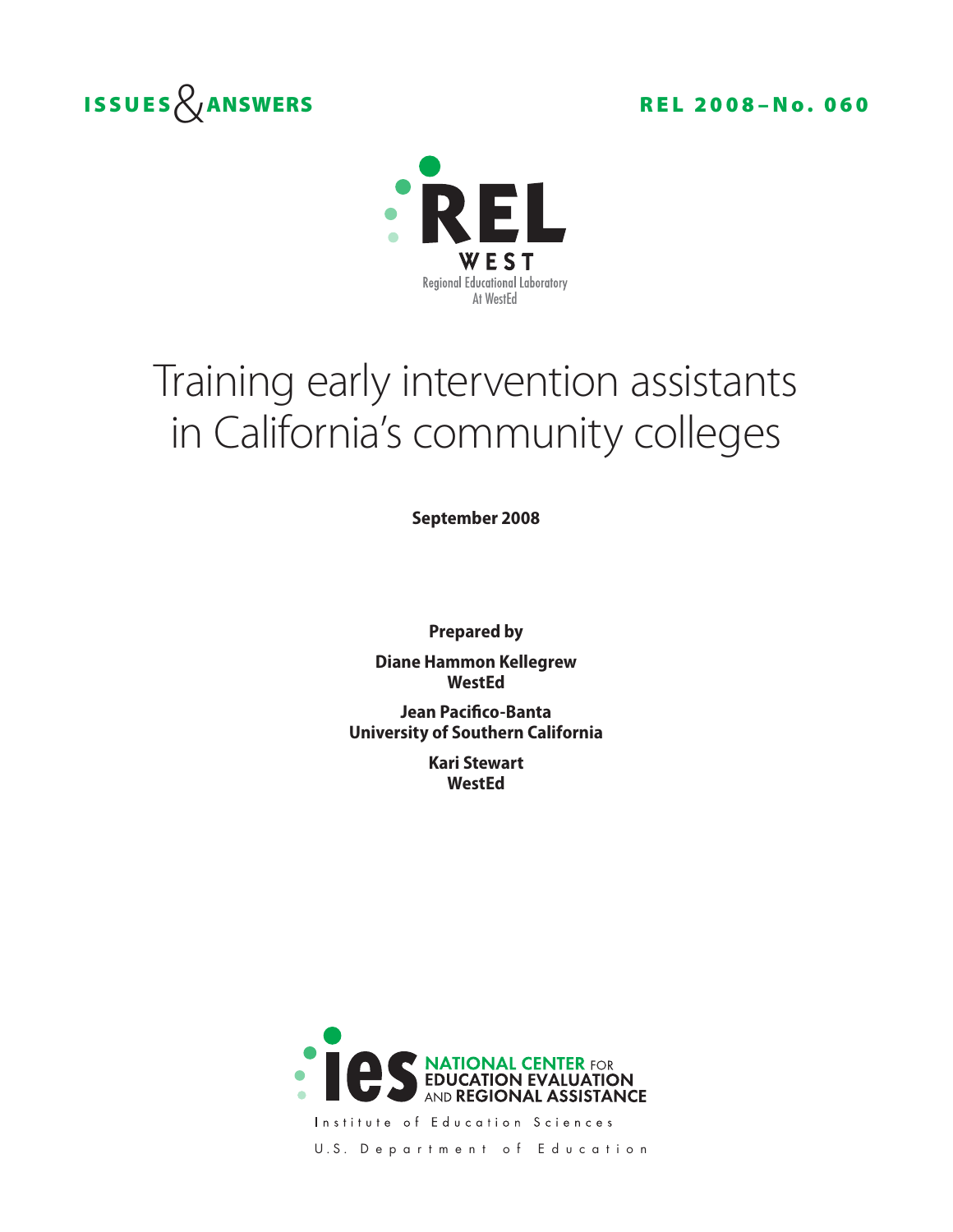

**Issues & Answers** is an ongoing series of reports from short-term Fast Response Projects conducted by the regional educational laboratories on current education issues of importance at local, state, and regional levels. Fast Response Project topics change to reflect new issues, as identified through lab outreach and requests for assistance from policymakers and educators at state and local levels and from communities, businesses, parents, families, and youth. All Issues & Answers reports meet Institute of Education Sciences standards for scientifically valid research.

## September 2008

This report was prepared for the Institute of Education Sciences (IES) under Contract ED-06-CO-0014 by Regional Educational Laboratory West administered by WestEd. The content of the publication does not necessarily reflect the views or policies of IES or the U.S. Department of Education nor does mention of trade names, commercial products, or organizations imply endorsement by the U.S. Government.

This report is in the public domain. While permission to reprint this publication is not necessary, it should be cited as:

Kellegrew, D.H., Pacifico-Banta, J., and Stewart, K. (2008). *Training early intervention assistants in California's community colleges* (Issues & Answers Report, REL 2008–No. 060). Washington, DC: U.S. Department of Education, Institute of Education Sciences, National Center for Education Evaluation and Regional Assistance, Regional Educational Laboratory West. Retrieved from http://ies.ed.gov/ncee/edlabs.

This report is available on the regional educational laboratory web site at http://ies.ed.gov/ncee/edlabs.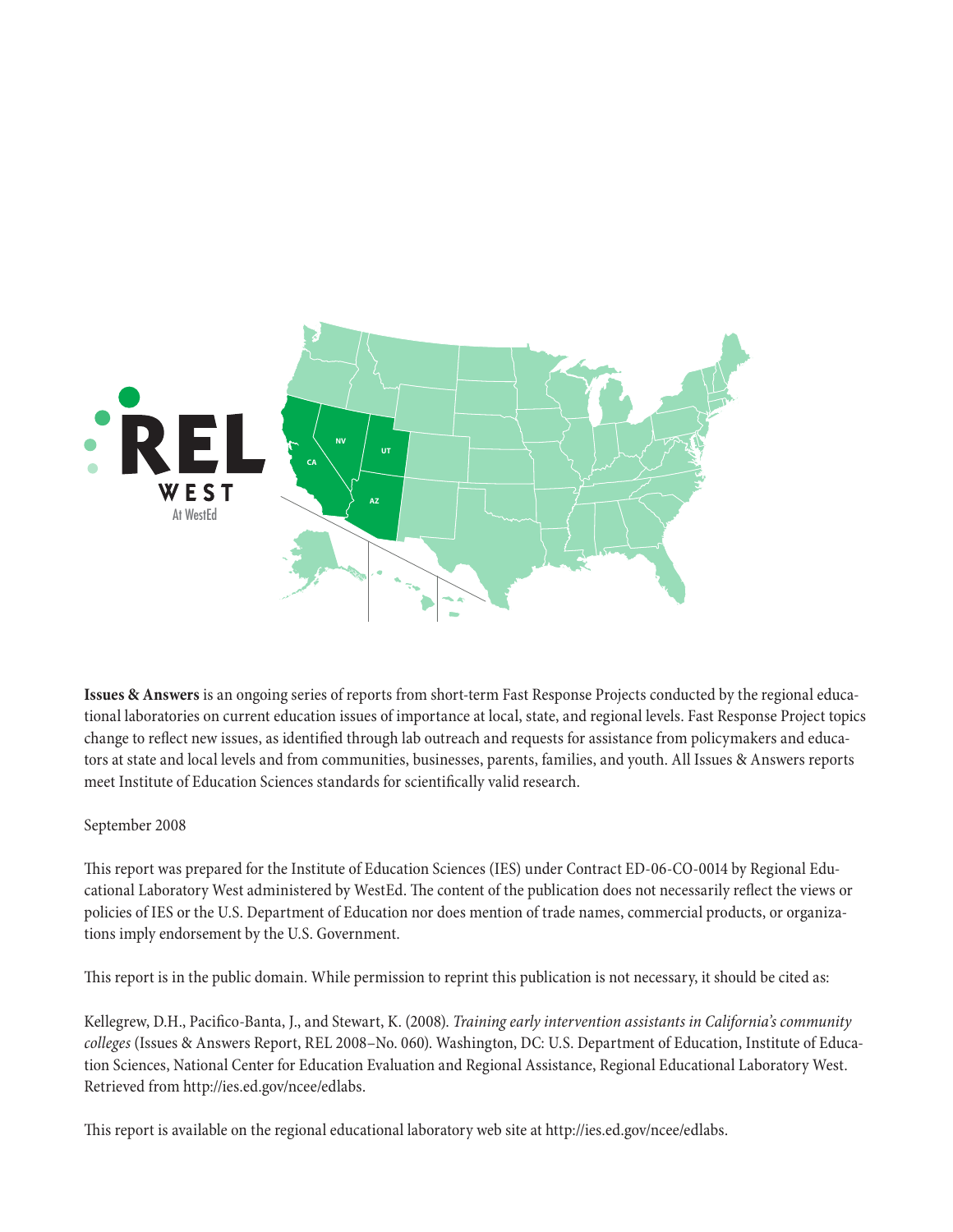## *Summary*

## **Training early intervention assistants in California's community colleges**

**This study examines California's efforts to foster preservice preparation of early intervention assistants for infants and toddlers with special needs through the Community College Personnel Preparation Project, a certificate program offered by participating community colleges. The study finds that colleges could develop preservice training programs for early intervention assistants that meet requirements such as those for awarding a Chancellor's certificate, although not all participating colleges were successful, despite receiving state funding for startup expenses.**

The Individuals with Disabilities Education Act (IDEA) of 1997 requires that services for infants and toddlers with special needs take place primarily in natural environments, such as home or community settings. Partly as a result of the 1997 reauthorization of the act, the shift to early intervention in natural environments has had a dramatic impact on the necessary skills and scope of duties of early intervention assistants. Under the supervision of specialists with a bachelor's or a master's degree early intervention assistants must be available to independently visit the everchanging dynamic family setting and carry out a prescribed intervention plan. These assistants are also required to work without the

line-of-sight supervision common in centerbased programs.

One avenue to create and increase a qualified workforce is to focus on the preservice education of early intervention assistants. A review of state initiatives indicates that many states are actively developing more complete descriptions and training models for early intervention personnel, including early intervention assistants, but only about half have a credential specific to this work or are developing one. This study examined California's efforts to foster preservice preparation of early intervention assistants through a certificate program offered by community colleges, the Community College Personnel Preparation Project. The project is funded by the California IDEA Part C lead agency, the Department of Developmental Services. California's project is unique in the Regional Educational Laboratory West states and can provide information to other West Region states grappling with similar issues.

Community colleges enrolled in the project must meet a series of requirements, including infusing early intervention assistant competencies into coursework, adding early intervention field experiences, and drawing on the experience of community partners and advisory committee members. Graduates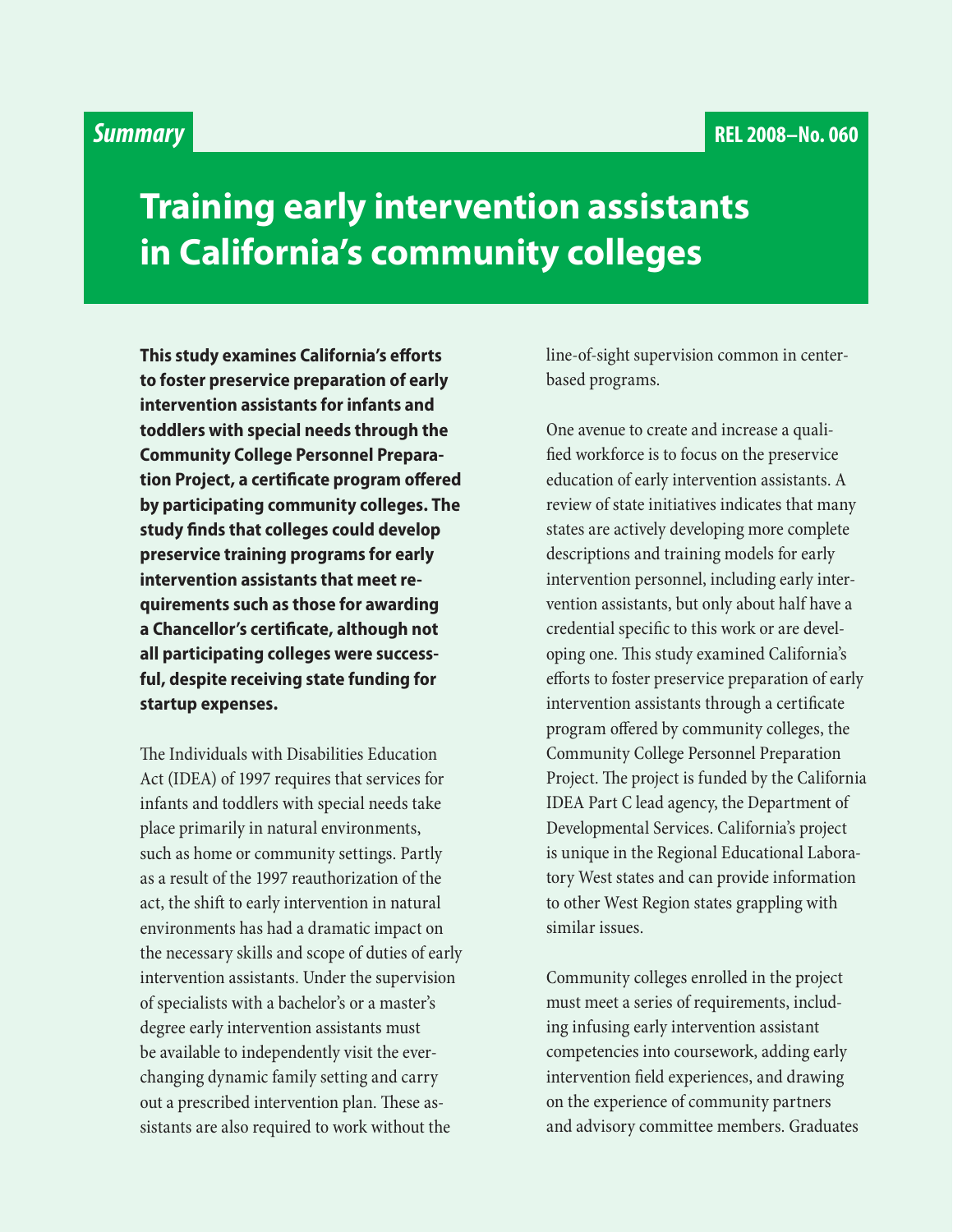of colleges that meet all requirements are awarded the Chancellor's Certificate for Early Intervention Assistants, a state-level certificate awarded by the Chancellor's Office for California Community Colleges. This study examined data from the inception of the project in 1998 through 2006. Forty community colleges participated during this time, representing 37 percent of the community colleges in the state. Data were gathered from the quarterly reports required of the participating colleges, faculty mentor monthly reports, and administrative annual reports. More than 2,000 documents were included in the qualitative and quantitative analysis. Four research questions were explored:

- 1. What is the California Community College Personnel Preparation Project, and how does it work?
- 2. How did community colleges seeking to award a Chancellor's Certificate for Early Intervention Assistants implement the Community College Personnel Preparation Project? In particular, how did the colleges develop faculty, coursework, field experiences, and an advisory board?
- 3. How did the Community College Personnel Preparation Project implementation differ for colleges that completed all requirements to award the Chancellor's certificate and for those that completed only the requirements for a college-level certificate or that dropped out of the project?
- 4. What challenges and response strategies did community colleges report in imple-

menting the Chancellor's Certificate for Early Intervention Assistants?

This study found that colleges could develop preservice training programs for early intervention assistants that meet requirements such as those for awarding a Chancellor's certificate, although not all colleges that participated in the project were successful despite receiving state funding for startup expenses. Of the 40 colleges that originally enrolled in the project, 15 completed all requirements for awarding the Chancellor's certificate, 7 completed only the first step (awarding a college-level certificate), and 11 dropped out. These 33 colleges were examined to compare colleges that completed the program with those that did not. In addition, 7 colleges are still working on meeting all requirements. A qualitative examination detailed the challenges and response strategies of all 40 colleges.

Participating colleges implemented many common features, though not all took the same approach. In most colleges the project liaison was a full-time faculty member with a background in general child development or education rather than a specialist in early intervention or special education. A majority of colleges offered faculty training in early intervention or in other special education topics, while the other colleges trained in general child development or education topics. Rather than develop new courses, three-quarters of the colleges modified existing courses to incorporate early intervention topics. A majority of colleges provided field experiences for their students, but only 30 percent of colleges held them in early intervention sites. Close to twothirds of colleges had community partners and advisors who worked in the early intervention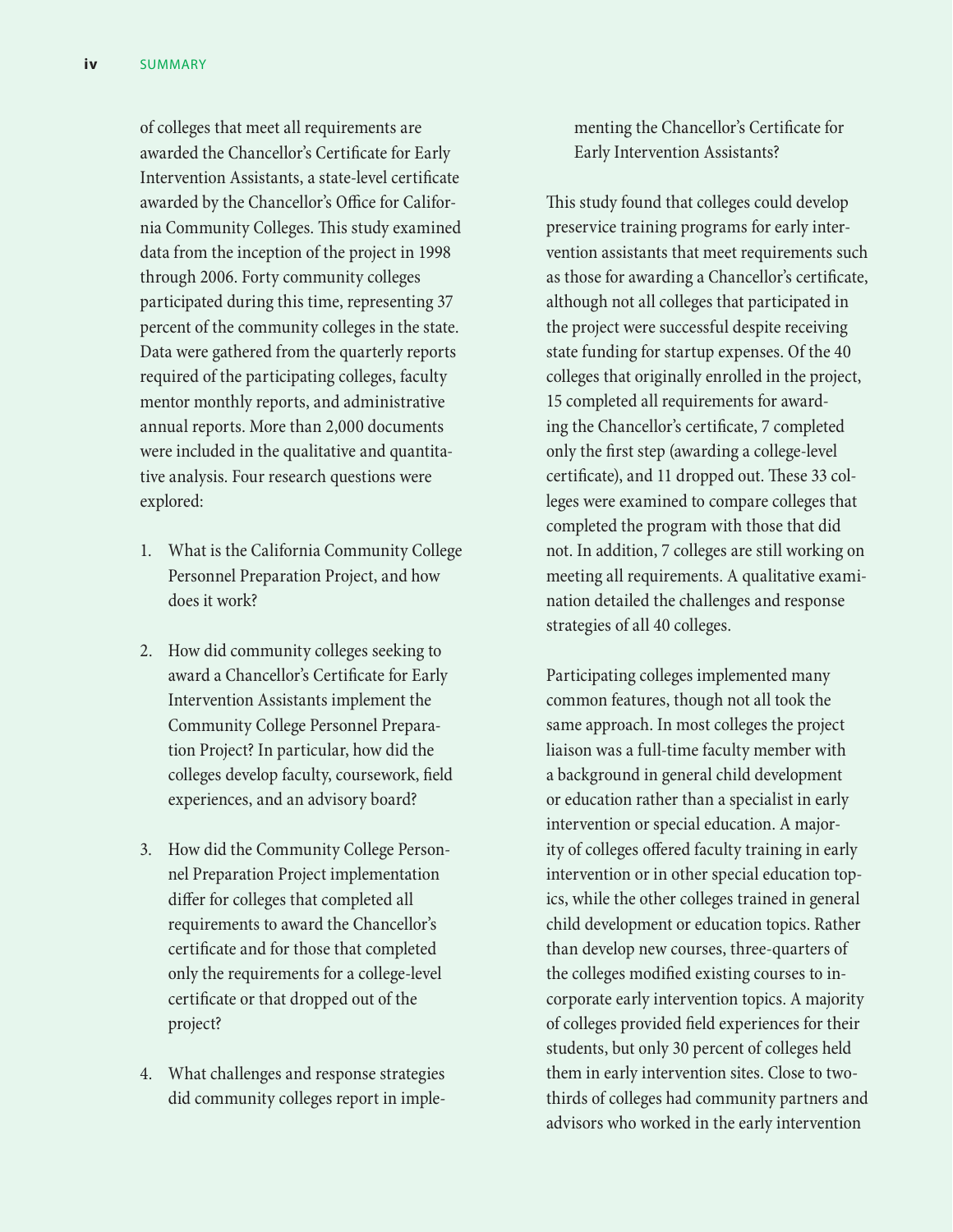field, and nearly three-quarters of colleges included employers of early intervention personnel on their advisory committees.

Some of the approaches colleges took to meet the project requirements differed by project outcome. Completion of the Chancellor's certificate requirements was associated with program implementation that focused specifically on early intervention services for infants and toddlers, even in program components where that focus was not required. Unlike colleges that dropped out or that met only the curriculum requirements to award a college certificate, colleges that met all of the requirements to award the Chancellor's certificate were more likely to have early intervention field experiences, a faculty liaison with an early intervention background, specific early intervention training for their faculty, services for infants and toddlers with disabilities as part of on-campus child care centers, and program advisory committees that included at least one member with an early intervention background.

More states are now defining the role of early intervention assistants (some states officially

refer to these aides as paraprofessionals) and identifying training for them. In addition, recently proposed changes to federal regulations for IDEA Part C would require every state to add paraprofessional training to their "comprehensive system of personnel development" for those serving the youngest children with disabilities: infants and toddlers from birth to age three.<sup>1</sup>

The study provides an overview of data on the evolving national picture and the West Region states. Specific early intervention training is valuable preparation for a workforce that can serve infants and toddlers with special needs. Those seeking to promote a cadre of early intervention assistants and paraprofessionals prepared at the community college level may find value in examining California's efforts.

Note

## **September 2008**

<sup>1.</sup> "Early intervention program for infants and toddlers with disabilities," proposed rule change, U.S. Secretary of Education, 2007, *Federal Register, 72*(89), 26455–26531.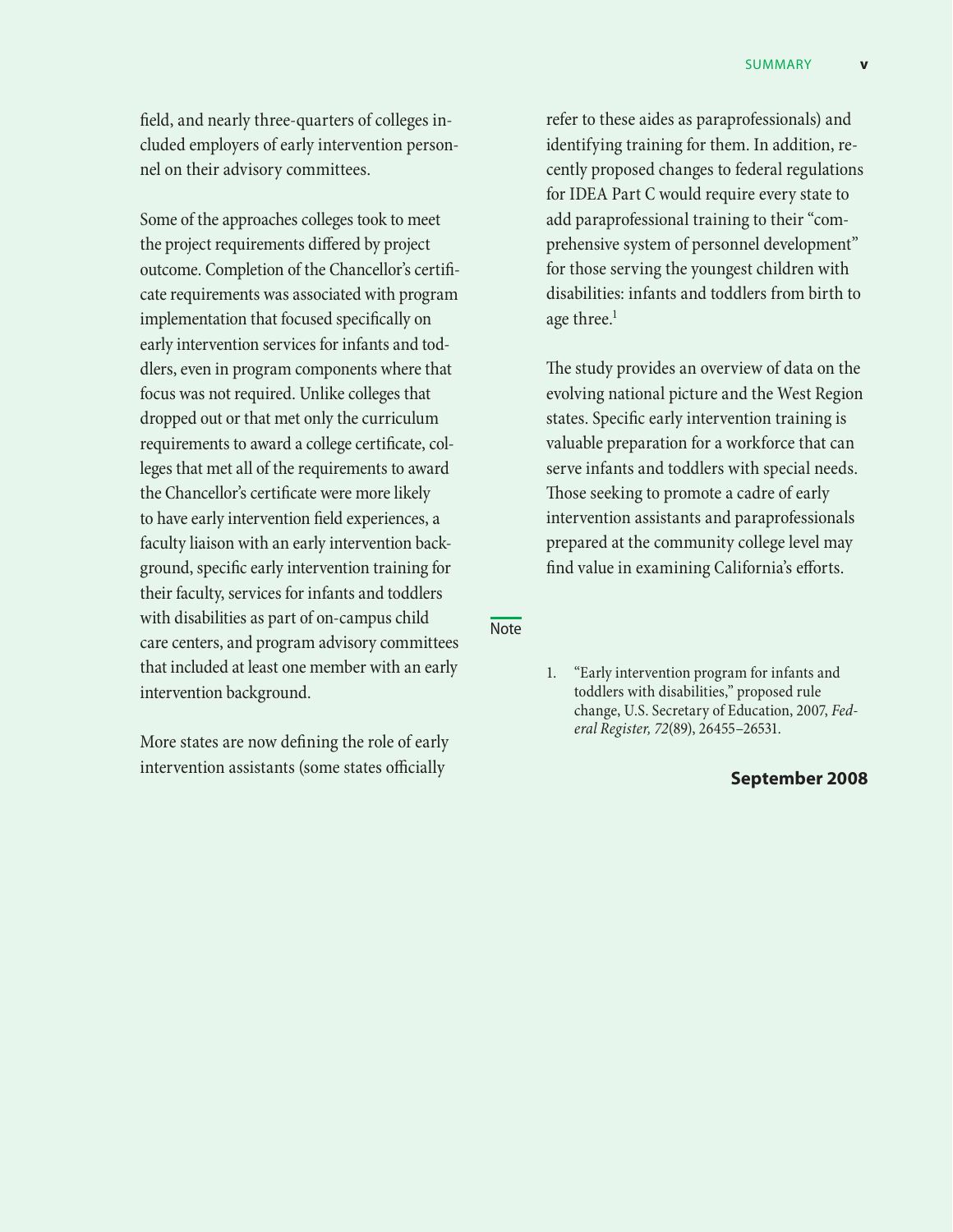## **Table of contents**

|                  | Why this study?<br>$\overline{\phantom{0}}$                                                                                                                                                                                                                                                                                              |  |  |  |  |
|------------------|------------------------------------------------------------------------------------------------------------------------------------------------------------------------------------------------------------------------------------------------------------------------------------------------------------------------------------------|--|--|--|--|
|                  | How states prepare early intervention assistants<br>$\overline{2}$<br>Job duties<br>2<br>Education and training<br>3<br>Articulation across levels<br>$\overline{4}$<br>Approaches in California and the West Region states<br>5                                                                                                         |  |  |  |  |
|                  | The Community College Personnel Preparation Project in California<br>7<br>What is the Community College Personnel Preparation Project, and how does it work?<br>7<br>What was learned about implementing the Community College Personnel Preparation Project<br>10<br>What challenges and response strategies did colleges report?<br>15 |  |  |  |  |
|                  | Limitations and topics for further study<br>20                                                                                                                                                                                                                                                                                           |  |  |  |  |
| <b>Notes</b>     | 21                                                                                                                                                                                                                                                                                                                                       |  |  |  |  |
|                  | Appendix A Methodology<br>22                                                                                                                                                                                                                                                                                                             |  |  |  |  |
|                  | Demographics of colleges that participated in the Community College Personnel Preparation<br>Appendix B<br>Project<br>26                                                                                                                                                                                                                 |  |  |  |  |
|                  | Appendix C College expectations and proposed timelines for the Chancellor's certificate<br>28                                                                                                                                                                                                                                            |  |  |  |  |
|                  | References<br>31                                                                                                                                                                                                                                                                                                                         |  |  |  |  |
| <b>Boxes</b>     |                                                                                                                                                                                                                                                                                                                                          |  |  |  |  |
| 1                | A note about terminology<br>2                                                                                                                                                                                                                                                                                                            |  |  |  |  |
| $\boldsymbol{2}$ | Examples of job duties for early intervention assistants in the West Region states<br>3                                                                                                                                                                                                                                                  |  |  |  |  |
| 3                | Data sources and methods<br>8                                                                                                                                                                                                                                                                                                            |  |  |  |  |
| $\boldsymbol{4}$ | 9<br>Early intervention assistant core competencies                                                                                                                                                                                                                                                                                      |  |  |  |  |
| 5                | Types of faculty training activities used by Community College Personnel Preparation Project colleges<br>12                                                                                                                                                                                                                              |  |  |  |  |
| 6                | Examples of Community College Personnel Preparation Project faculty training topics<br>12                                                                                                                                                                                                                                                |  |  |  |  |
| 7                | Types of fieldwork opportunities provided by Community College Personnel Preparation Project colleges<br>14                                                                                                                                                                                                                              |  |  |  |  |
| $\bf 8$          | Types of community agency partners reported by Community College Personnel Preparation<br>Project colleges<br>15                                                                                                                                                                                                                         |  |  |  |  |
| <b>Tables</b>    |                                                                                                                                                                                                                                                                                                                                          |  |  |  |  |
| $\mathbf{1}$     | Number and percentage of colleges with specific faculty features, overall and by Community College<br>Personnel Preparation Project outcome, 1998-2006<br>11                                                                                                                                                                             |  |  |  |  |

**2** Number and percentage of colleges with selected curriculum features, overall and by Community College Personnel Preparation Project outcome, 1998–2006 13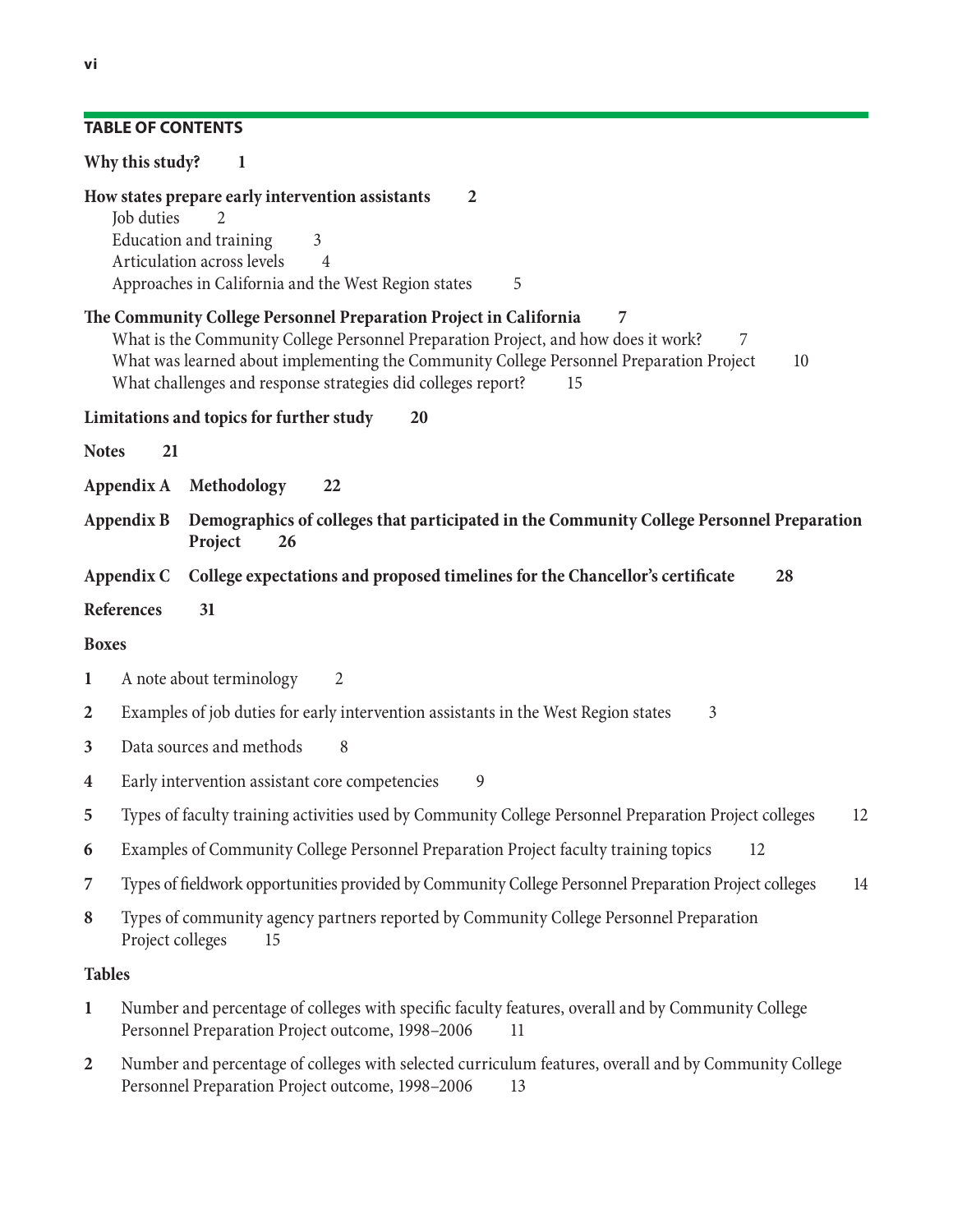- **3** Number and percentage of colleges with selected advisory features, overall and by Community College Personnel Preparation Project outcome, 1998–2006 15
- **A1** Type and number of Community College Personnel Preparation Project reports used as data sources, 1998–2006 22
- **A2** Data categories and variables drawn from Community College Personnel Preparation Project reports, 1998–2006 24
- **B1** Community colleges participating in the Community College Personnel Preparation Project by California region, locale, enrollment, and status 26
- **C1** Expectations and recommended timelines for colleges participating in the Community College Personnel Preparation Project 28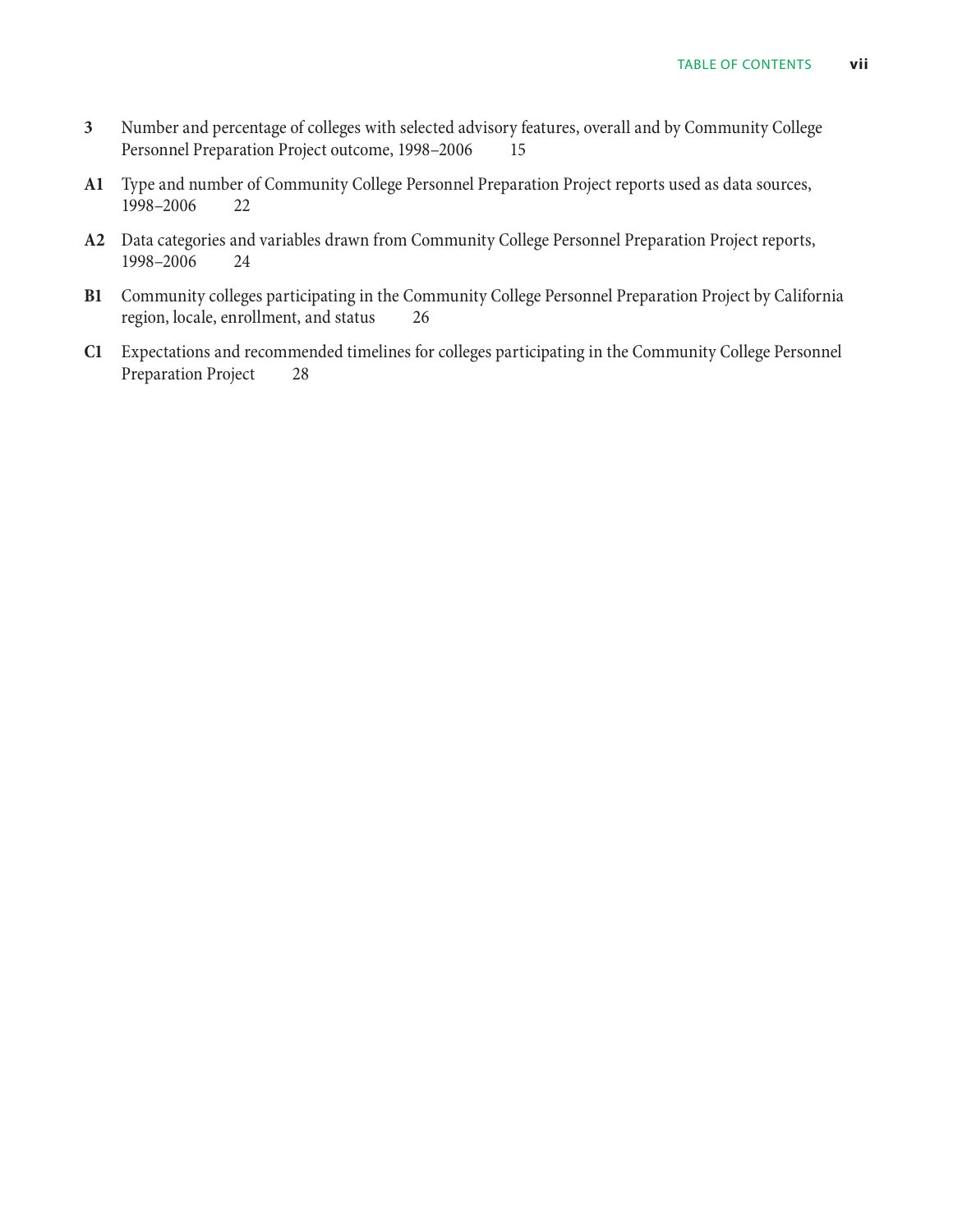**This study examines California's efforts to foster preservice preparation of early intervention assistants for infants and toddlers with special needs through the Community College Personnel Preparation Project, a certificate program offered by participating community colleges. The study finds that colleges could develop preservice training programs for early intervention assistants that meet requirements such as those for awarding a Chancellor's certificate, although not all participating colleges were successful, despite receiving state funding for startup expenses.**

## **Why this study?**

Under Part C of the Individuals with Disabilities Education Act (IDEA) of 1997 state agencies are required to provide needed services and care to infants and toddlers with disabilities from birth to age three. California offers such services at special centers managed by professionals, commonly known as early interventionists. They typically hold at least a bachelor's degree, though in a variety of fields, and initially gained the specialized knowledge needed to serve these children through college- or graduate-level coursework.

Working under the direction of these early interventionists—and within their line of sight are assisting personnel for whom, until recently, on-the-job training was the primary means of preparation (see box 1 on the terminology used to refer to this position).

Beginning in 1997, early intervention staffing strategies across the country began to change as reauthorizations of IDEA and federal policy emphasized serving infant and toddlers' needs in more "natural environments" that incorporate the family's usual routines and settings when possible (Etscheidt 2006). Rather than requiring children with disabilities to attend special centers, service providers are expected to go to their homes or to community settings where these infants and toddlers interact with their typically developing peers. Using natural environments as the setting for intervention was prompted by research indicating that home- and community-based intervention fostered greater developmental gains for infants and toddlers with disabilities (Raab and Dunst 2004). Services in natural environments are also associated with improved family outcomes (Etscheidt 2006). Early intervention personnel may serve children with developmental delays in cognition, physical growth, vision, hearing, communication, socialization, and emotional or adaptive behavior.

Analysts anticipate greater demand for properly trained individuals who are fully prepared before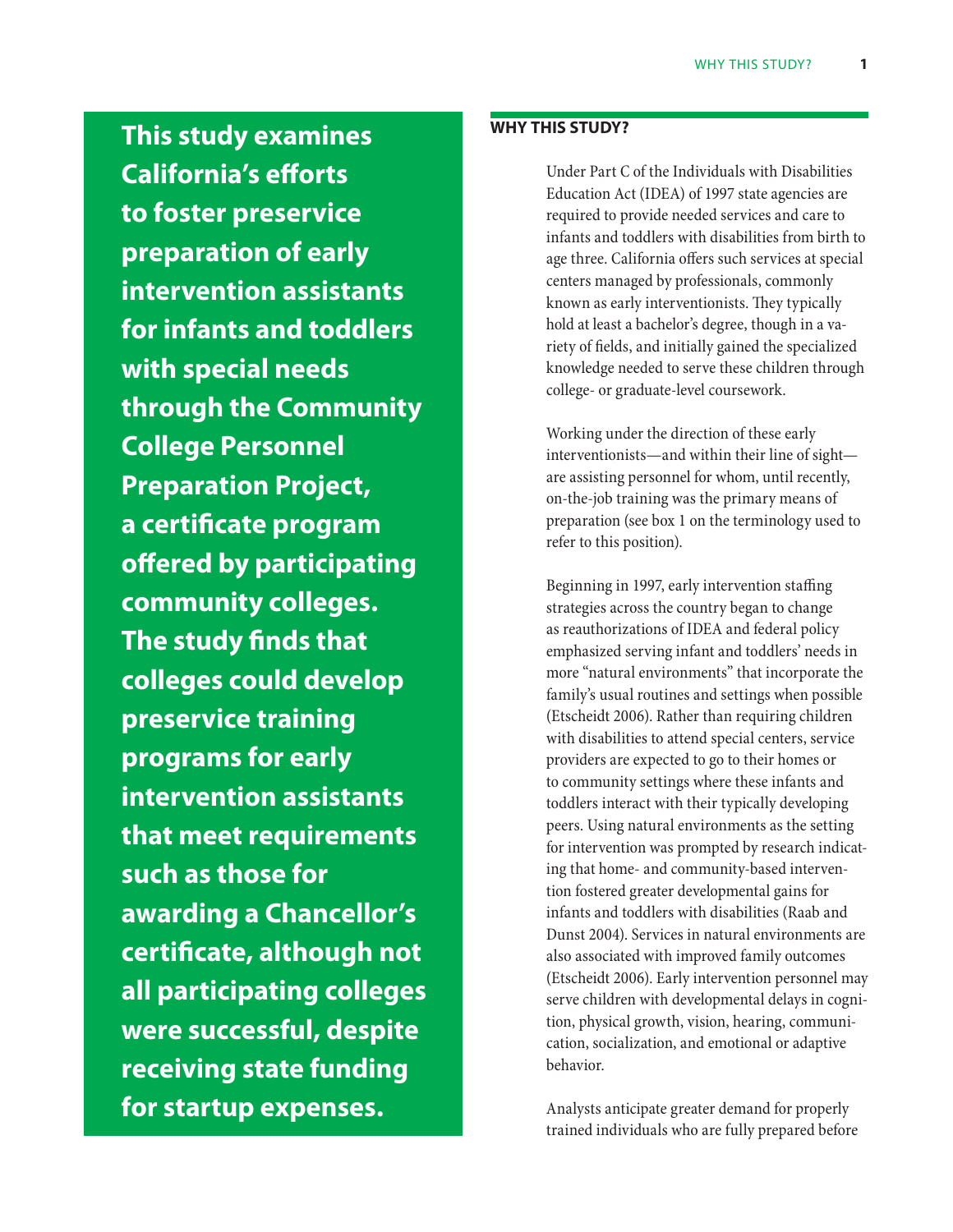#### Box 1

#### **A note about terminology**

States do not have a common terminology for describing the role of assistants in early intervention. Some refer to paraprofessionals; others refer to early intervention assistants, associates, or specialists. This study uses the term *early intervention assistants* to refer generically to supervised paraprofessionals who work with young children with disabilities.

> entering the workforce to engage more independently this special population (Wallace 2003; Warger 2002; Vogler et al. 2002; Giangreco et al. 2001). This report describes how states are preparing early intervention assistants and focuses on how California is working to meet this demand through preservice training. California is unique among West Region states in developing and piloting a preservice education program to prepare early intervention assistants through existing Associate of Arts (AA) child development degree programs in the state's community college system. This report examines implementation of California's Community College Personnel Preparation Project, a pilot program for developing curriculum at participating state schools that qualifies them to award a Chancellor's Certificate for Early Intervention Assistants (referred to as a Chancellor's certificate).<sup>1</sup>

**California is unique among West Region states in developing and piloting a preservice education program to prepare early intervention assistants through existing Associate of Arts child development degree programs in the state's community college system**

## **How states prepare early intervention assistants**

States differ in how they name, use, and train early intervention personnel at all levels (see box 1). To understand national trends and how the California Community College Personnel Preparation Project fits into California's strategy for preparing early intervention assistants, this study turned to national centers charged with

providing assistance on IDEA, publications and web resources on how states are preparing early intervention assistants, $2$  and early intervention personnel models on the web site of the National Early Childhood Technical Assistance Center.<sup>3</sup> Because some states have recommended early intervention assistant employment practices but have not yet formalized them, interviews with Part C lead agency staff of the West Region states of Arizona, California, and Nevada were also conducted to capture this type of information.

#### Job duties

Early intervention assistants have a unique role as members of an early intervention team (Geiger et al. 2003). They partner with Bachelor of Arts (BA)–prepared early interventionists on specific activities, such as helping a family choose appropriate play activities for a child with cerebral palsy or implement a therapist-designed communication strategy for a child with autism spectrum disorder. While federal law gives some guidance on the role of BA-prepared professionals who work with children with disabilities from birth to age three (IDEA Part C), federal regulations are less specific about early intervention assistants. Their duties are defined by each state either as part of formal state-adopted personnel models or informally through state-recommended hiring practices and job descriptions. Box 2 provides examples of job duties in the West Region states.

States are developing more complete staffing descriptions and training models for early intervention personnel, including early intervention assistants. About half (51 percent) of the 45 states that completed the 2004 survey of state Part C coordinators by the Center to Inform Personnel Preparation Policy and Practice in Early Intervention and Preschool Education have added or created new professional categories, particularly at the paraprofessional level, as a means of increasing the number and improving the quality of early intervention personnel and (Center to Inform Personnel Preparation Policy and Practice in Early Intervention and Preschool Education 2004).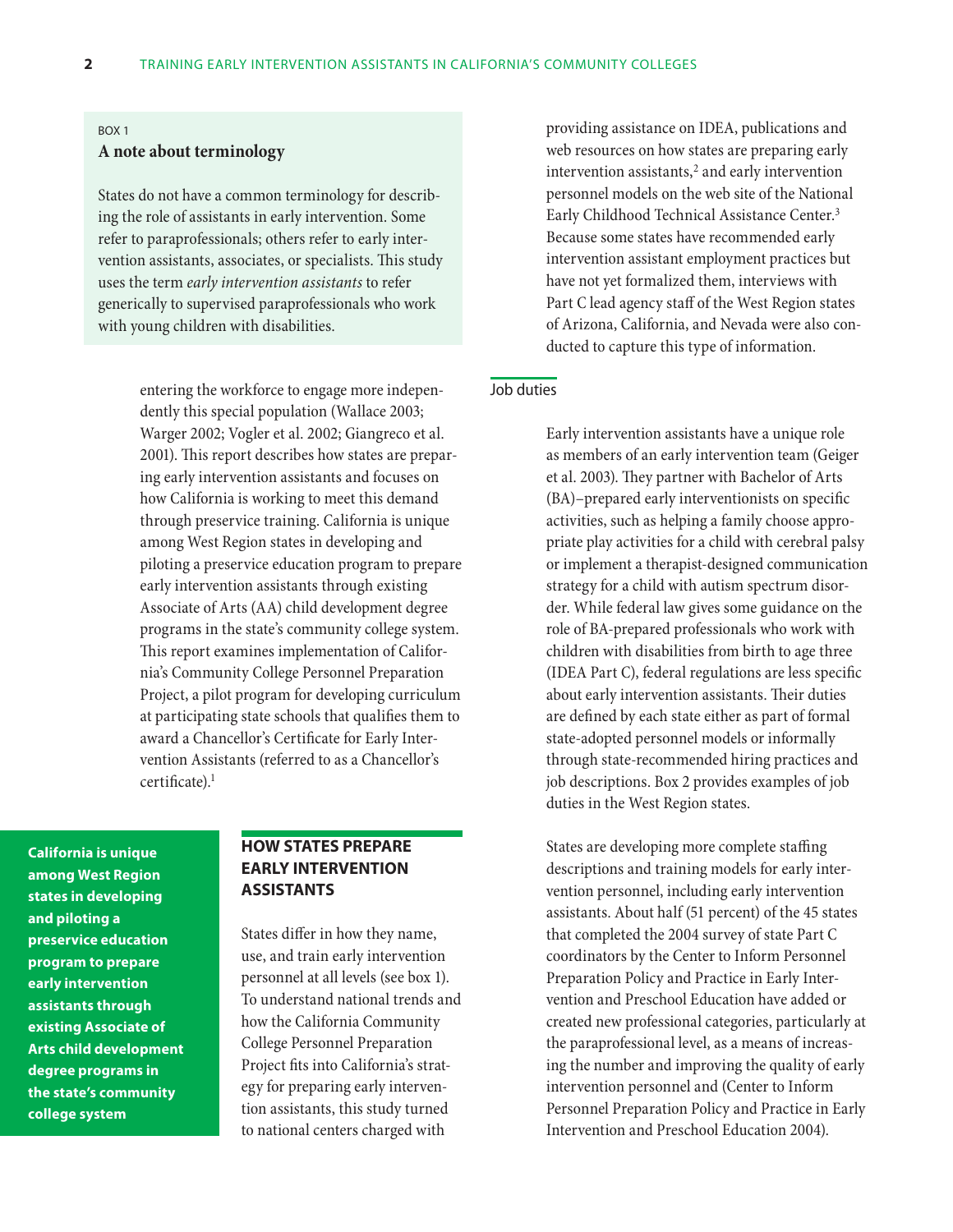#### Box 2

## **Examples of job duties for early intervention assistants in the West Region states**

The following job duties are identified by Arizona, California, Nevada, and Utah for the paraprofessional or early intervention assistant personnel categories (licensed assistants):

Conduct therapist-prescribed intervention with infants and toddlers with special needs in home and community settings.

- Plan and organize small group activities with infants and toddlers with special needs in day care and community environments.
- Collect data for evaluating and assessing infants and toddlers under the supervision of a therapist or early interventionist.
- • Serve on an Individual Family Service Plan team in partnership with an early intervention professional.
- Help families of children with special needs to know their

rights, use resources to support their child, and understand their child's development.

- • Identify and report information pertinent to the child and family needs to the multidisciplinary team.
- Serve as a service coordinator under the supervision of a professional staff member (Utah only).
- • Provide family-to-family referrals and support to families of children with special needs (Nevada only).

#### Education and training

To provide early intervention services in the home and community, practitioners must understand how to orchestrate intervention for very young children with special needs in diverse home environments within the resources and routines available to the family. Community-based, familycentered early intervention services demand specific skill sets that go beyond general knowledge of child development and services for children (Raab and Dunst 2004). Education and training are required to develop these skills.

Of 45 states surveyed almost half (43 percent) stated that the primary barrier to obtaining early intervention personnel was the lack of a qualified pool of personnel. Another barrier, reported by 36 percent of responding states, was the lack of higher education training facilities and programs (Center to Inform Personnel Preparation Policy and Practice in Early Intervention and Preschool Education 2004). Furthermore, proposed changes to federal regulations of Part C of IDEA would require every state to devise a "comprehensive system of personnel development that addresses the training of paraprofessionals" serving the youngest children

with disabilities: infants and toddlers from birth to three (U.S. Secretary of Education 2007).

According to the Center to Inform Personnel Preparation Policy and Practice in Early Intervention and Preschool Education (2004), 46 percent of states express concern about the training of early intervention assistants, and about half the states have a credential specific to early intervention or are developing one. However, because little national information is available specifically about the education and training requirements of early intervention assistants, the analysis focuses on the eight state personnel models available through the National Early Childhood Technical Assistance Center (2003) web site.

Those states require little advanced education for early intervention assistants. Requirements range from a high school diploma or General Educational Development diploma with some college to an AA degree with specialization in services for children with disabilities (National Early Childhood Technical Assistance Center 2003). Most of the models call for additional qualifications beyond academic preparation, such as specific experience or additional coursework. For example,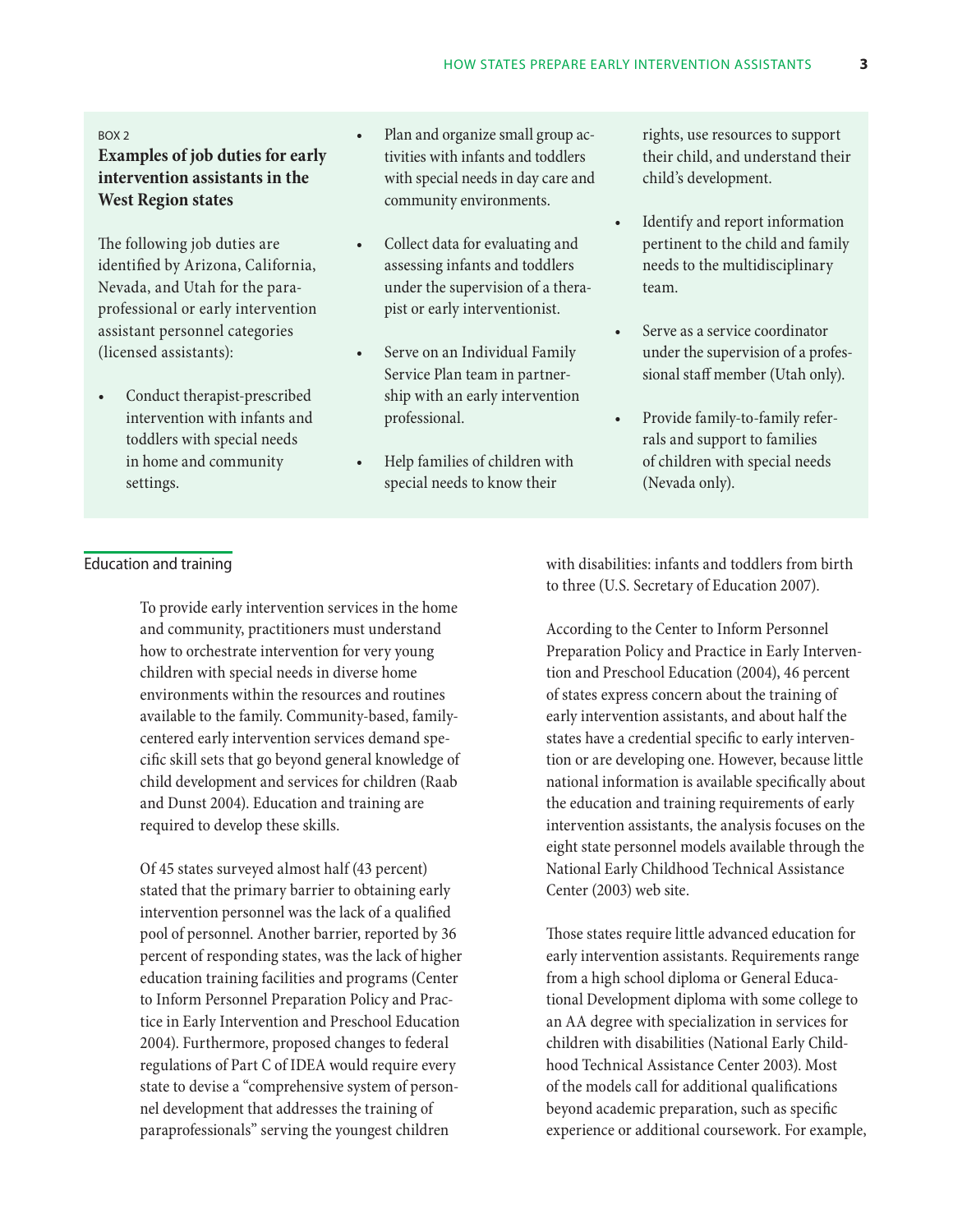Indiana requires a certificate of completion from a state-sponsored orientation program and attendance at annual and quarterly meetings. North Carolina's portfolio model allows candidates to choose from an array of training venues. Several states require candidates to complete the additional requirements within a set period, such as two years in Indiana and three years in North Carolina.

#### Articulation across levels

The models reviewed provided little information about how the early intervention assistant's role articulates with other levels of the early intervention personnel model. Some states distinguish between early intervention assistants with specialized early intervention training and those without an AA degree or with an AA degree in another field. This distinction usually includes different job titles. For example, the Kentucky model identifies personnel with specialized early childhood training at the AA level as developmental associates and those with only a high school or General Educational Development diploma as developmental assistants. North Carolina assigns all those trained at the AA level or below to the same job category: infant, toddler, and family associate. Connecticut and Utah group those with an AA degree in an early intervention specialization in the same personnel classification as those with a BA in an unrelated discipline.

Likewise, little information was available on how other states integrate two- and four-year pre-

**The models reviewed provided little information about how the early intervention assistant's role articulates with other levels of the early intervention personnel model**

service early intervention preparation programs. Furthermore, few states appear to have articulated a career ladder for early intervention professionals or assistants once they are in the field. The Center to Inform Personnel Preparation Policy and Practice in Early Intervention and Preschool Education reports that "less than one-fifth (18 percent) of the Part C

respondents reported the existence of such a path to recognize advancement within the field" in its 2004 survey (Center to Inform Personnel Preparation Policy and Practice in Early Intervention and Preschool Education 2004).

Quality preservice training for those who enter the field at the assistant level provides a valuable academic foundation and field experience for those who progress to the BA level. Early intervention education at AA-granting institutions can provide supervised practical application and a comprehensive grounding in competency areas needed to practice in natural environments with families from diverse backgrounds (Smith et al. 2002). Without preservice training early intervention assistants may find it challenging to obtain early intervention–specific education or quality on-the-job training (Pickett, Likins, and Wallace 2003).

A review of the literature on models or outcomes associated with successful implementation of early intervention training at the AA level using the national research and technical assistance center resources already noted and the Education Resources Information Center, ProQuest, and other research databases yielded few results. The search did uncover literature addressing preservice education design elements relevant for early intervention programs, which advocated that preservice education programs involve active collaboration between degree-granting colleges and the state and local agencies likely to recommend, plan, and mandate the services of graduates from these programs (Pickett, Likins, and Wallace 2003). Such collaboration can create a link between the personnel models advocated by a state or local agency and entry-level training content and requirements. It is also recommended that preservice training be evidence- and competency-based (Division of Early Childhood 2006). High-quality competencies ensure that all essential facets of practice are addressed, supported by current best evidence, and developed with community stakeholder input (Katsiyannis, Hodge, and Lanford 2000).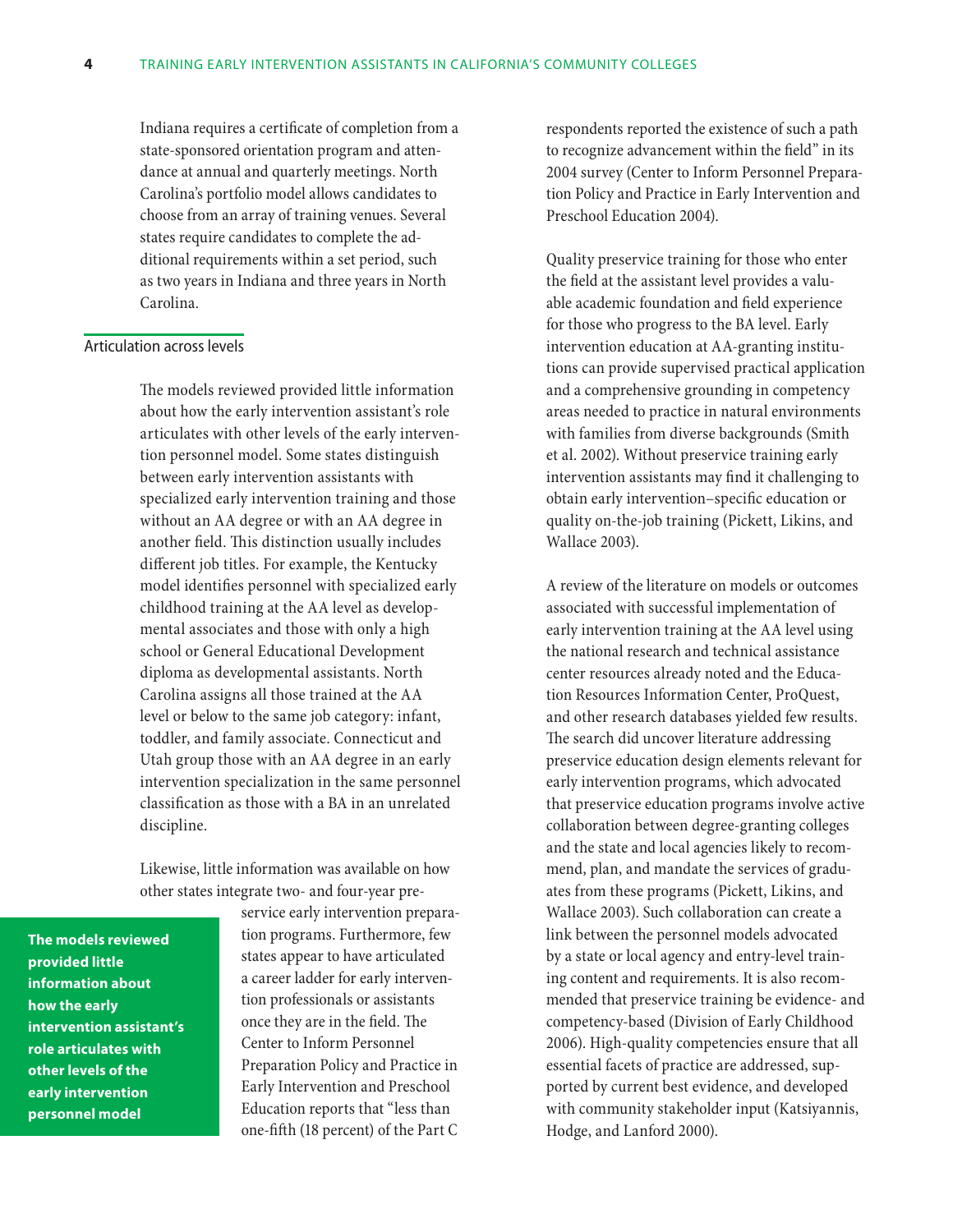#### Approaches in California and the West Region states

Federally funded early intervention services in California are known as Early Start. The Department of Developmental Services is designated as the lead agency for implementing Part C of IDEA, guided by a federally mandated advisory body, the state Interagency Coordinating Council on Early Intervention, which includes representatives from the California Department of Education, Department of Mental Health, Department of Social Services, Early Head Start, Department of Managed Care, Department of Health Services, Department of Drug and Alcohol, Department of Insurance, the state legislature, and numerous community and family representatives. This group has long been concerned about developing a uniform statewide standard for early intervention personnel and ensuring that they are properly prepared and supported.

The Community College Personnel Preparation Project was developed in 1998 as a result of work to adopt a personnel model for California that included early intervention assistants. The personnel model clarified the role of early intervention personnel and included practice competencies for different levels of personnel, as well as a career ladder option (early intervention assistant, early interventionist, early intervention supervisor, and so on). The Interagency Coordinating Council formally approved the Recommended Early Start Personnel Model in 1999. The model was never mandated statewide because of budget constraints, but it was adopted and implemented as recommended practice through the professional development system by the Department of Developmental Services.

California faces a shortage of adequately trained early interventionists, in part because of the changes in IDEA Part C that emphasize services in natural environments. To address the issue, the Department of Developmental Services has requested that the Interagency Coordinating Council Recommended Early Start Personnel Model be revised and presented to the council

for review and approval by 2008/09. The revised model will identify the education requirements and articulation between roles for early intervention personnel employed by the Department of Developmental Services in California. The Early Start Person-

**The Community College Personnel Preparation Project clarified the role of early intervention personnel and included practice competencies for different levels of personnel, as well as a career ladder option**

nel Model Workgroup, charged with this task by the California Interagency Coordinating Council and the Department of Developmental Services,<sup>4</sup> has requested descriptions of how the Community College Personnel Preparation Project was implemented in its 40 participating colleges and lessons learned from their experiences.

The IDEA Part C lead agencies in the other West Region states have expressed interest in this information as well. Some states have revised or are revising their early intervention personnel requirements. Utah has revised its early intervention model and wants to strengthen preservice training for paraprofessionals through its community colleges. Nevada is refining the role of the early intervention assistant and will use the Community College Personnel Preparation Project outcomes as part of this process. Although Arizona requires a BA degree for early interventionists, paraprofessionals working without a BA degree in 2001 may be grandfathered into the system. Arizona has expressed interest in the Community College Personnel Preparation Project articulation agreements that stimulate a career ladder from the AAto the BA-prepared interventionist levels.

Three of the four West Region states (California, Nevada, and Utah) include paraprofessionals or early intervention assistants in their early intervention personnel standards. California has two early intervention assistant levels. Level I requires some college and experience and requires on-site supervision. Level II requires an AA in a related field such as the Chancellor's Certificate for Early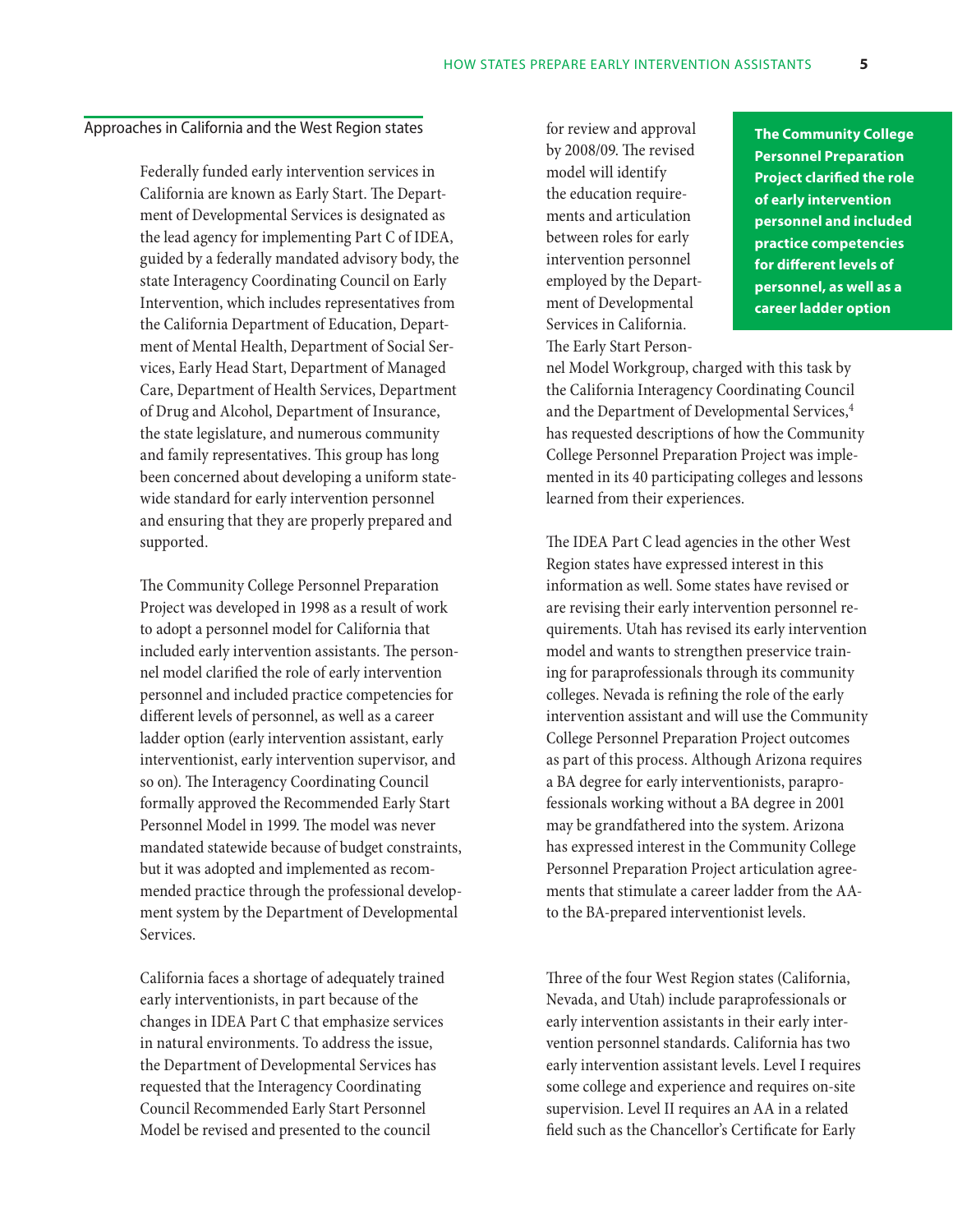Intervention Assistants. Only early intervention assistant IIs can work independently in the home under the supervision of an early interventionist, a BA- or Master of Arts (MA)–prepared professional. Early intervention assistants in California cannot provide case coordination duties as service coordinators under Part C.

Nevada does not require academic preparation at the AA level for those employed as a paraprofessional. Nevada Early Intervention Services (NEIS) allows paraprofessionals to work as family specialists providing family support or as behavioral aides in the home. There are no specified academic requirements for these roles other than work or family experience with a child with a disability. Nevada also employs public service interns who provide intervention independently in the home under the supervision of a MA-prepared early childhood special educator, also called a developmental specialist. Public service interns have no academic background requirements either, but must be enrolled in an institute of higher education that leads to an advanced degree in a field related to early intervention.

Utah's standards place individuals with postsecondary training leading to a Child Development Associate degree or an AA in a field related to early intervention in the same job classification as those who have obtained a BA in an unrelated field. An employee in this classification is called an early intervention specialist I and may provide intervention and case coordination independently in the

**California is the only West Region state that is addressing recruitment into the early intervention field at the AA level through articulation agreements between community colleges and BA- and MA-granting institutions with related majors**

community with weekly supervision from an early interventionist II. Utah is the only West Region state that has an early intervention employment model leading to a state-issued credential for its Part C Baby Watch program.

The Arizona Early Intervention Program, as part of its new personnel standards, includes state-licensed assistants in occupational, physical, and speech

therapy; all other professionals must have a BA degree to ensure that those working with a family have the knowledge and skills to support a family's priorities and concerns. The state has partnered with Northern Arizona University and Arizona State University to train and recruit child development majors at the BA level and higher to enter the field. Those employed in early intervention without a BA degree since 2001 may be grandfathered into the system and work as a developmental special instructionist under the personnel standards. Those without a BA degree may also work under a waiver when a geographic region can document that they are unable to find a qualified early interventionist at the BA level.<sup>5</sup> However, personnel employed with a waiver must also be enrolled in a BA-granting institution studying in an early intervention-related major.

The IDEA Part C administrators for all West Region states have expressed interest in ways for early intervention personnel to progress from an AA degree to the BA- or MA-prepared early intervention roles. All four states have partnerships with BA- or MA-granting institutions as a means of increasing the number of early intervention students. California is the only West Region state that is addressing recruitment into the early intervention field at the AA level through articulation agreements between community colleges (enrolled in the Community College Personnel Preparation Project) and BA- and MA-granting institutions with related majors, such as child development or early childhood special education.

The three states that employ at the assistant level—California, Nevada, and Utah—are working on strategies to increase the quality of preservice training available for those at the paraprofessional level or are considering them. Nevada officials report success with paraprofessionals and developmental specialists working in partnership. They report that Nevada's Public Service Intern program provides the opportunity to "grow your own," as the paraprofessional gets valuable on-the-job experience while enrolled in a BA or MA program. Utah relies on the well trained,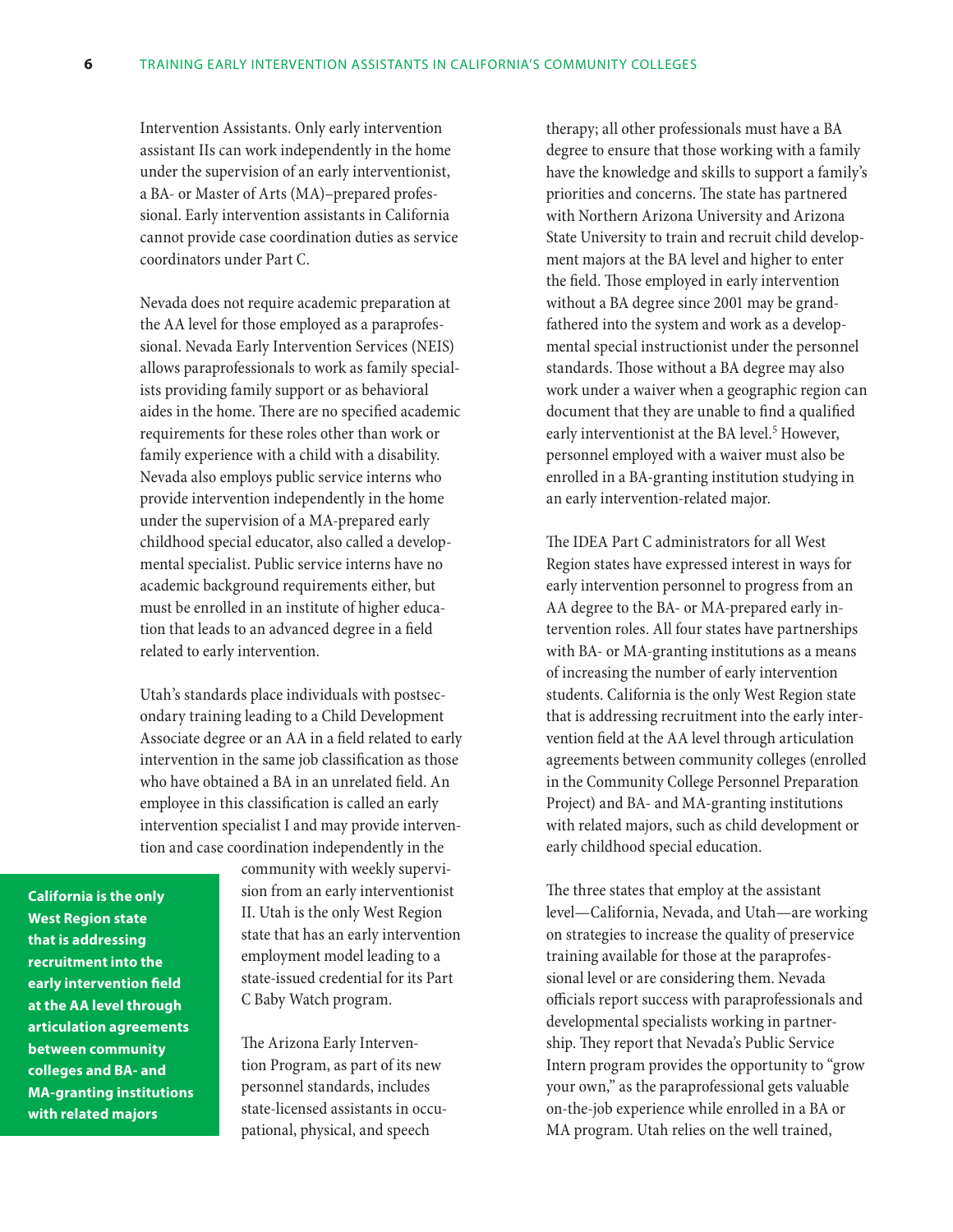AA-prepared early interventionist specialist I, particularly in hard-to-serve rural areas of the state.<sup>6</sup> However, only California has a program to address early intervention training at the preservice level.

## **The Community College Personnel Preparation Project in California**

This section considers implementation of the California Community College Personnel Preparation Project, examining four research questions:

- 1. What is the California Community College Personnel Preparation Project, and how does it work?
- 2. How did community colleges seeking to award a Chancellor's certificate implement the California Community College Personnel Preparation Project? In particular, how did the colleges develop faculty, coursework, field experiences, and an advisory board?
- 3. How did California Community College Personnel Preparation Project implementation differ for colleges that completed all requirements to award the Chancellor's certificate and for those that completed only requirements for a college-level certificate or that dropped out of the project?
- 4. What challenges and response strategies did community colleges report regarding implementing the Chancellor's Certificate for Early Intervention Assistants?

Data for the study were drawn from participating colleges, as described in box 3 and appendix A.

## What is the Community College Personnel Preparation Project, and how does it work?

In 1998 the Department of Developmental Services launched a pilot Community College Personnel Preparation Project to develop a curriculum that blended the competencies of the early intervention

assistant level into the curriculum of the AA degree (or equivalent) in child development or related fields. This type of blended curriculum is unique for students entering early intervention fields at the AA level. Graduates from partici-

**The Community College Personnel Preparation Project aims to create an infrastructure in California's community colleges to provide high-quality preservice education**

pating colleges are awarded a special certificate from the Chancellor's Office and are eligible to be employed as early intervention assistants and paraprofessionals. Participating community colleges also developed articulation agreements with BA-granting institutions to create a career ladder from early intervention assistant to early interventionist, as recommended in the literature (Recruiting New Teachers 2000). Participating colleges generally spend two to four years developing and implementing new coursework on infants and toddlers with special needs, as required for the Chancellor's certificate.

Participating colleges are paid a stipend of \$3,000–\$7,000 per academic year to support participation activities. Average total stipend awards for colleges that complete the project are \$20,000. To earn stipends, colleges must provide regular detailed documentation of student enrollment, faculty, and institutional variables, and reports of the successes and challenges associated with creating an inclusive curriculum. Participating colleges are assigned a paid faculty mentor who guides and reports on each college. Administrative staff and faculty members also assist the colleges to develop articulation agreements with local four-year university programs. To date, 40 of California's 109 community colleges have enrolled in the program.

The Community College Personnel Preparation Project aims to create an infrastructure in California's community colleges to provide high-quality preservice education. The goal is to prepare graduates to work in diverse natural environments with California's children with (or at risk for) disabilities from birth to age three and their families. The early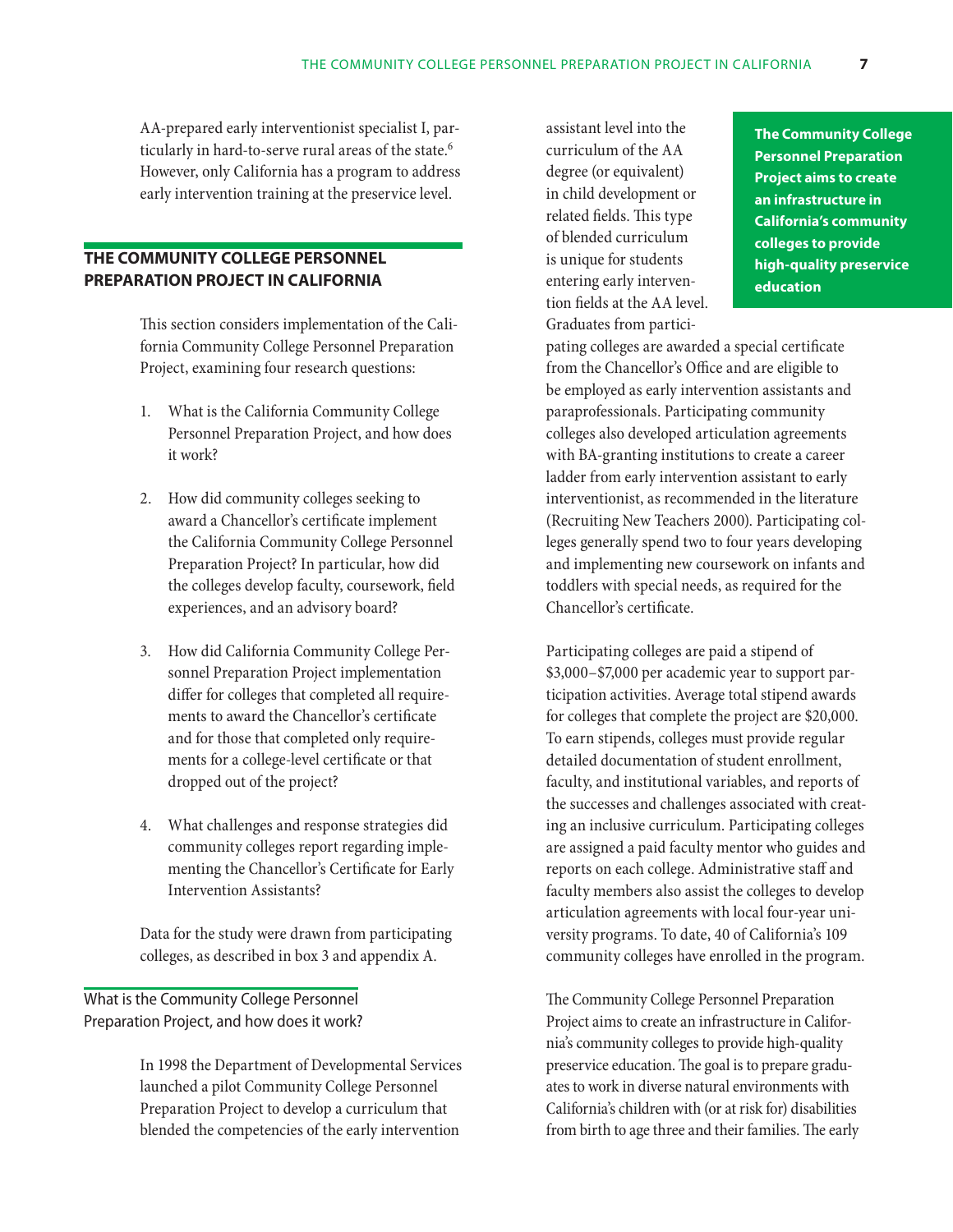#### Box 3

## **Data sources and methods**

Data were collected from the Community College Personnel Preparation Project–enrolled colleges for 1998–2006, as described in detail in appendix A. Data were gathered from comprehensive quarterly reports submitted by colleges and faculty mentors and from annual project summaries. College reports included annual goals papers, progress reports throughout the semesters, and annual project summaries. College reports were submitted in a prescribed format allowing comparison across colleges. Faculty mentors submitted monthly reports in a log format. Annual reports aggregated and synthesized data across colleges and mentors. Minutes of annual college meetings and quarterly mentor meetings and focus groups provided additional data. Approximately 2,000 documents were reviewed.

During the period studied, 40 (37 percent) of California's 109 community colleges were enrolled in the project. Participating colleges fell into four categories:

- Colleges that completed the process to award the Chancellor's certificate  $(n = 15)$ .
- • Colleges that completed the process to award a college-level certificate but did not complete the process for the Chancellor's certificate  $(n = 7)$ .
- • Colleges that started the Community College Personnel Preparation Project but dropped out  $(n = 11)$ .
- • Colleges that are still in preparation to award the Chancellor's certificate  $(n = 7)$ .

The 33 colleges in the first three categories that completed the program or ended their participation at some level were used for the quantitative analysis that contrasted strategies and outcomes based on level of completion. Data from all reports were coded to identify curriculum, faculty, institution, and employer variables pertinent

to early intervention training. A classification schema was developed, and interrater reliability was established using the coding schema and protocol. The data for each college that completed the process were coded and analyzed using descriptive statistics to include frequencies and percentages.

Colleges in all four categories  $(n = 40)$  were included in the qualitative analysis of the challenges and response strategies colleges employed while seeking to implement the project. Challenges were identified by conducting a content analysis of the college and mentor data sets. The annual reports were not used for this analysis because they summarized other reports and therefore were not an independent source of data. Data were coded and triangulated across three researchers for increased rigor. The report included two challenges that were identified by all 40 colleges and one challenge that was identified by 24 of the colleges. Response strategies to address the challenges were also coded and described. Strategies that were noted by at least five colleges were included in this report.

intervention assistant core competencies that provide the foundation for the project are listed in box 4.

All programs under the project are housed in departments with a related child development major. The use of a certificate process seeks to embed the targeted early intervention competencies into the existing academic structure for each community college rather than requiring a new academic major. The project requires enrolled colleges to:

Select and support a faculty liaison charged with spearheading the new certificate process.

- Develop new early intervention electives, if needed, and infuse existing child development courses with the competencies required to provide services for young children, infants, and toddlers with special needs and their families.
- Train faculty to prepare students to work with young children, infants, and toddlers with special needs.
- Develop articulation agreements with fouryear colleges and universities.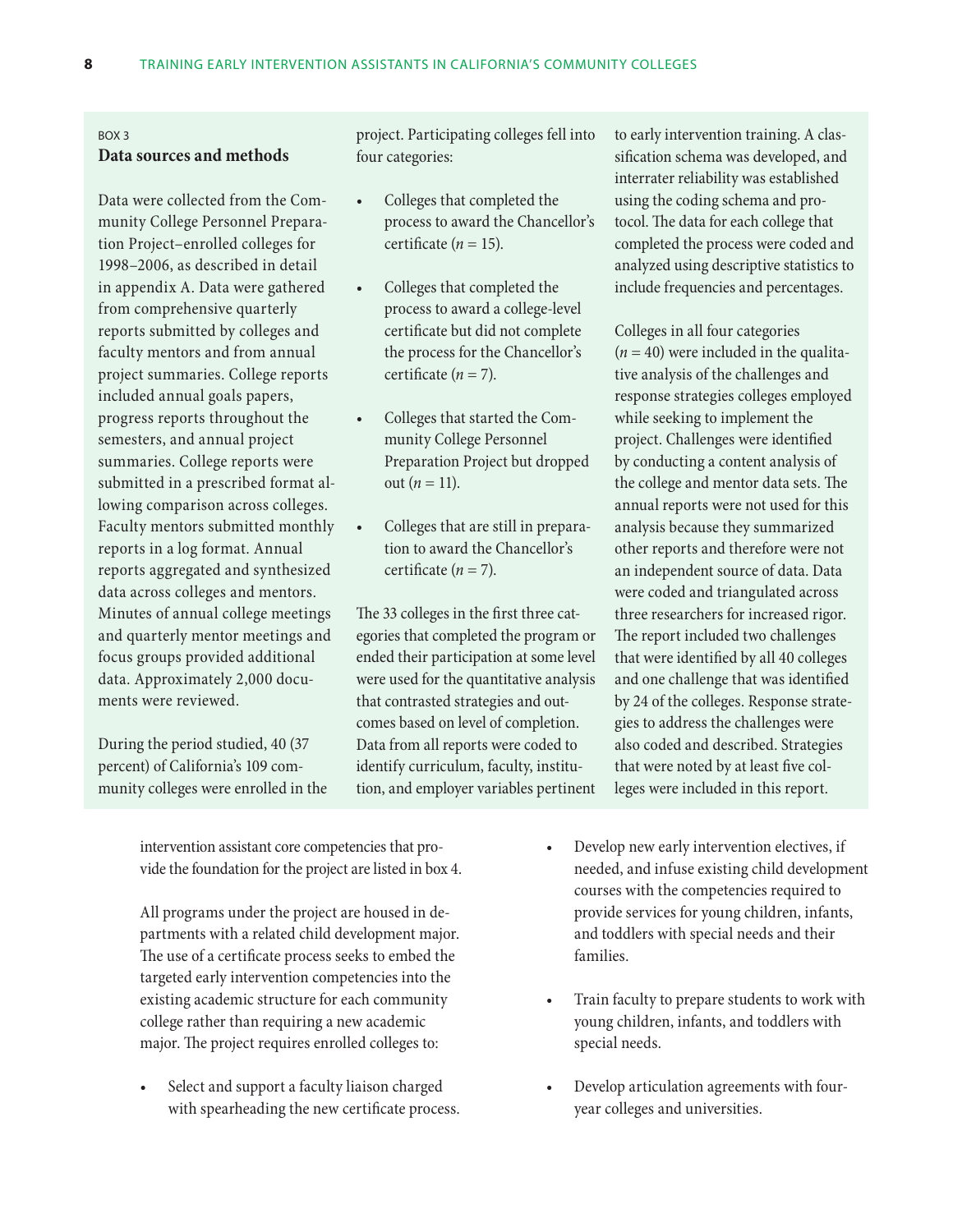#### Box 4

## **Early intervention assistant core competencies**

Community College Personnel Preparation Project graduates are expected to have mastered the following core competencies:

- Demonstrate an understanding of family development, functioning, and systems and the family need for education and support.
- • Demonstrate cultural competency by respecting and valuing diverse cultures, values, beliefs, and behaviors.
- Use effective verbal and written communication skills to collaborate with families in an ongoing
	- Convene an advisory board of community partners.
	- Document project activities and submit project outcomes.

Each college working toward the Chancellor's certificate must obtain multiple levels of administrative approval. First, a college must demonstrate departmental commitment by obtaining approval from the dean to begin the process. Once early intervention competencies are infused in the general development curriculum, colleges can establish a certificate program. In the California community college system college-level certificates are a means of identifying a series of courses (under 12 units) that provide some measure of specialization in a topic. Each college determines the requirements for the college-level certificates it awards. For early intervention assistants the college-level certificates do not meet all the requirements for the Chancellor's certificate required by the Part

and positive manner to support each child's development.

- Access community agencies, referral systems, and procedures for specialized support, resources, and placement options in the area of residence.
- Describe the typical development milestones of children from birth to age five and identify the strengths and special needs of the child in the family context.
- Demonstrate basic knowledge of the intent of the laws and regulations pertaining to and protecting children with disabilities and their families.
- Describe the developmental assessment process and outline

its roles in identifying, planning, and intervening for a child with special needs and the family.

- Demonstrate an understanding of curriculum development for infants, toddlers, and young children at high risk or with disabilities.
- Discuss and recognize basic health issues and conditions that promote optimal health and safety and identify and solve aspects of a program that would impede the optimal growth and development of children.
	- Demonstrate a professional commitment to confidentiality and the need for a safe, secure, and nurturing environment for the child and family.

C lead agency, the Department of Developmental Services. After establishing a college-level certificate program, colleges must continue to develop the additional elements needed to meet the project standards set forth by the Department of Developmental Services. Once these required elements are in place, the college applies to the California Chancellor's Office for authorization to award its graduates the state-issued Chancellor's certificate.

Colleges that do not complete the entire process might still offer early intervention coursework and field experiences through the college-level certificate. However, there is no consistency across colleges, and the college-level certificate does not have to adhere to training that meets all of the early intervention assistant competencies. Only programs that offer the Chancellor's certificate can be said to meet all of the state-recommended competencies for early intervention assistants at the preservice level. College-level certificates might not be noted on the graduates' diplomas, but Chancellor's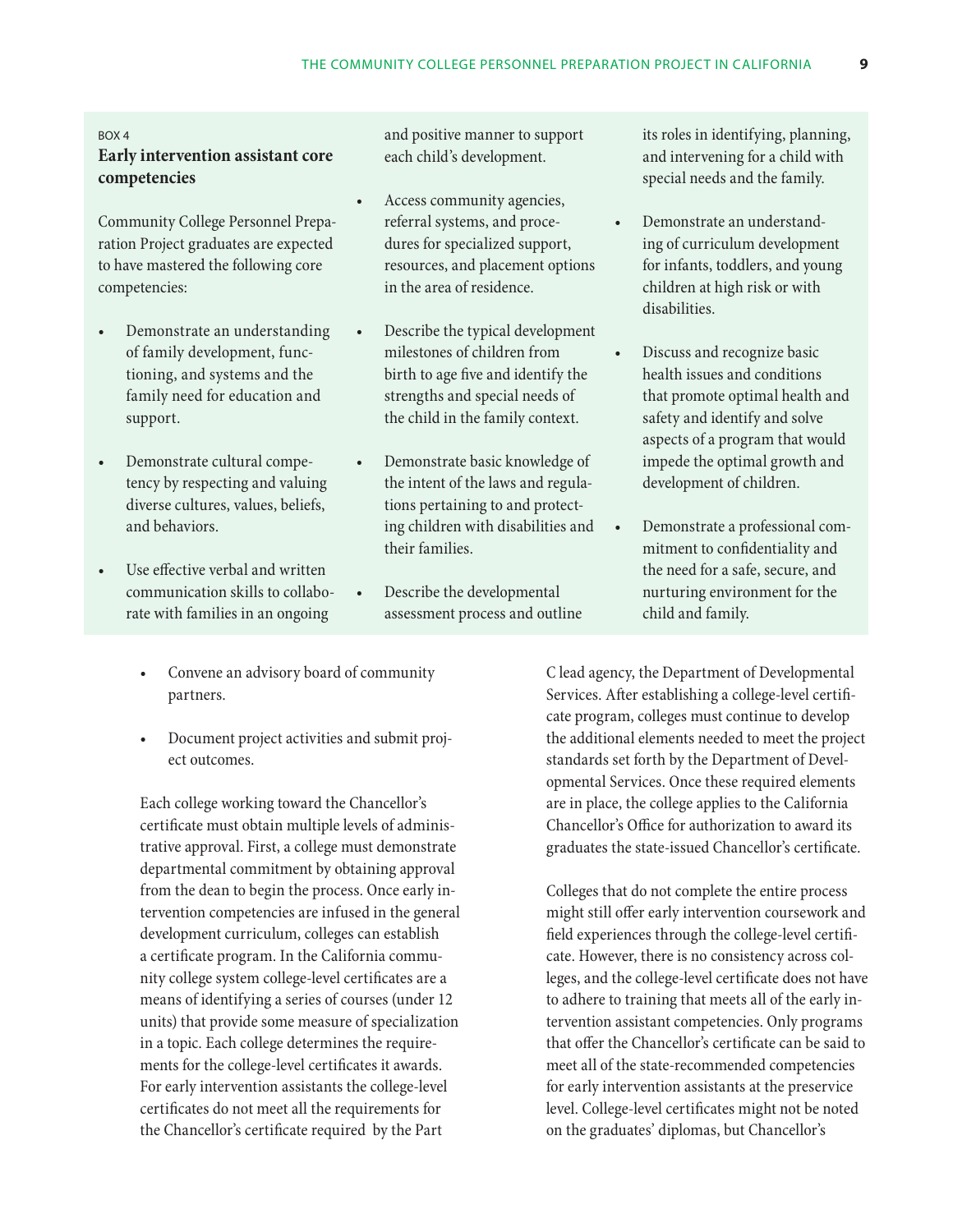certificates are officially recognized on diplomas. This distinction is important to graduates and employers, as the Chancellor's certificate documents a high standard of preservice-level training for those seeking paid work in the field.

Colleges participating in the Community College Personnel Preparation Project represent all geographic regions in California, including urban, rural, inner city, and suburban environments. They range from large campuses such as San Francisco City College, enrolling 32,337 students, to smaller campuses such as Oxnard Community College, enrolling 6,564 students. (See appendix B for the list of participating colleges.)

What was learned about implementing the Community College Personnel Preparation Project

> To answer the second and third research questions—on how colleges implemented the program and how colleges in the three participating classifications differed—data were collected and analyzed at the college level in three core implementation areas: faculty (including descriptions of lead faculty liaisons and faculty training), student curriculum (including the design of courses, field

**The colleges that met all requirements for the Chancellor's certificate were more likely to have early intervention field experiences, a faculty liaison with an early intervention background, early intervention– specific training venues, services for infants and toddlers with disabilities in on-campus child care, and program advisory committee members with an early intervention background**

experiences available, and access to children with disabilities), and use and type of community partners and advisory entities. Within each area how colleges implemented the project is explored first, followed by a comparison of how implementation strategies varied across schools that completed the eligibility process for awarding the Chancellor's certificate, those that completed only the steps for awarding a college certificate, and those that dropped out of the project.

In meeting faculty requirements, most colleges provided faculty training in special education or

early intervention and assigned as project liaison a full-time faculty member with a background in general child development or education. Curriculum requirements were met in most colleges by redesigning existing courses to include early intervention content and by providing field experiences for students in early intervention or special education sites. Few colleges were able to offer these experiences on campus, as their child care centers did not serve young children with disabilities. Project advisory committees typically included an early intervention specialist and members who employed early intervention personnel.

Colleges' approaches to implementation varied in ways that were related to project outcomes. An implementation focus on early intervention, even in program components where this focus was not required, was more often found in colleges that met requirements for the Chancellor's certificate than in other colleges. The colleges that met all requirements were more likely to have early intervention field experiences, a faculty liaison with an early intervention background, early intervention– specific training venues for faculty, services for infants and toddlers with disabilities as part of oncampus child care centers, and program advisory committees that included a member with an early intervention background.

*Faculty.* The analysis of faculty implementation looked at faculty liaison and faculty training.

*Faculty liaison.* The project required each college to identify a lead faculty member or liaison to spearhead and coordinate the college's Chancellor's certificate program. Faculty liaisons had a variety of academic backgrounds that were classified as fields related to early intervention such as early childhood special education, fields related to special education but without early childhood background, and fields related to child development but without special education background. In most colleges (70 percent) the background of the faculty liaison was in general child development or education and not in special education or early intervention (table 1). More colleges that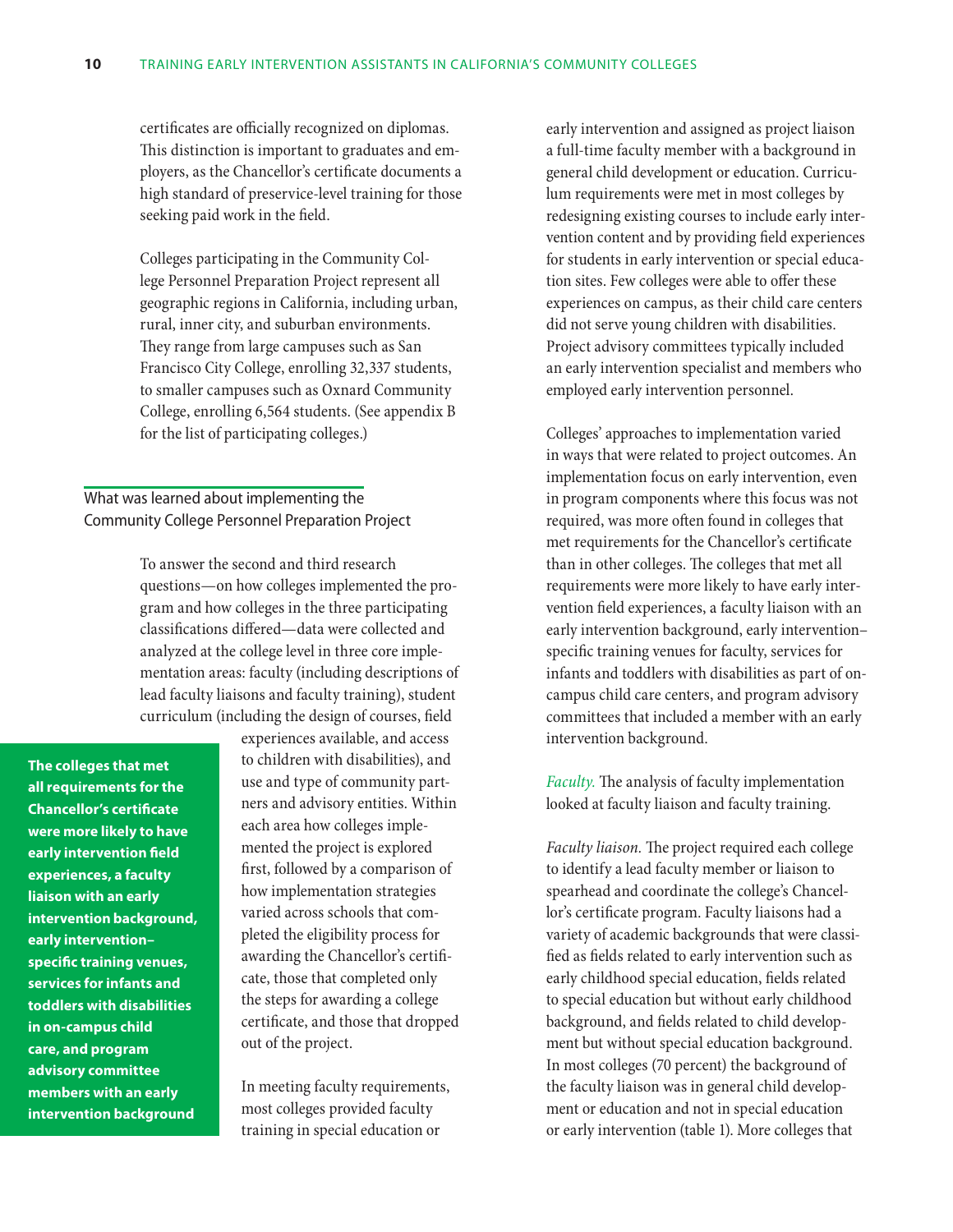#### TABI F 1

### **Number and percentage of colleges with specific faculty features, overall and by Community College Personnel Preparation Project outcome, 1998–2006**

|                                   |                            |         |                                        |         | Community College Personnel Preparation Project outcome for college |              |                           |          |
|-----------------------------------|----------------------------|---------|----------------------------------------|---------|---------------------------------------------------------------------|--------------|---------------------------|----------|
| <b>Faculty</b>                    | All colleges<br>$(n = 33)$ |         | Chancellor's certificate<br>$(n = 15)$ |         | College certificate<br>$(n=7)$                                      |              | Dropped out<br>$(n = 11)$ |          |
| feature                           | <b>Number</b>              | Percent | <b>Number</b>                          | Percent | <b>Number</b>                                                       | Percent      | <b>Number</b>             | Percent  |
| Faculty liaison background        |                            |         |                                        |         |                                                                     |              |                           |          |
| Early intervention                | 8                          | 24      | 7                                      | 47      | 1                                                                   | 14           | $\Omega$                  | $\Omega$ |
| Special education                 | $\overline{2}$             | 6       | 2                                      | 13      | $\Omega$                                                            | $\mathbf{0}$ | $\Omega$                  | 0        |
| Child development<br>or education | 23                         | 70      | 6                                      | 40      | 6                                                                   | 86           | 11                        | 100      |
| Faculty liaison status            |                            |         |                                        |         |                                                                     |              |                           |          |
| Full-time                         | 30                         | 91      | 13                                     | 87      | 7                                                                   | 100          | 10                        | 91       |
| Part-time or adjunct              | 3                          | 9       | $\overline{2}$                         | 13      | $\Omega$                                                            | $\Omega$     | 1                         | 9        |
| <b>Faculty training</b>           |                            |         |                                        |         |                                                                     |              |                           |          |
| Early intervention                | 10                         | 30      | 7                                      | 47      | $\overline{2}$                                                      | 29           | 1                         | 9        |
| Special education                 | 10                         | 30      | 6                                      | 40      | 4                                                                   | 57           | $\Omega$                  | $\Omega$ |
| Child development<br>or education | 4                          | 12      |                                        | 7       | $\Omega$                                                            | $\Omega$     | 3                         | 27       |
| No training provided              | 9                          | 27      |                                        | 7       |                                                                     | 14           | 7                         | 64       |

*Note:* Of the 40 colleges in the program the 7 that were still working toward offering the Chancellor's certificate at the time of data collection are not included in this analysis. Components may not sum to 100 percent because of rounding.

*Source:* Authors' analysis of Community College Personnel Preparation Project college and faculty mentor reports 1998–2006; see box 3 and appendix A for details.

successfully completed the eligibility process for awarding the Chancellor's certificate had faculty liaisons with a background in early intervention or special education (60 percent) than those that completed only the steps to award the college-level certificate (14 percent) or that dropped out of the project (0 percent). Faculty liaisons for colleges that completed requirements to award the collegelevel certificate or that dropped out most often had an academic background in child development or regular education.

Most colleges (91 percent) chose full-time faculty to head project implementation. There was little difference among the three college groups in the percentage of faculty liaisons that were employed full-time.

*Faculty training.* A core component of the project was training all faculty in the child development

department to integrate content related to early intervention for infants, toddlers, and their families into their courses. The project encouraged each faculty liaison to organize faculty training suited to each institution's overall organizational structure. An analysis of the college reports indicated that colleges used an array of professional development strategies to train faculty (box 5). Faculty training included general early intervention services, early intervention condition-specific topics, early intervention service strategies, family-centered care, general child development, and professional development and career advisement. Box 6 provides examples of the topics discussed in each category.

The focus on early intervention in faculty training varied across colleges (see table 1). Training in early intervention topics was provided in 30 percent of the colleges, and training in special education in another 30 percent. A similar percentage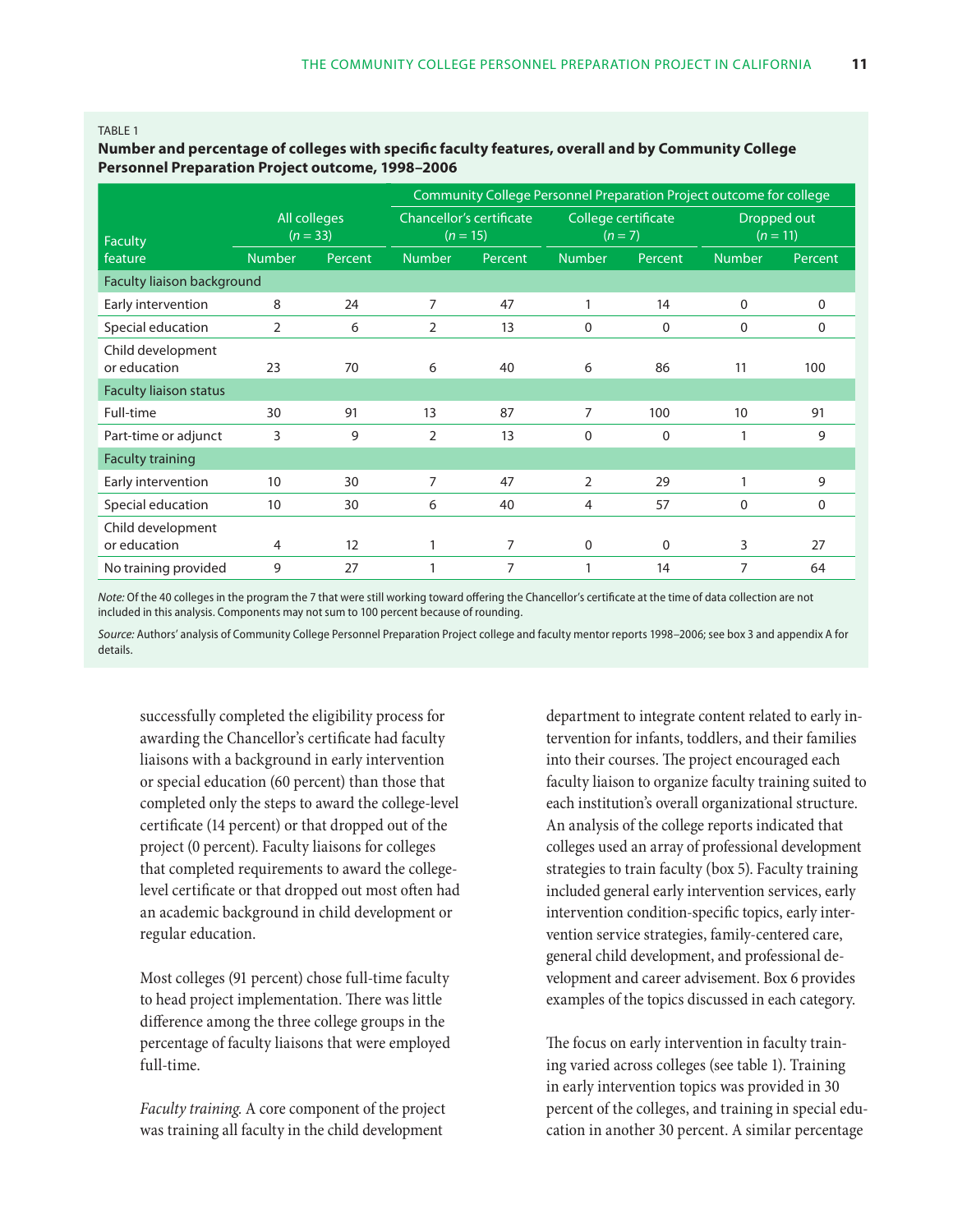## **Types of faculty training activities used by Community College Personnel Preparation Project colleges**

Community College Personnel Preparation Project colleges used the following faculty training activities to integrate early intervention for infants, toddlers, and their families into courses:

Certification courses offered by outside agencies.

#### Box 6

## **Examples of Community College Personnel Preparation Project faculty training topics**

Faculty training included six broad categories, listed here with examples of the topics covered.

## **General early intervention services**

- What early intervention is.
- • Evaluation and assessment as part of early intervention services.
- • Individual Family Service Plan: regulations and process.
- Multidisciplinary support team in early intervention.
- • Observation, identification, and referral of infants and toddlers with special needs.

## **Early intervention conditionspecific topics**

- • Attention deficit hyperactivity disorder, cognition, and learning disabilities in young children.
- Services for children at risk for delay.
- Checklists of early intervention knowledge base.
- Collaboration with faculty at early intervention centers.
- Conferences and seminars off and on campus.
- University continuing education courses.
- Film programs.
- In-service training on site and in collaboration with other colleges.
- Autism spectrum disorder.
- Challenging behaviors in infants and toddlers with special needs.
- Emotional function in young children.
- Hearing impairment.
- Seizure disorders in young children.
- Handicapping conditions that impact children with special needs.

## **Early intervention strategies**

- Augmentative communication, sign language, and speech services.
- • Facilitating and enhancing play behavior.
- Floor-time strategies for children with autism spectrum disorder.
- Inclusion of children with special needs in community settings.
- Infant massage for infants and toddlers with special needs.
- Sensory integration and sensory processing in infants and toddlers.
- Mentorship.
- Guided observation of children with disabilities.
- Retreats (overnight).
- • Roundtable discussion groups.
- • Summer institutes.
- Support groups with other faculty.
- Tours of facilities that service infants and toddlers with special needs.

## **Family-centered care**

- • Families in grief.
- What do I do with THIS child?
- Working with families.
- • Infant and family mental health.

## **General child development**

- • Program for infant and toddler care training.
- • Teaching social skills and speech and language through children's literature.
- Child health, safety, and nutrition.
- • School readiness training.
- Child development.
- • Career development
- Career advising.
- Ethical conduct.
- Leadership training.
- • Teaching practices, techniques, and terminology.
- Working with student teachers.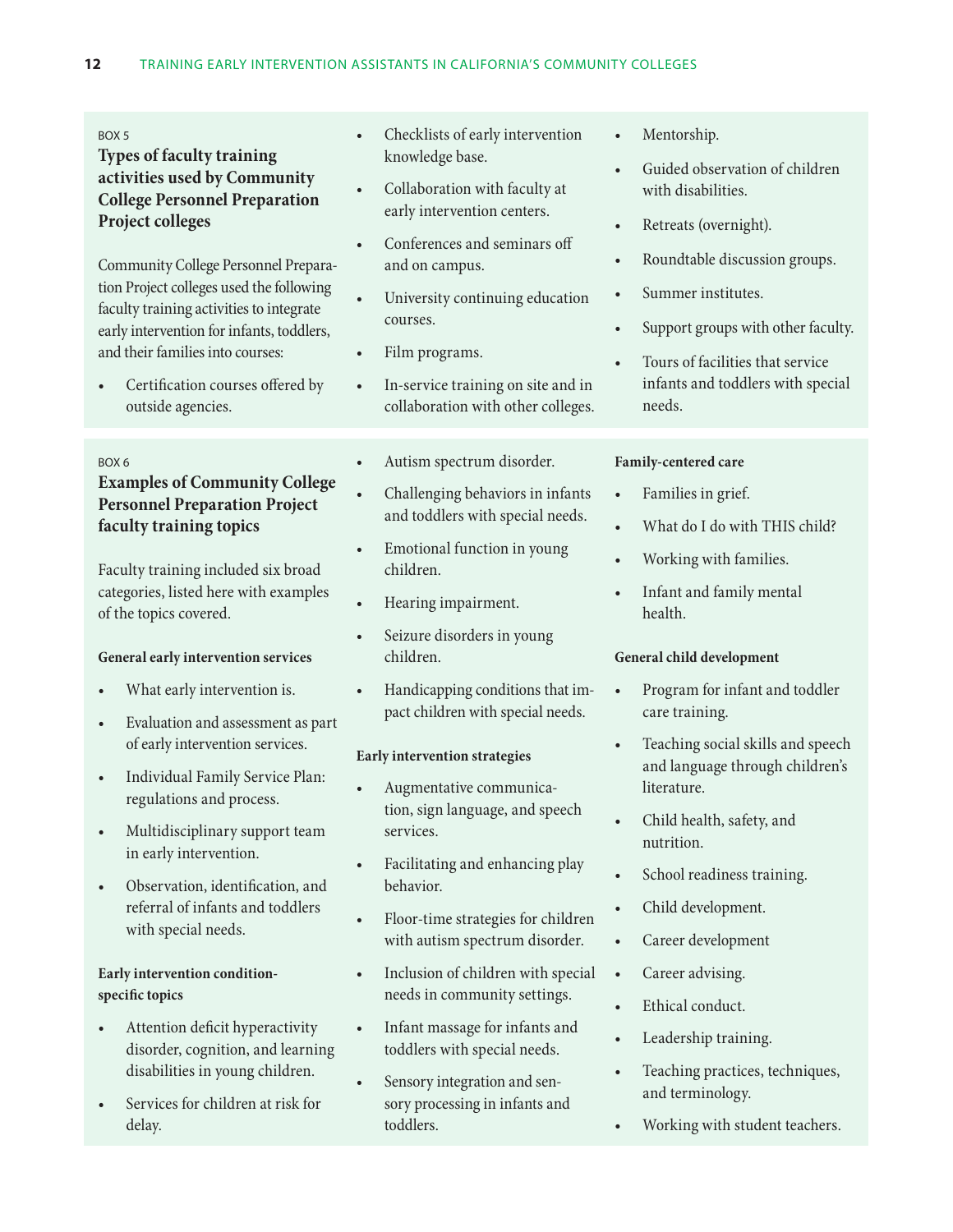(27 percent) did not provide training for faculty, while the remaining colleges (12 percent) covered topics in general child development or education. Colleges that completed requirements to award the Chancellor's certificate were more likely to train in topics that specifically related to early intervention (47 percent) than colleges that completed requirements for the college-level certificate only (29 percent) or colleges that dropped out of the project (9 percent). Training in special education (preschool through elementary level) was offered by 40 percent of the colleges that completed requirements for the Chancellor's certificate, by 57 percent of colleges that completed requirements for the college-level certificate, and by none of the colleges that dropped out. The majority of colleges that dropped out provided faculty training only in general child development or regular education.

*Student curriculum.* The analysis of student curriculum includes coursework design, field experience, and access to children with disabilities.

*Early intervention coursework.* All participating colleges were required to infuse their child development curriculum with the competencies required to meet the needs of infants and toddlers with special needs and their families and to offer specialized content about services in early intervention settings. Some colleges designed new early intervention-specific courses (24 percent), but most (76 percent) redesigned existing courses to integrate the early intervention content (table 2). The first approach, offering new courses in early intervention, was more often taken by colleges that completed the requirements for the Chancellor's certificate (33 percent) than by colleges that completed requirements for the college certificate (14 percent) or that dropped out (18 percent).

*Field experiences.* Students enrolled in the Chancellor's certificate programs were expected to participate in mentored field experiences with children with disabilities. Most of the participating colleges provided field experiences to students

TABI F 2

**Number and percentage of colleges with selected curriculum features, overall and by Community College Personnel Preparation Project outcome, 1998–2006**

|                                                       |               |                            | <b>Community College Personnel Preparation</b><br>Project outcome for college |              |                                |              |               |                |
|-------------------------------------------------------|---------------|----------------------------|-------------------------------------------------------------------------------|--------------|--------------------------------|--------------|---------------|----------------|
| Curriculum                                            |               | All colleges<br>$(n = 33)$ | certificate $(n = 15)$                                                        | Chancellor's | College certificate<br>$(n=7)$ |              | Dropped out   | $(n = 11)$     |
| feature                                               | <b>Number</b> | <b>Percent</b>             | <b>Number</b>                                                                 | Percent      | <b>Number</b>                  | Percent      | <b>Number</b> | <b>Percent</b> |
| Early intervention courses                            |               |                            |                                                                               |              |                                |              |               |                |
| Added new courses                                     | 8             | 24                         | 5                                                                             | 33           | 1                              | 14           | 2             | 18             |
| Redesigned existing courses                           | 25            | 76                         | 10                                                                            | 67           | 6                              | 86           | 9             | 82             |
| Field experience offered                              |               |                            |                                                                               |              |                                |              |               |                |
| Early intervention                                    | 10            | 30                         | 8                                                                             | 53           | $\overline{2}$                 | 29           | 0             | 0              |
| Special education                                     | 8             | 24                         | 4                                                                             | 27           |                                | 14           | 3             | 27             |
| Child development or education                        | 2             | 6                          | 3                                                                             | $\Omega$     | $\Omega$                       | $\Omega$     | 2             | 18             |
| No field experience                                   | 13            | 39                         | $\Omega$                                                                      | 20           | 4                              | 57           | 6             | 55             |
| Child care center included children with disabilities |               |                            |                                                                               |              |                                |              |               |                |
| Yes                                                   | 8             | 24                         | 7                                                                             | 47           | $\Omega$                       | $\mathbf{0}$ |               | 9              |
| No                                                    | 25            | 76                         | 8                                                                             | 53           | 7                              | 100          | 10            | 91             |

*Note:* Of the 40 colleges in the program the 7 that were still working toward offering the Chancellor's certificate at the time of data collection are not included in this analysis. Components may not sum to 100 percent because of rounding.

*Source:* Authors' analysis of Community College Personnel Preparation Project college and faculty mentor reports 1998–2006; see box 3 and appendix A for details.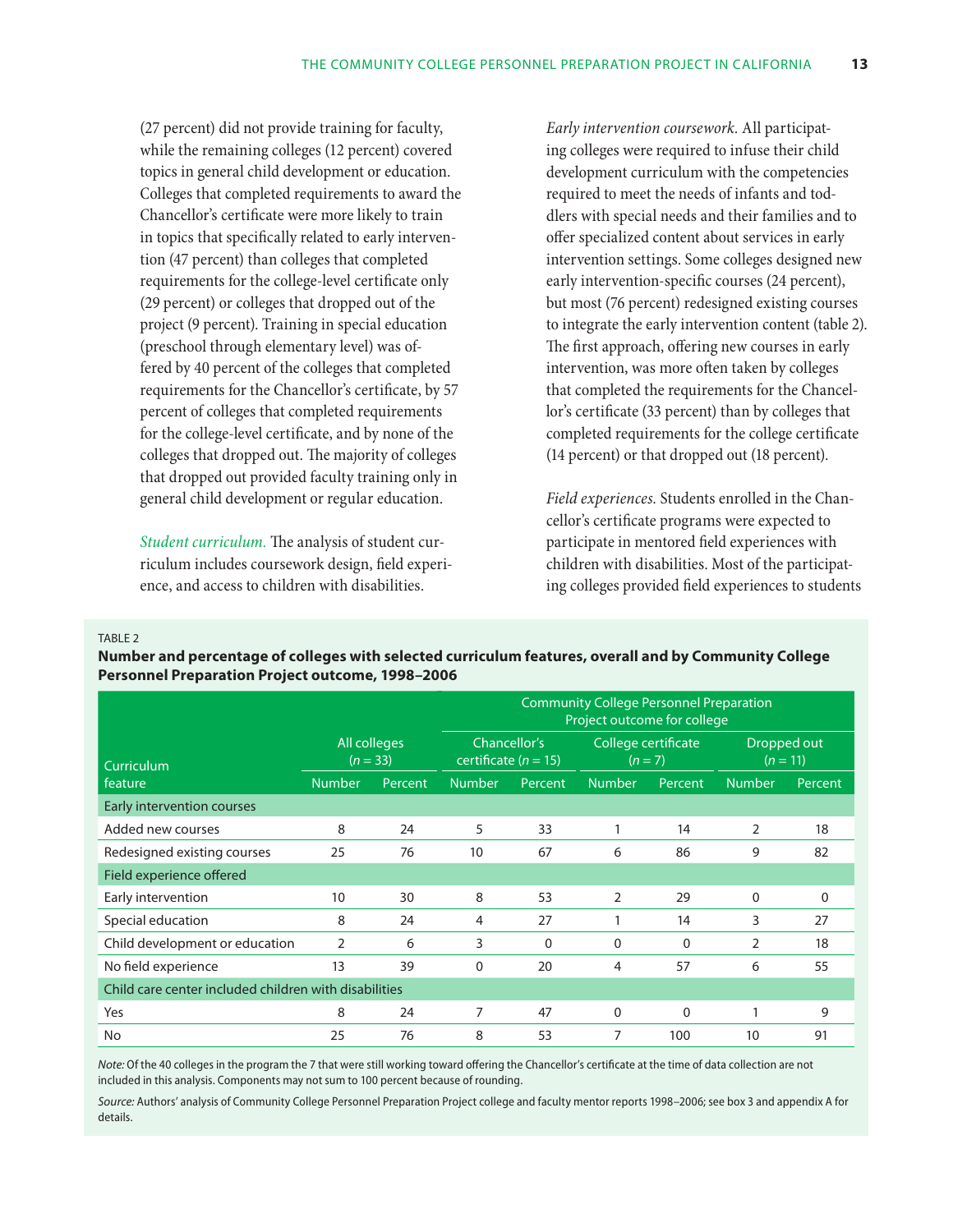(see table 2) in early intervention sites (30 percent), other special education sites (24 percent), or in general child development or education sites (6 percent). Box 7 provides examples of fieldwork opportunities.

Although colleges that award the Chancellor's certificate are not specifically required to provide field experiences solely with infants and toddlers with disabilities, more early intervention fieldwork placements were available to students enrolled in colleges that completed the program (53 percent) than those that completed requirements only for the college-level certificate (29 percent) or those that dropped out (0 percent). The colleges that dropped out were more likely to provide no field experience than the Chancellor's certificate colleges, but not compared with the college certificate colleges. However, the colleges that dropped out were more likely to provide experiences in general child development or regular education than colleges in both of the other categories (see table 2).

All colleges enrolled in the Community College Personnel Preparation Project have an on-campus affiliated child development center that provides child care and preschool services for young children, although only 24 percent of the centers enrolled young children with disabilities (see table 2). The campus-affiliated child development centers provide ready-made opportunities for supervised student field experiences. More colleges that completed the program to award the Chancellor's certificate had campus-affiliated child development centers that were contracted by the Department of

Developmental Services to provide services for infants and toddlers with special needs (47 percent) than those completing requirements to award the college-level certificate (0 percent) or those that dropped out (9 percent).

*Community partners and advisory committees.* The Community College Personnel Preparation Project requires that all enrolled colleges convene an advisory committee and work regularly with community partners that serve young children and their families. Examination of the types of community partners reported by colleges indicates a broad spectrum of community involvement (box 8). Slightly less than half the colleges (45 percent) had partners working in early intervention, and there were few differences among the three groups of colleges in this respect (table 3). Nearly two-thirds of colleges had at least one advisory member in the early intervention field. Colleges that met requirements for the Chancellor's certificate were more likely than other colleges to have at least one early intervention advisor (80 percent). Only 57 percent of the colleges that met the requirements for the college-level certificate and 45 percent of those that dropped out had advisory board members in the early intervention field.

About half the colleges (52 percent) had advisory committees dedicated to the project rather than shared with other programs. Colleges that completed the requirements for the Chancellor's certificate were less likely to have a dedicated advisory committee (40 percent) than were colleges meeting only the requirements for the college-level

#### Box 7

**Types of fieldwork opportunities provided by Community College Personnel Preparation Project colleges**

Most participating colleges provided field experiences to students in early intervention sites, other special education sites, or in general child

development or education sites. The following are examples of fieldwork opportunities provide by participating colleges:

- Campus full inclusion lab preschool.
- • County office of education public school programs.
- Early Head Start and Head Start.
- Early intervention program.
- Hospital-based programs for medically fragile children.
- Private employment with families that have children with special needs.
- Special needs preschools.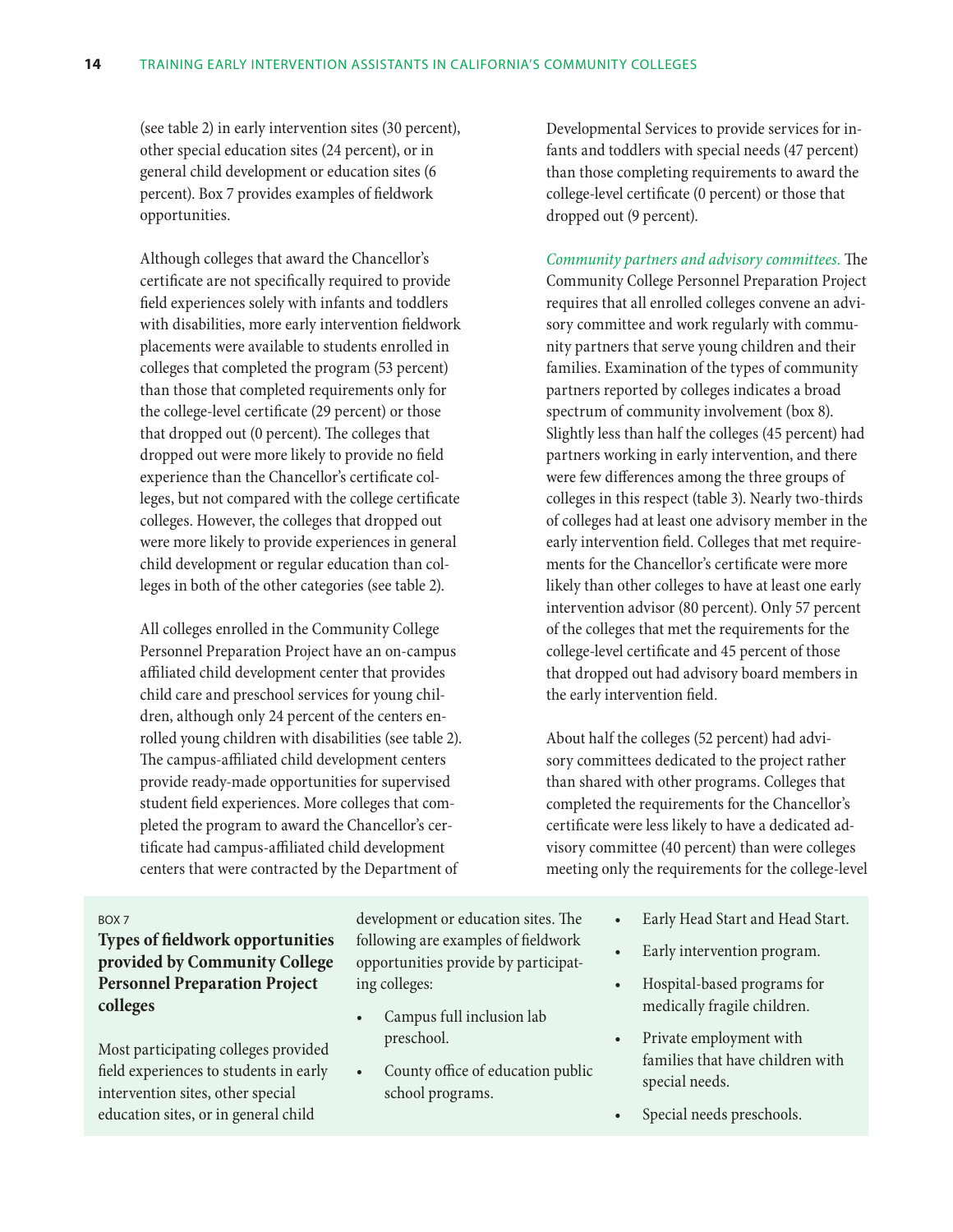#### Box 8

**Types of community agency partners reported by Community College Personnel Preparation Project colleges**

Community College Personnel Preparation Project colleges reported a wide range of community agency partners:

Private and government-funded child care agencies.

- Children's hospitals.
- College/university departments.
- • Corporations and grant agencies, such as United Way.
- County agencies serving young children.
- Diagnosis-oriented nonprofit organizations.
- Early Head Start and Head Start.
- Family resource centers.
- • Mentor training programs.
- Other community colleges.
- Program for Infant and Toddler Care.
- Early intervention administrative agencies.

#### TABLE<sub>3</sub>

## **Number and percentage of colleges with selected advisory features, overall and by Community College Personnel Preparation Project outcome, 1998–2006**

|                                         |                               |         | Community College Personnel Preparation Project outcome for college |         |                                |         |                           |         |
|-----------------------------------------|-------------------------------|---------|---------------------------------------------------------------------|---------|--------------------------------|---------|---------------------------|---------|
| Advisory and<br>community               | All colleges<br>$(n = 33)$    |         | Chancellor's<br>certificate $(n = 15)$                              |         | College certificate<br>$(n=7)$ |         | Dropped out<br>$(n = 11)$ |         |
| board feature                           | <b>Number</b>                 | Percent | <b>Number</b>                                                       | Percent | <b>Number</b>                  | Percent | <b>Number</b>             | Percent |
| At least one early intervention partner |                               |         |                                                                     |         |                                |         |                           |         |
| Yes                                     | 15                            | 45      | 7                                                                   | 47      | 3                              | 43      | 5                         | 45      |
| No                                      | 18                            | 55      | 8                                                                   | 53      | 4                              | 57      | 6                         | 55      |
| At least one early intervention advisor |                               |         |                                                                     |         |                                |         |                           |         |
| Yes                                     | 21                            | 64      | 12                                                                  | 80      | 4                              | 57      | 5                         | 45      |
| No                                      | 12                            | 36      | 3                                                                   | 20      | 3                              | 43      | 6                         | 55      |
| Advisory board serves project only      |                               |         |                                                                     |         |                                |         |                           |         |
| Yes                                     | 17                            | 52      | 6                                                                   | 40      | 4                              | 57      | 7                         | 64      |
| No                                      | 16                            | 48      | 9                                                                   | 60      | 3                              | 43      | 4                         | 36      |
|                                         | Advisors can employ graduates |         |                                                                     |         |                                |         |                           |         |
| Yes                                     | 23                            | 72      | 13                                                                  | 87      | 6                              | 100     | 4                         | 36      |
| No                                      | 9                             | 28      | $\overline{2}$                                                      | 13      | $\mathbf{0}$                   | 0       | $\overline{7}$            | 64      |

*Note:* Of the 40 colleges in the program the 7 that were still working toward offering the Chancellor's certificate at the time of data collection are not included in this analysis.

*Source:* Authors' analysis of Community College Personnel Preparation Project college and faculty mentor reports 1998–2006; see box 3 and appendix A for details.

certificate (57 percent) or those that dropped out (64 percent). Nearly three-quarters of colleges (72 percent) had advisors who employed early intervention personnel. Colleges that successfully completed requirements for the Chancellor's certificate (87 percent) and the college-level certificate (100 percent) were more likely than colleges that dropped out (36 percent) to recruit early intervention employers for their advisory boards.

What challenges and response strategies did colleges report?

> As part of the regular reporting practices colleges and project mentors described the challenges they addressed while implementing the project requirements. To answer the last research question, the challenges and response strategies of all 40 colleges were examined.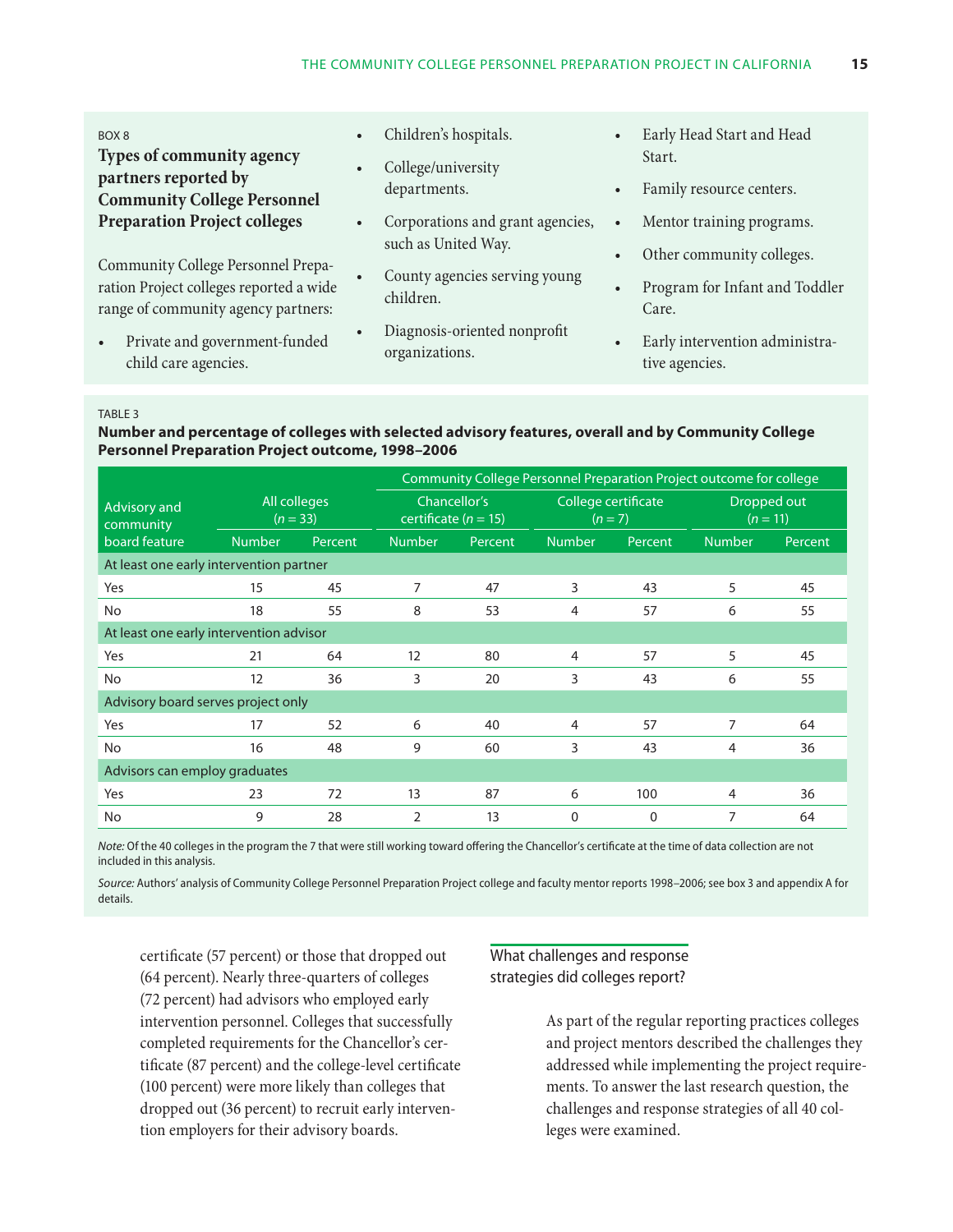During this study's eight-year time frame, participating colleges mentioned three challenges:

- Inadequate institutional support and commitment.
- Need for faculty professional development and training in early intervention.
- Lack of early intervention practice sites.

While all colleges cited the first two challenges, 24 colleges also had difficulty finding relevant fieldwork opportunities for students, with access to field sites that trained early intervention assistants in the home a particular challenge. The response strategies colleges used to address these challenges were also analyzed. Strategies employed by at least five colleges are discussed, along with the corresponding challenges.

#### *Inadequate institutional support and commitment.*

Institutional needs at the administrative and faculty levels were a concern for all 40 colleges. The resources and time needed to address administrative issues were repeatedly cited as a challenge on college and mentor reports. All colleges were required to have administrative approval to begin the Community College Personnel Preparation Project process, but the level of administrative commitment varied. Enthusiastic deans could expedite administrative procedures, as was the case for 4 of the 15 colleges that completed the process. In schools with a wavering commitment or cumbersome administrative approval process, more time was needed to complete qualification requirements. Five of the seven colleges that obtained a college-level certificate cited the time needed to achieve administrative approval as the reason for

**Among faculty, conflicting institutional commitments and availability were also part of the institutional challenge**

not completing the process for the Chancellor's certificate. Other institutional challenges associated with the approval process involved personnel issues (dean's sabbaticals or changes in deans) and changes in administrative practices that depleted faculty time.

Faculty new to administrative duties or adjunct faculty frequently found it more difficult to navigate the administrative system, extending the time required to implement the project. This happened in the case of five colleges. Asked to identify annual challenges, a college in a rural area of the state responded: "Completing the Chancellor's certificate—my college has very little experience submitting certificates at this level." In some cases institutional challenges were related to external circumstances. Faculty at another college reported: "It is becoming increasingly difficult to find time and resources for our program in a down economy. Last year we were very successful with grants. This year we are having trouble securing funds to open our new [Child] Center. These efforts have taken away from the CCPPP project. We have written eight proposals and only received one grant."

Among faculty, conflicting institutional commitments and availability were also part of the institutional challenge. The need for additional time was noted primarily by faculty liaisons responsible for spearheading the project. However, reports indicated that faculty availability varied. For example, 6 of the 40 colleges were simultaneously implementing the California Mentor Project, which required additional work from the faculty as a whole. Three other colleges were also involved in other specialized trainings that required faculty time. For colleges that dropped out of the project, 4 of 11 cited competing faculty demands for time. One northern California college in an urban region reported that "the biggest challenge at this point is time to focus on this project in the context of demands of being involved in so many [early childhood education] grants/projects simultaneously. . . . It is also challenging to work through relationships between these efforts as they are actualized on the college campus."

Response strategies that colleges used to manage institutional and time challenges while implementing the project included:

Streamlined administrative approval tem*plate.* Project staff and mentors developed an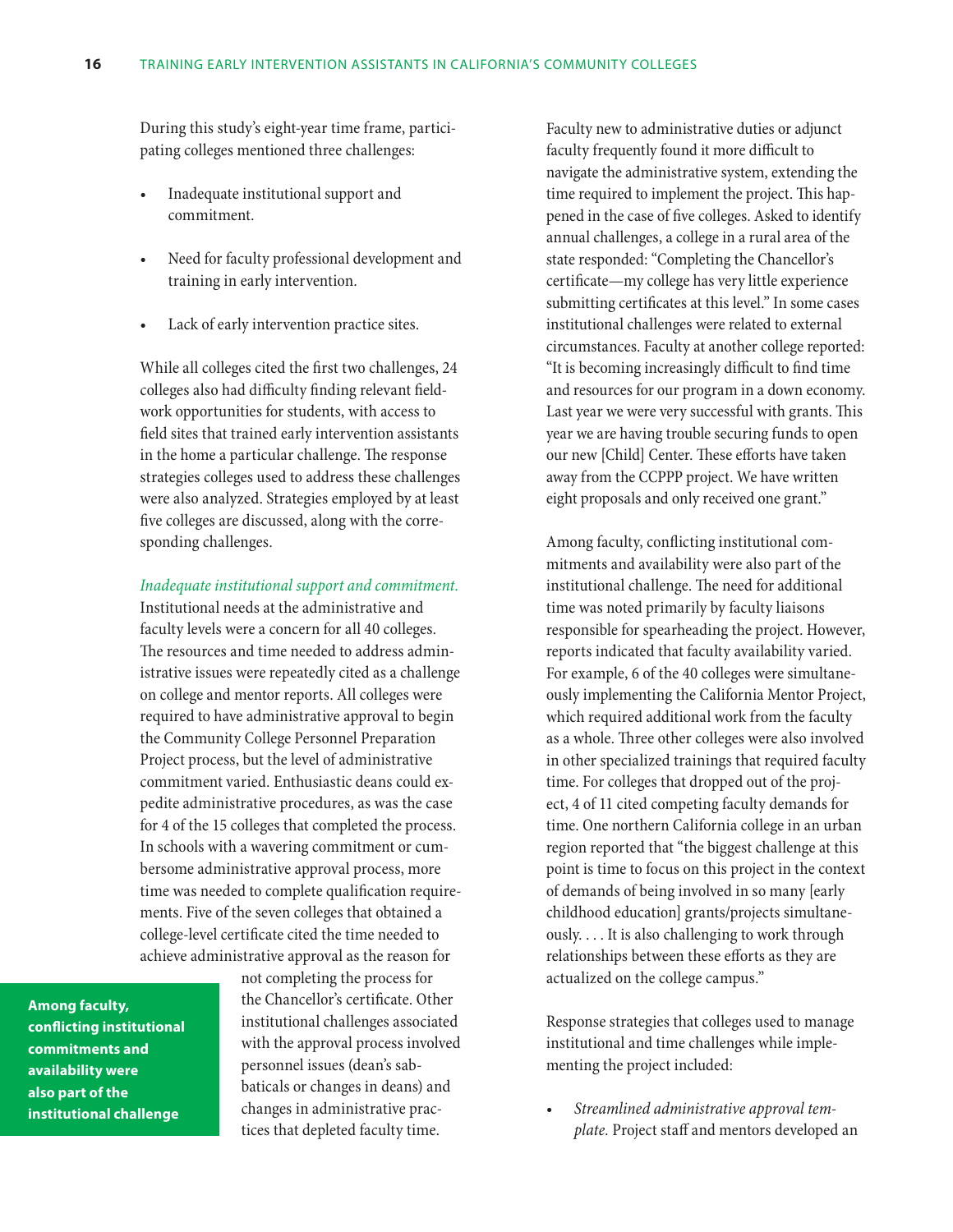administrative approval checklist outlining target steps in the Chancellor's certificate approval process. All college liaisons were strongly encouraged to use the template to track their efforts, and mentors used it as part of the liaison training process. Also useful as a tool to educate administrators, the template was shared with them so that barriers to the approval process were addressed early in the process.

- Liaison teams. A faculty team collaborated to complete liaison duties, thus reducing time demands on any one faculty member. For example, the faculty liaison from a college that obtained the Chancellor's certificate reported: "As a full-time faculty, I am responsible for directing a Child Development Center serving 150 children and teaching five child development courses each year . . . in addition to my program, department, and college governance responsibilities. I need a colleague to share responsibilities . . . with our early intervention grant [Community College Personnel Preparation Project]. Special efforts will be devoted to this throughout the upcoming academic year."
- College cohort groups. Colleges at similar stages in the process shared problem-solving strategies. In many cases college mentors initiated cohort groups among schools in their geographic regions. A dozen of the 40 colleges were paired at some stage of project implementation.
- **Shared advisory committees and board** *members.* Organizing an advisory board was an often-cited challenge. A northern California college administrator reported: "I was very pleased to have developed an advisory committee in collaboration with the Children and Families Commission. However, getting people to meet has been next to impossible." As a successful response strategy colleges combined the advisory duties required for the Community College Personnel Preparation Project with those for other early childhood

projects institutionalized at the college. Some colleges in densely populated areas found themselves competing with neighboring schools for the same early intervention experts' time. As a response strategy six San Francisco Bay Area colleges formed a consortium of

**Colleges expressed the need to develop faculty understanding and skill along three dimensions: training in basic concepts of early intervention, training in methods to teach and infuse these concepts into existing course content, and training in supervision of students at practice sites**

community partners that served as a common advisory board to address their Community College Personnel Preparation Project issues.

State-level project mentor and staff support. These personnel worked to share and coordinate the distribution of resources, such as administrator fact sheets and student recruitment brochures. They adjusted their time and input to meet each college's needs. As one mentor noted: "Each faculty working on the certificate has their own preferred style of work. Some prefer email templates with time to work on their own. Others prefer 'work days' with one-to-one mentoring every step of the process." The college liaison at a southern California college echoed an often-repeated sentiment: "The help that [the Community College Personnel Preparation Project mentor] gave me was invaluable."

*Need for faculty professional development and training in early intervention.* All 40 colleges noted that faculty members needed additional professional development and training. Specifically, colleges expressed the need to develop faculty understanding and skill along three dimensions:

- Training in basic concepts of early intervention.
- Training in methods to teach and infuse these concepts into existing course content.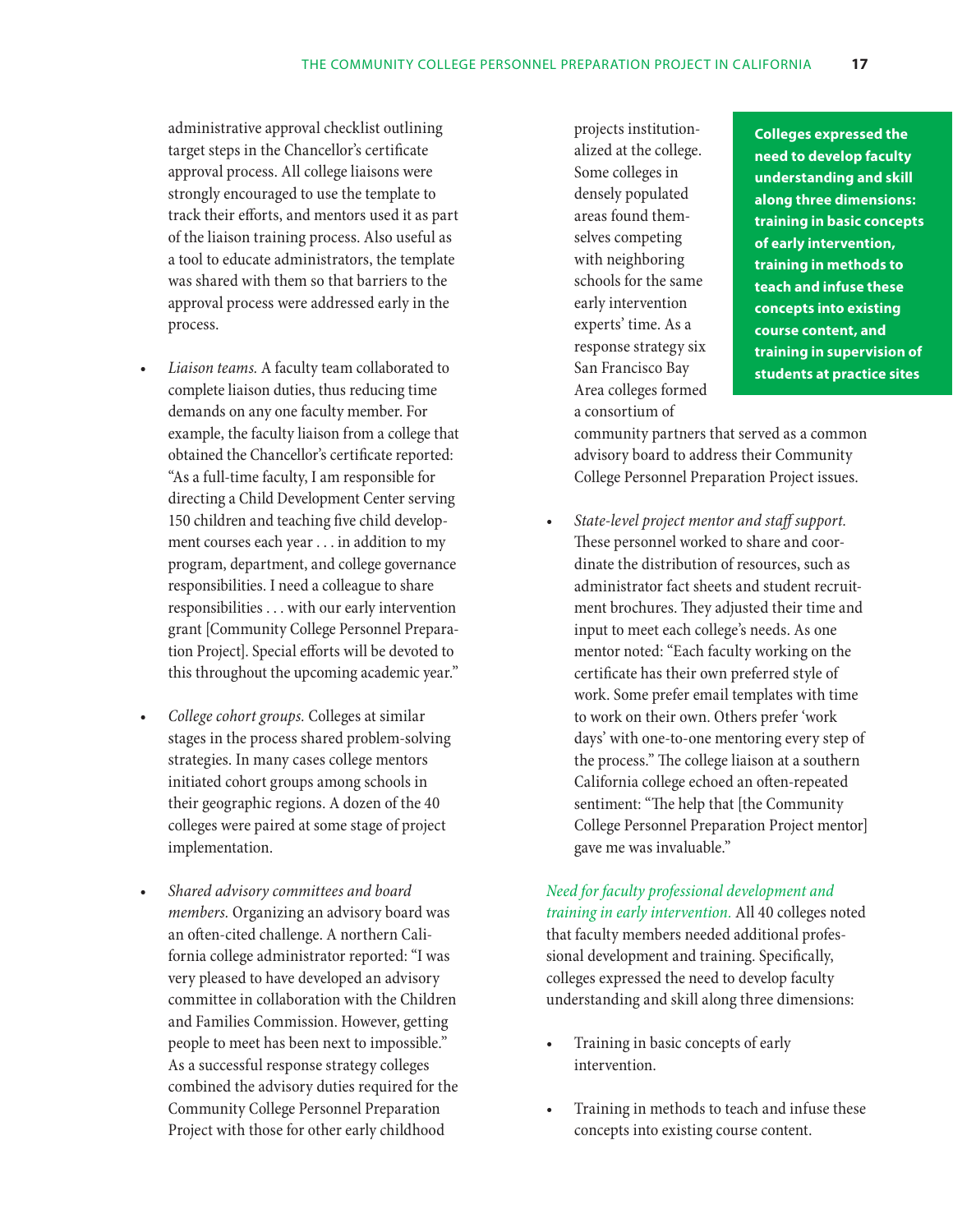Training in supervision of students at practice sites.

The project required that early intervention content be infused across the entire child development curriculum; therefore, most community college faculty would be asked to teach courses integrated with that content. Understanding this material was essential to ensure faculty comfort level with the material. As one college noted, "In a survey that we conducted with the faculty, we found that even though [service for children with] special needs was infused into courses, some of the faculty lacked the confidence to teach the topic and barely skimmed over the surface." Faculty field supervisors also required training to be able to properly mentor students at field sites. Yet all colleges had limited numbers of faculty with the early intervention expertise to mentor their peers. The following response strategies were among those noted by the colleges and project mentors for providing quality faculty professional development in early intervention:

Partner with early intervention experts. Most schools enlisted early intervention community experts as guest lecturers and instructors to provide the expertise needed for inclusion in coursework or as part of field supervision. Early intervention experts also provided faculty training. Some colleges organized teams of instructors to coteach early intervention courses. A rural northern California college faculty member wrote: "[W]e had to cancel the [early intervention] class because we were not able to find a qualified instructor for the course. I called all of the Advisory Committee members, made announcements at every

**The project required that most community college child development faculty teach courses integrated with early intervention content**

community meeting, and the college ran a newspaper ad for three months. All of the potential faculty we contacted have full-time jobs in the [early intervention] field and were unwilling to take on a full three-unit course. We are hopeful that a group of potential

faculty will get together as a team to teach the course in [the] fall."

- *Develop a Community College Personnel Preparation Project faculty handbook.* In 2000/01 project staff and mentors developed a faculty handbook as a training tool and guide for teachers to implement lectures and class activities that addressed each of the early intervention assistant competencies.
- Use media resources. Project mentors and staff collected and distributed examples of media resources useful for early intervention coursework and faculty training. A mentor noted during a focus group: "Proper training of faculty, especially those with limited experience with early intervention, needs to be implemented. A good training tool in this process has been to provide videos/DVDs and class activities that can be used by the faculty in their classes. These curriculum supplements teach the specific competencies and inform the college students as well as the college instructor."
- • *Collaborate with other colleges.* In two geographic regions participating colleges collaborated with neighboring schools to provide joint faculty training on early intervention– related topics. Five Central Valley colleges met together for inclusion roundtables to address ways that fieldwork settings could provide inclusive child care for infants and toddlers with disabilities. The roundtables were initiated by project mentors working there and were particularly useful in this rural, geographically less accessible region, where colleges have limited access to early intervention experts. Two San Francisco Bay Area colleges worked together to train faculty in early intervention topics. The college liaisons reported: "At our first one-day retreat we had full-time faculty from both colleges and representatives from the Children's Center staff attend. . . . Both Deans . . . [were] supportive and were in attendance for the first retreat." In addition, all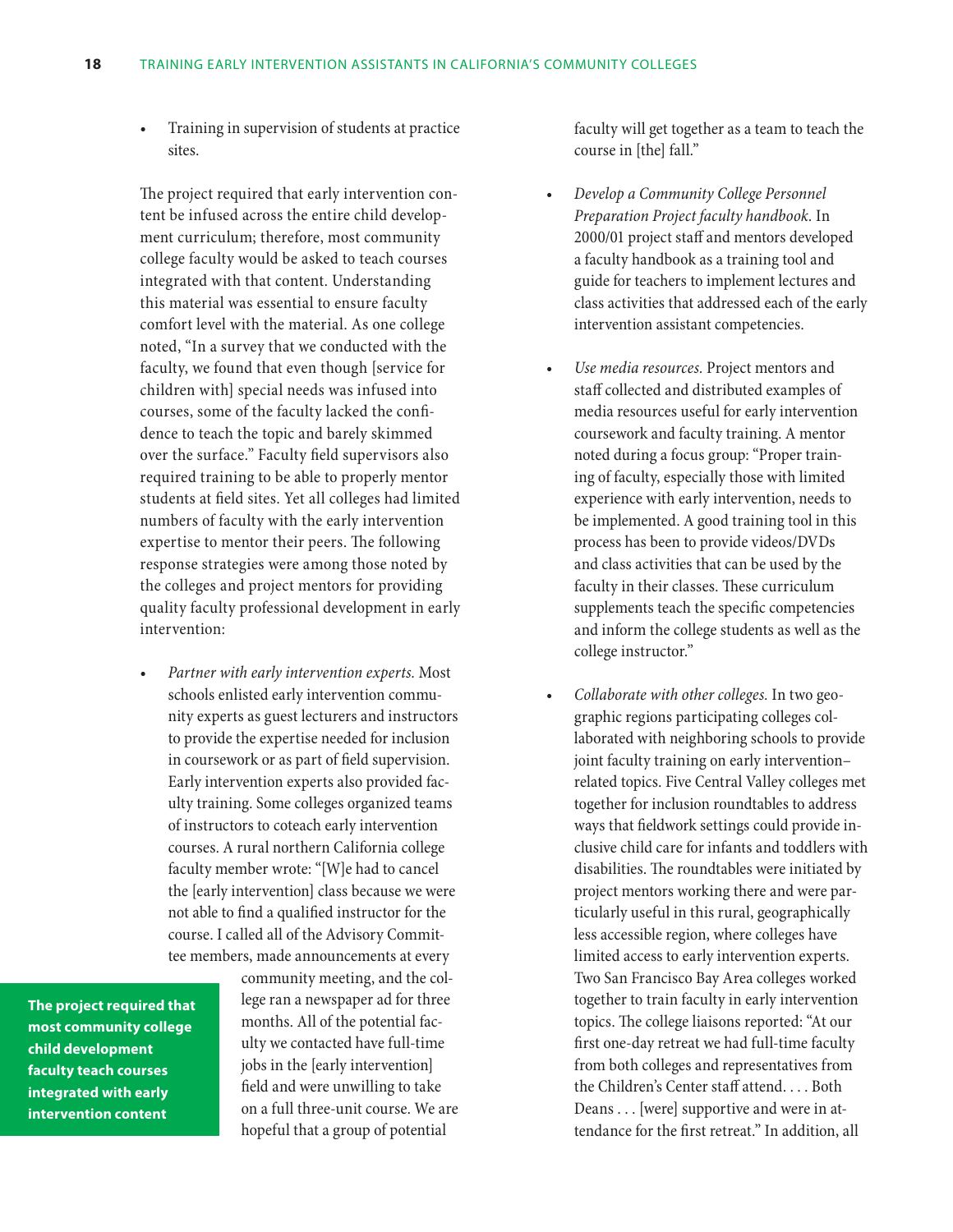college liaisons were funded by the Department of Developmental Services to attend an annual training meeting.

*Hire faculty with early intervention expertise.* Five colleges reported hiring new faculty with early intervention expertise. At many schools such hiring was cited as a "success of the project" even though it was not a project requirement.

*Lack of early intervention practice sites.* Most colleges identified the persistent problem of finding appropriate fieldwork opportunities for students. Institutionally, all of the Community College Personnel Preparation Project programs were housed in departments whose primary focus was child development. Child development fieldwork at child care centers was an integral part of the general curriculum for all 40 colleges. While child care centers are considered a natural environment for infants or toddlers with disabilities, not all campus-affiliated child care sites accepted them or provided early intervention services as part of the child's day.

Access to field sites that trained early intervention assistants in the home was even more challenging for the colleges. As a Central Valley college noted: "Since our new campus facility does not include infant care, we are still in a quandary about how to access our students' skills in working with babies and their families in an environment which we can supervise appropriately."

Response strategies to increase the number of early intervention sites included:

**Partnering with state and community agencies.** Colleges enrolled in the project had extensive lists of community partners, but not all of these partners could also serve as potential fieldwork sites or employers. Six colleges partnered with schools and districts that provided early intervention services. Five partnered with early intervention practice sites that provided home visiting services. Two partnered

with Early Head Start, another home visiting agency. Four colleges partnered with state or local agencies (for example, the local Depart-

**Most colleges identified the persistent problem of finding appropriate fieldwork opportunities for students**

ment of Developmental Services Regional Centers) that also employed early intervention assistants. Partnering with potential employers helped create relevant practice sites for students. For example, one college reported that "following meetings with key administrators . . . we are developing a series of community-based service learning opportunities. . . . It is hoped that through continued dialogue with the [school] districts and successful service learning experiences on the part of our students, we can promote viable employment opportunities and additional career pathways for students completing the new certificate."

Offering on-campus early intervention ser*vices.* Contracting to serve young children at child care facilities on college-affiliated sites gave eight colleges the opportunity to offer early intervention fieldwork in locations convenient for both students and faculty. All eight colleges completed the requirements for awarding the Chancellor's certificate. One provided early intervention opportunities at the campus's State Preschool Program for the Deaf and Hard of Hearing.

*Publicizing students' success.* A strategy that motivated participation among community partners in the program was to publicize students' learning as a result of the project. One college's annual report illustrated this point: "Students with limited or no understanding of children with disabilities successfully completed the courses that required them to display their understanding of specific disabilities as well as apply strategies learning in class within their daily work environments. As a result of this program, students expressed that they felt better prepared/equipped to work with children with varying abilities. And, the program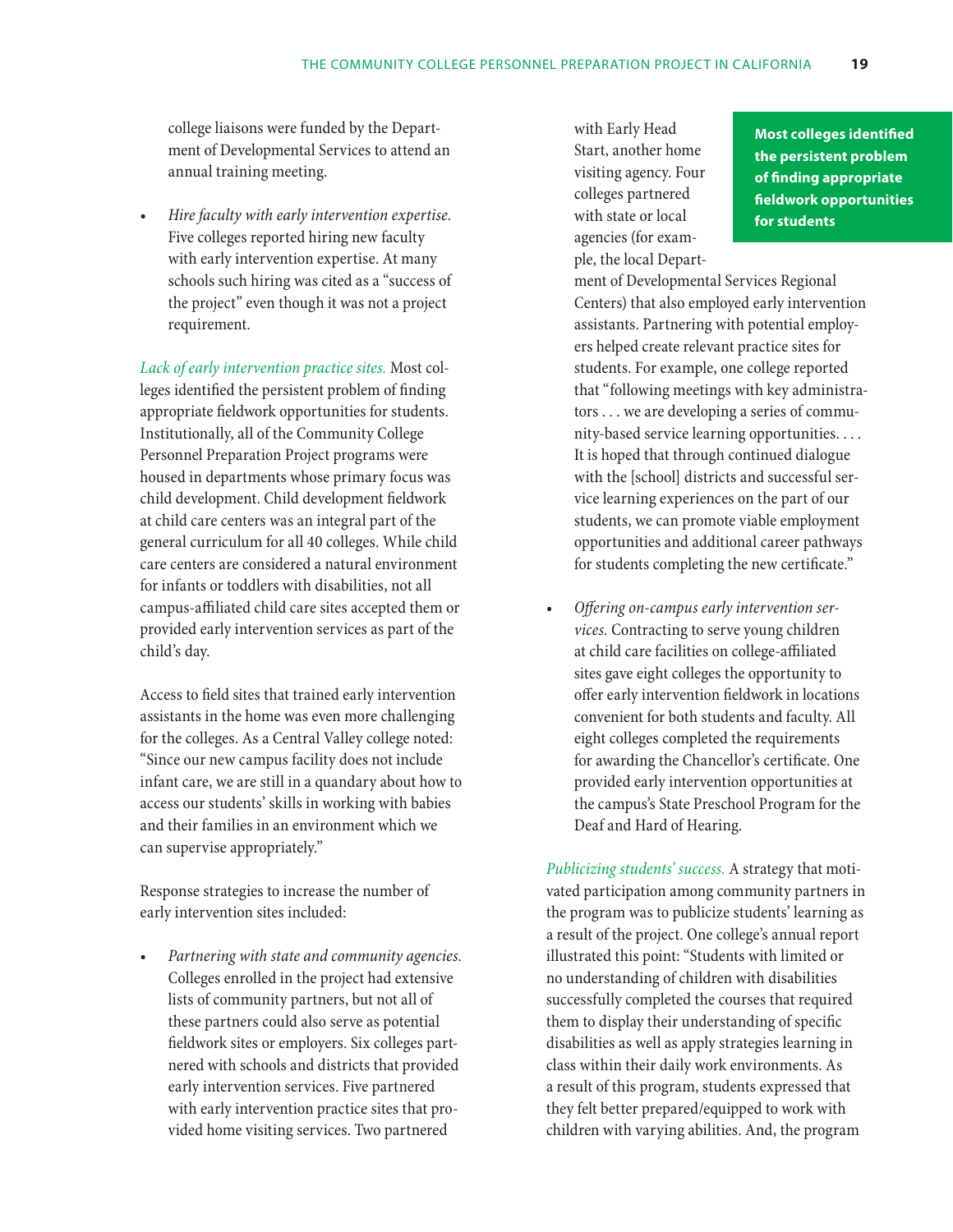continued to garner support from community agencies and programs."

## **Limitations and topics for further study**

The Community College Personnel Preparation Project used mentors to work with faculty liaisons in supporting the colleges as they sought to develop a Chancellor's certificate program for early intervention assistants. During the eight years of the project examined for this study, the duties of the mentors varied widely from phone support to faculty training to meetings with college administrators. A systematic examination of the role of

**Continuing to track colleges to identify the enrollment trajectory for colleges that participate in the project could provide important data**

mentors, along with a cost-benefit analysis of this project component, would provide useful information about how to apply this program feature.

Limited student data were available for this study. As colleges

fully implement the Chancellor's certificate requirements, they "graduate" from the program and are no longer required to submit data on project activities such as course enrollment. During this phase most colleges are just beginning to see enrollment growth as the early intervention program becomes known to the student body. Continuing to track colleges to identify the enrollment trajectory for colleges that participate in the project could provide important data. It might also be useful to contrast the progression for colleges that partially complete the project or that drop out. For this project, devising a system that tracks graduates' employment could help in assessing project outcomes and efficacy.

More states are now seeking to define the role of assistants and paraprofessionals in early intervention services and to identify ways to train them. Other states seeking to establish preservice programs for early intervention assistants and paraprofessionals might benefit from examining California's efforts.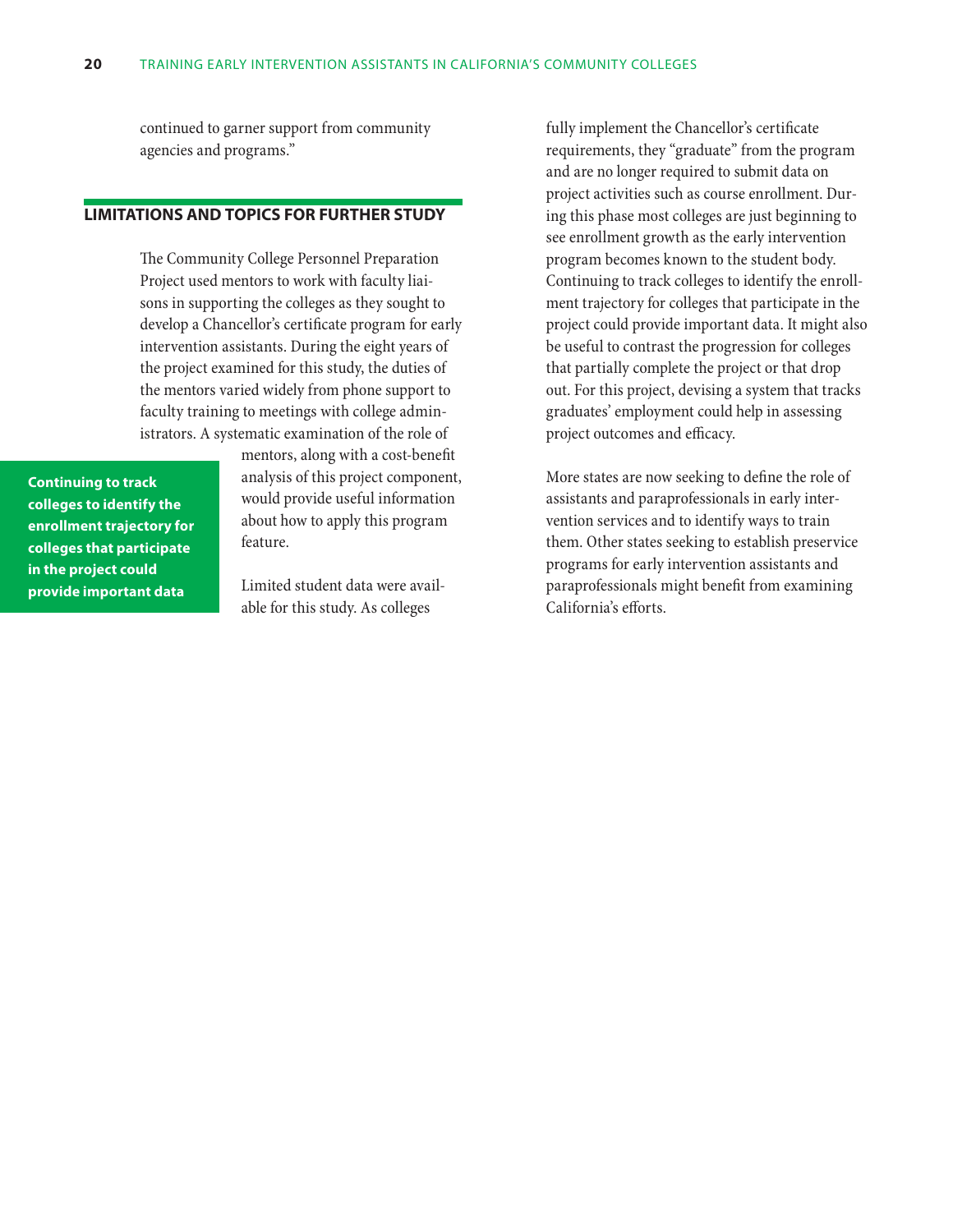## **Notes**

- 1. The Community College Personnel Preparation Project is managed by the WestEd Center for Prevention and Early Intervention under a contract with the California Department of Developmental Services, Early Start Section. While the principal investigator for this study, Dr. Diane Hammon Kellegrew, was employed by the Center for Prevention and Early Intervention, she has not been involved in implementation or management of the Community College Personnel Preparation Project. Kari Stewart has also not been involved in the project. Jean Pacifico-Banta has never been an employee of WestEd, been involved with the project, or employed at any community college involved in this study.
- 2. For example, survey reports by the Center to Inform Personnel Policy and Practice in Early Intervention and Preschool Education, National Resource Center for Paraprofessionals, Center for Personnel Studies in Special

Education, and the Council for Exceptional Children, Division for Early Childhood.

- 3. Eight models were available: Connecticut, Indiana, Massachusetts, Missouri, North Carolina, South Carolina, Texas, and Utah.
- 4. The California Early Start Personnel Model Workgroup, convened by the California Interagency Coordinating Council on Early Intervention and the Department of Developmental Services, Early Start Section.
- 5. Personal communication to the principal investigator from Karen Nelson Hunter, Part CSPD Professional Development Coordinator, Department of Economic Security, Arizona Early Intervention Program, November 15, 2007.
- 6. Personal communication to the principal investigator from Wendy Whipple, Nevada Part C Coordinator, Nevada Bureau of Early Intervention, November 19, 2007.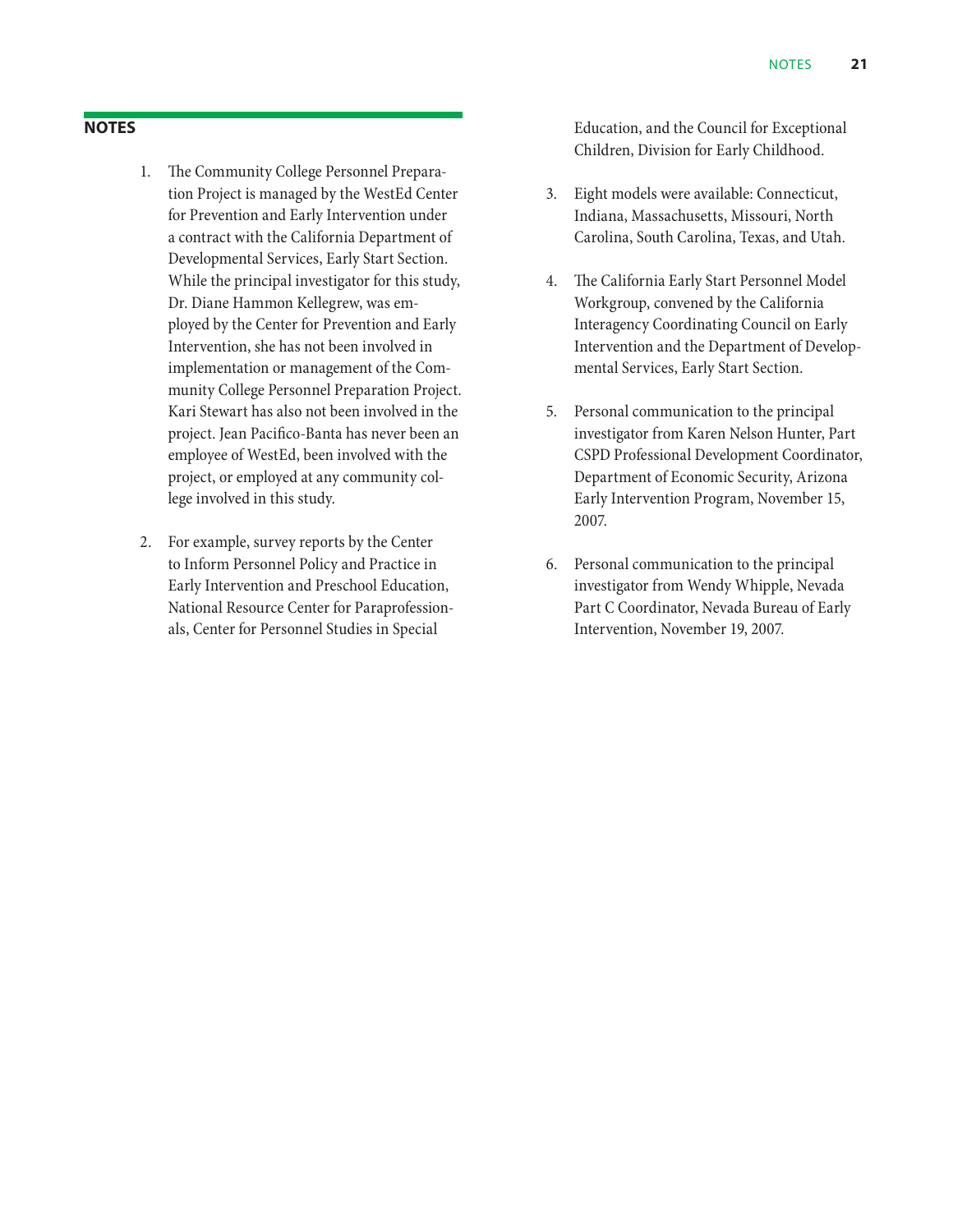## **Appendix A Methodology**

This appendix discusses project participants, data sources, and study methods.

## Project participants

The participants included all community colleges enrolled in the Community College Personnel Preparation Project from 1998 to 2006. The project was funded in its entirety by the California Part C Lead Agency, the Department of Developmental Services, Early Start Section.

Forty colleges enrolled during the 1998–2006 time frame. To enroll, a member of a child development faculty at a California community college submitted an application to the project coordinator that identified a faculty liaison to the project and documented approval and support for the project activities from the dean of the child development department. All colleges that met these two criteria were enrolled. Some colleges enrolled independently, and others were recruited to increase geographic representation across all regions of the state.

Enrolled colleges were required to complete a list of tasks leading to approval to award the Chancellor's Certificate for Early Intervention Assistants to their graduates. The certificate is issued by the state of California. Each year, the faculty liaison identified the tasks targeted for completion.

Colleges were included as participants until they successfully completed the project or were no longer actively working on project-required tasks, at which point no more data were gathered. Some colleges stopped participating after completing the requirements for a specialized certificate in early intervention. While a required task of the project, having a specialized college-level certificate did not constitute successful completion of the project or approval to award the state-level Chancellor's certificate. Some colleges dropped out before achieving any type of certificate.

## Data sources

Data were gathered from the college reports, mentor reports, and annual reports during 1998–2006 required from the funding agency as part of the project (table A1). Mentor focus group data and mentor written comments after the focus groups were available beginning only in 2004. Data were available for each college during the years the college participated. The years of participation ranged from one year to seven years, with most colleges completing the program in two to four years.

*College reports.* Participating colleges submitted several reports each year. At the beginning of the year colleges detailed goals for the year and how they would apply the stipend to support achieving them. Throughout the year the colleges submitted reports at least quarterly, in a prescribed format that identified curriculum revision activities, faculty training activities, student training activities, administrative and institutional activities, and challenges addressed. The college reports were completed by the faculty liaisons. A structured report format was used, but the structure incorporated open-ended questions regarding activities related to project implementation. Most college reports were two to four pages long.

*Mentor reports.* The project assigned faculty mentors to work with faculty liaisons in supporting the colleges. Four to five faculty mentors worked with faculty liaisons each year, submitting

#### TARI F A1

## **Type and number of Community College Personnel Preparation Project reports used as data sources, 1998–2006**

| Data source                   | <b>Number</b> |
|-------------------------------|---------------|
| College reports               | 1,605         |
| Mentor reports                | 415           |
| Mentor focus group minutes    | 12            |
| Mentor focus written comments | 17            |
| Annual reports                |               |
|                               |               |

*Source:* Authors' analysis of data described in text.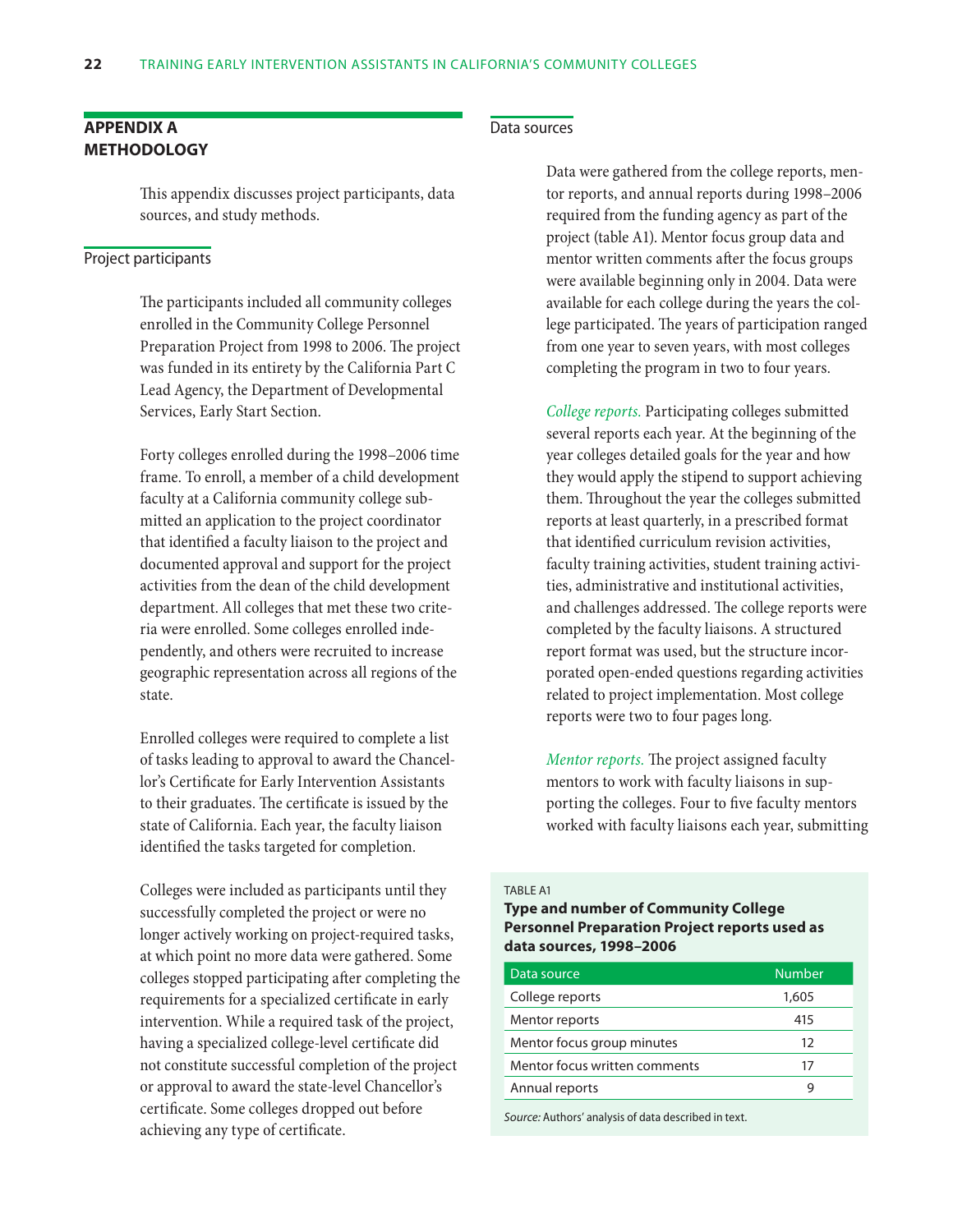monthly reports on all college support activities and describing the support activities and the challenges at each college. As a college may not have received support each month, not all colleges were mentioned in the mentors' reports each month. These reports were written informally in log format. In addition, the mentors met regularly from one to three times a year for focus groups to discuss the project's direction and outcomes. Notes recording the focus group discussions were taken by the project coordinator. These notes detailed the variety of discussion topics and points made during the meeting. In addition, mentors were asked to follow focus groups with their own written comments about the discussion topics. Each of the four mentors submitted three to five pages of written discussion points following each focus group.

*Annual report.* An annual project report (typically 8–12 pages long) was prepared by the faculty liaison for the funding agency, the Department of Developmental Services. The report aggregated college data—average numbers of students enrolled, number of faculty trainings, number of colleges reaching each task milestone, and details of the stipends—to discuss overall project outcomes each year. Challenges noted by the colleges were also detailed and discussed. Progress of individual colleges was used to illustrate patterns and trends, but individual college data were not consistently presented. A structured format was used that included specific types of information and questions that allowed for narrative discussion of the experiences and strategies used throughout the year.

#### Study method

*Data coding.* Data from the college reports and mentor reports were coded to identify project status and activities for each college for each academic year. Annual report data and mentor focus group minutes were aggregated across colleges and reviewed to identify larger trends, patterns, and challenges. Variables of interest drawn from the reports are presented in table A2.

Within each variable data were further defined for analysis. Before coding the data, the principal investigator and coding researcher established and defined coding categories. For example, the type of faculty trainings included the codes early intervention, special education, general education, and child development. Category 4 was considered the basic training level, as it was expected that faculty trainings in a child development department might include child development topics (number 4), but if trainings also included one or more general education topics the coded level was number 3. The desired result was that the colleges would include trainings specifically in early intervention, the topic of interest. Colleges that received number 1 included such trainings but could also have included trainings in any of the other three levels. The same codes were used for the variables for fieldwork placements, background of advisory board members and community partners, and academic background of faculty.

To establish reliability, the principal investigator and the coding researcher independently coded 10 randomly selected reports. A 98 percent agreement rate was established for these first 10 reports using an iterative or constant comparison process. The first report was independently coded by the two researchers. The point of difference was negotiated, and the definition list was revised to clarify each item, item by item. The next report was then analyzed and, again, discrepancies were used to clarify the coding schema. This process continued until 100 percent agreement was obtained in all coded reports. In addition, a random sampling of 10 report items was co-coded at two different intervals during the coding process to maintain coding reliability throughout the process. The agreement rate was 100 percent in both instances.

Once data coding was completed, a review of student enrollment data showed that the numbers did not give a complete or accurate picture of student variables related to the project and were not consistent enough across colleges to warrant analysis. For example, some colleges infused existing courses with early intervention content,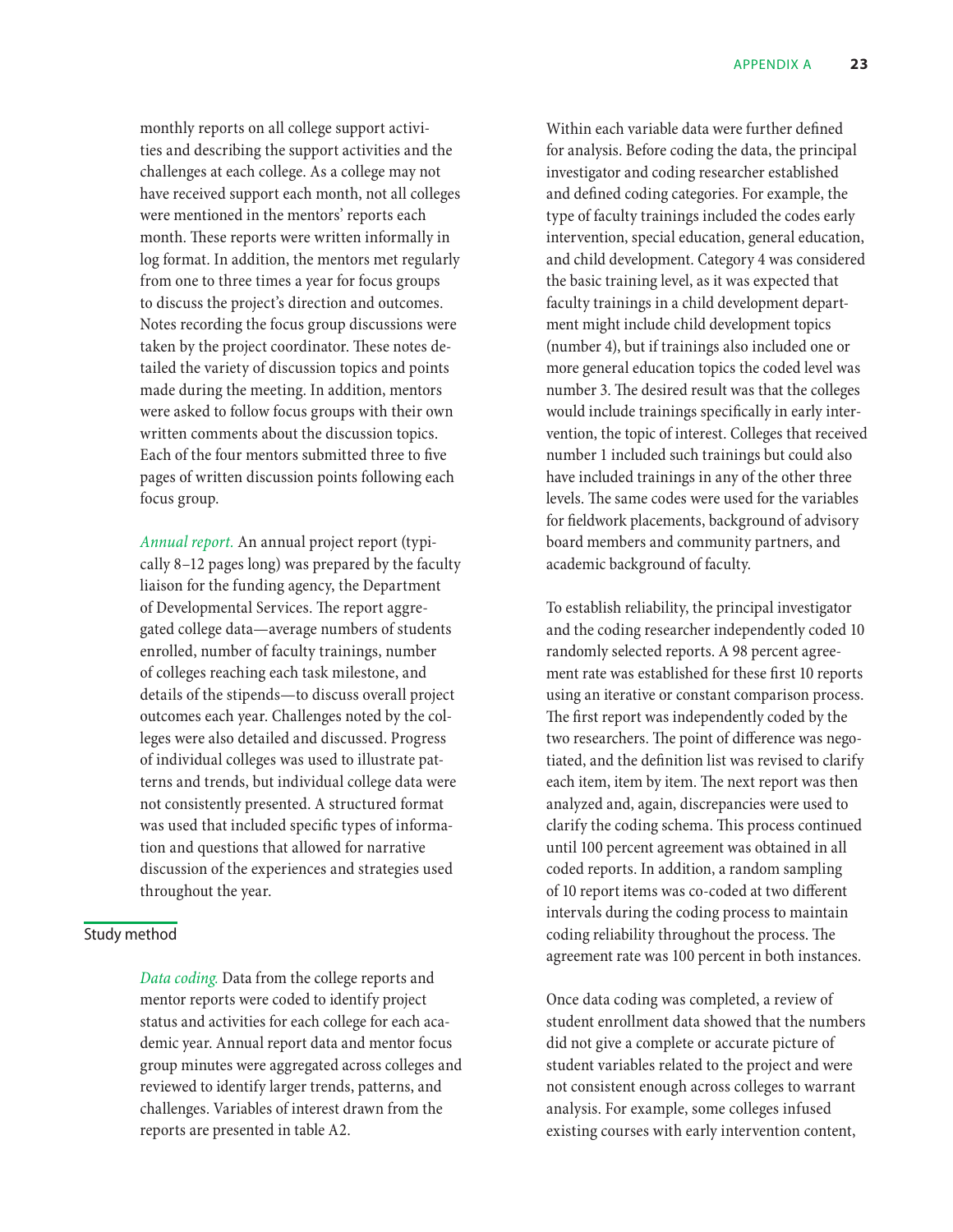#### TABLE A2

**Data categories and variables drawn from Community College Personnel Preparation Project reports, 1998–2006**

| Category              | <b>Variables</b>                                                            |  |  |
|-----------------------|-----------------------------------------------------------------------------|--|--|
| Student variables     | Number of students that completed the Chancellor's certificate <sup>a</sup> |  |  |
|                       | Number of students enrolled in specialized coursework <sup>a</sup>          |  |  |
|                       | Number of students that dropped out of the project <sup>a</sup>             |  |  |
| Curriculum variables  | Number of special needs courses offered                                     |  |  |
|                       | Type of special needs courses and curriculum design                         |  |  |
|                       | Number of special needs field experiences offered                           |  |  |
|                       | Types of field experiences offered                                          |  |  |
| Faculty variables     | Education background of faculty liaison                                     |  |  |
|                       | Faculty status of faculty liaison                                           |  |  |
|                       | Turnover of project faculty                                                 |  |  |
|                       | Number of special needs faculty trainings conducted                         |  |  |
|                       | Types of special needs trainings conducted                                  |  |  |
|                       | Successes and challenges associated with implementation of the project      |  |  |
| Institution variables | Length of time the college was enrolled in the project                      |  |  |
|                       | Number of community partners                                                |  |  |
|                       | Type of community partners                                                  |  |  |
|                       | Type of advisory board members                                              |  |  |
|                       | Function of the advisory board                                              |  |  |
|                       | Successes and challenges reported regarding implementation of the project   |  |  |
| Employer variables    | Number of advisory board members that employed project graduates            |  |  |
|                       | Types of employment settings offered to graduates                           |  |  |

a. Not used for analysis, as explained in text.

*Source:* Authors' tabulation of Community College Personnel Preparation Project college and mentor reports, 1998–2006.

leading to larger enrollment, while others created separate courses only for early intervention majors. Some colleges did not report any enrollment data because they were still developing coursework and did not have courses available during the reporting year. Some colleges did not offer the early intervention courses until they met the requirements for the Chancellor's certificate, so their enrollment numbers during the reporting phase were negligible. Colleges that did complete the requirements for the Chancellor's certificate stopped collecting data once they obtained the Chancellor's certificate, which is when enrollment increased. Therefore, enrollment data collected during the implementation phase would be an inaccurate and misleading indicator of student variables.

*Quantitative data analysis.* Once coding was completed, it was clear that colleges progressed through the Community College Personnel Preparation Project process at their own pace. Some colleges finished all the tasks in one year; others took several years and took breaks from the project. It was not possible to compare colleges by year, so data for colleges were aggregated across all years in the project. Each year of data collection was coded for each college according to the established procedure. Numeric data were calculated using the mean for colleges with multiple years of data. For variables coded using the ordinal-level system (such as early intervention training = highest ordinal level, child development training = lowest ordinal level), the highest ordinal level achieved during any year of data collection was recorded.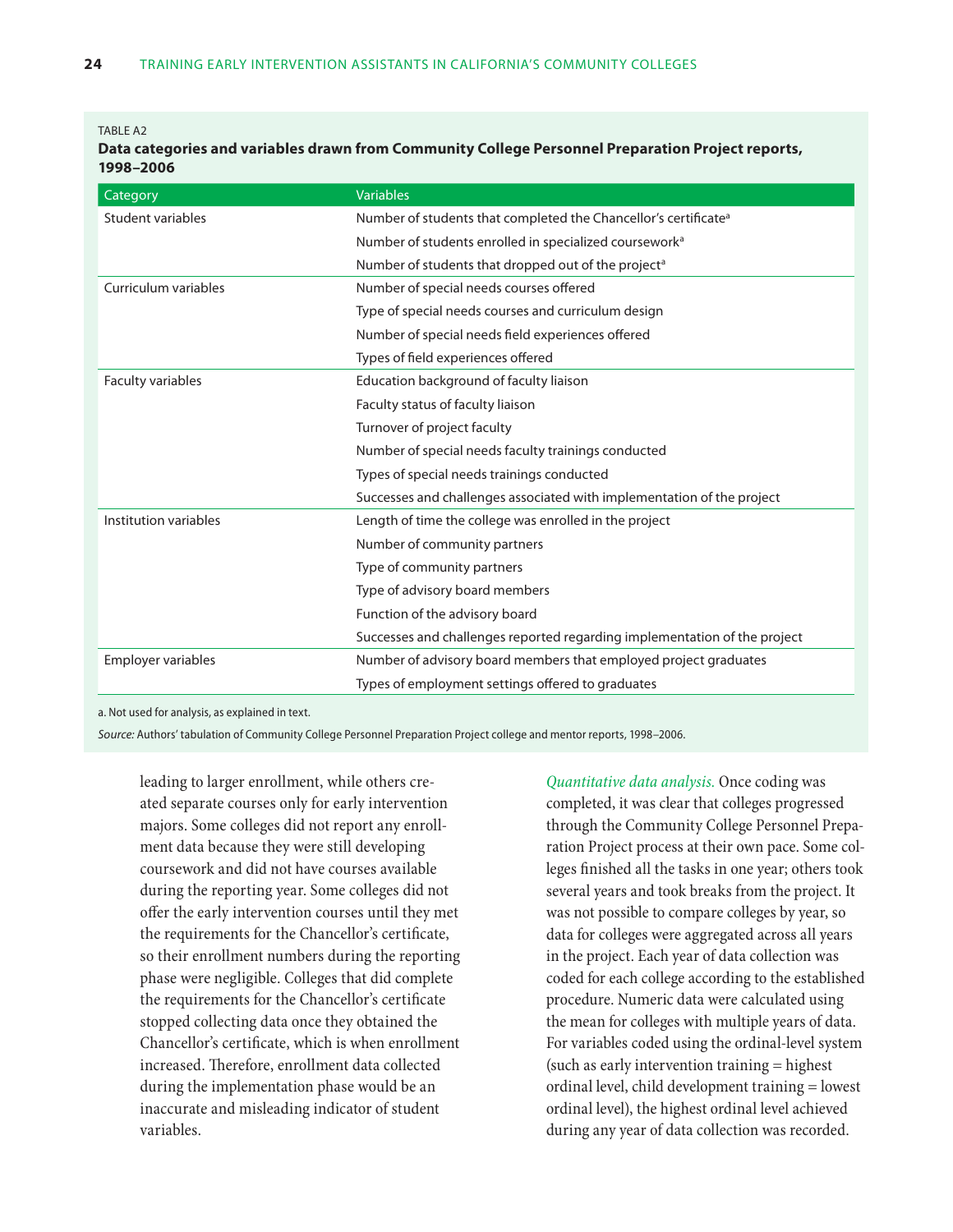Visual inspection of the data indicated that most colleges had consistent patterns that were replicated across years. For example, a college with an early intervention advisory board member in year one was likely to have an advisory board member in later years.

Statistical analyses produced descriptive statistics of the frequencies and percentages of colleges for each coding category of the quantitative variables. Cross-tabulations of the frequency by the three college categories were also prepared. Since the full population of participating colleges was studied, significance tests are not reported.

*Qualitative data analysis.* Much of the data incorporated in the college reports, mentor reports, and annual reports was narrative. Therefore, qualitative research methods were used to develop a coding schema that would allow quantitative analysis and ensure qualitative examination and interpretation of the data.

*Content analysis.* Content analysis of all narrative data was conducted using a grounded theory approach. First, an inductive analysis of the data was completed with an open coding schema that sorted data into broad categories to identify general patterns and themes. The principal investigator and coding researcher together determined patterns and trends in the data that served as a framework for further coding, in keeping with qualitative deductive analysis. Data variables were identified, clarified, and named. For example, all report data describing how faculty were trained were grouped under the variable "types of faculty training."

*Typology analysis.* Data from the content analysis were recoded within the identified framework to determine a classification system. Both researchers reanalyzed the data to identify patterns consistent within a variable that could denote a continuum of responses. Definitions were developed for each level. The typology-coding schema was reviewed by the project coordinator to double-check the validity of the ordinal-level concepts. This typology was converted to an ordinal scale to code the

data for quantitative analysis. The reliability of the coding definitions was tested as identified in the quantitative analysis section above.

*Thematic analysis.* The content analysis data set was reexamined for themes within each variable. Each theme was considered as a distinct element. Thus, this analysis differed substantially from the typology analysis conducted to develop a continuum of responses required for an ordinal scale. Themes of interest included strategies and challenges colleges identified for each data variable. Identified themes were triangulated across data sets. Data sources included college reports, mentor reports, and mentor focus group minutes. In many cases colleges self-identified the strategies and challenges noted. But in some cases faculty mentors identified challenges and successful strategies used by colleges they supervised that were not included in the college report data. Annual reports were not used for triangulation because they summarized other reports and therefore were not an independent data source.

The strategies or challenges themes were then recoded across investigators to include the principal investigator, coding researcher, and a third independent researcher not involved with the content analysis. This investigator triangulation sought to ensure distinct differences among each strategy or challenge theme. These data were reported in two ways. First, themes that identified response strategies were identified. At least five reports representing five different colleges had to include the concept in their reports for the item to be considered a potential response strategy theme. This information was described in the report in bullet points within the discussions of their corresponding challenges. Second, themes that described the challenges associated with implementing the project were identified in the manner described above. Challenges that were identified by all or most of the 40 colleges were selected for inclusion. Two were identified by all 40 colleges. One challenge was identified by 24 of the 40 colleges. Member checking of the validity of the identified challenges was conducted with the project staff.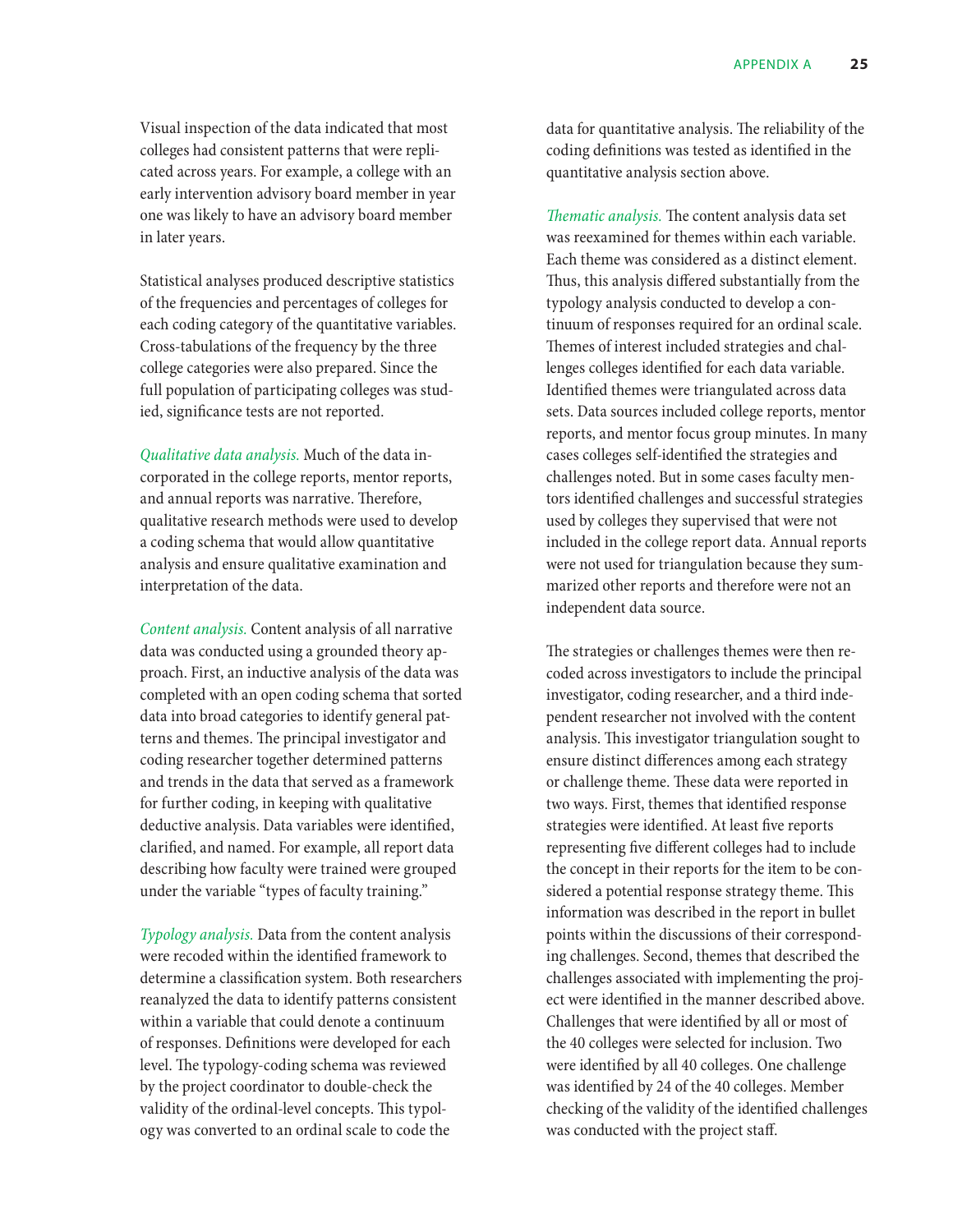## **Appendix B Demographics of colleges that participated in the Community college Personnel Preparation Project**

#### Table B1

## **Community colleges participating in the Community College Personnel Preparation Project by California region, locale, enrollment, and status**

| <b>Community colleges</b>                   | California<br>region | Locale                    | Enrollment,<br>2006/07 | <b>Status</b>             |
|---------------------------------------------|----------------------|---------------------------|------------------------|---------------------------|
| Allan Hancock College                       | Southern             | Large town                | 10,287                 | Dropped out               |
| American River College                      | Northern             | Major city                | 36,300                 | Dropped out               |
| <b>Chabot College</b>                       | <b>Bay Area</b>      | Small or medium-size city | 14,252                 | In process                |
| <b>Chaffey College</b>                      | Southern             | Small or medium-size city | 18,543                 | Dropped out               |
| Citrus College                              | Southern             | Large town                | 10,864                 | College-level certificate |
| City College of San Francisco               | Bay Area             | Major city                | 77,000                 | Dropped out               |
| College of the Redwoods                     | Northern             | Large town                | 8,341                  | College-level certificate |
| College of the Sequoias                     | Central              | Small or medium-size city | 16,115                 | Chancellor's certificate  |
| <b>Compton Community Educational Center</b> | Southern             | Small or medium-size city | 6,726                  | Dropped out               |
| <b>Cosumnes River College</b>               | Northern             | Major city                | 18,567                 | Chancellor's certificate  |
| Cuyamaca College                            | Southern             | Small or medium-size city | 18,222                 | Chancellor's certificate  |
| De Anza College                             | Bay Area             | Major city                | 40,626                 | Chancellor's certificate  |
| El Camino College                           | Southern             | Small or medium-size city | 35,643                 | Chancellor's certificate  |
| Fresno City College                         | Central              | Major city                | 31,401                 | Chancellor's certificate  |
| <b>Fullerton College</b>                    | Southern             | Small or medium-size city | 29,548                 | College-level certificate |
| Gavilan College                             | Central              | Large town                | 10,989                 | In process                |
| Las Positas College                         | Bay Area             | Large town                | 11,936                 | In process                |
| Los Angeles Mission College                 | Southern             | Major city                | 12,952                 | College-level certificate |
| Merced College                              | Central              | Large town                | 18,863                 | Chancellor's certificate  |
| Merritt College                             | Bay Area             | Major city                | 12,162                 | College-level certificate |
| MiraCosta College                           | Southern             | Major city                | 21,267                 | Chancellor's certificate  |
| <b>Mission College</b>                      | <b>Bay Area</b>      | Small or medium-size city | 19,177                 | Chancellor's certificate  |
| Modesto Junior College                      | Central              | Small or medium-size city | 26,309                 | Dropped out               |
| Moorpark College                            | Southern             | Large town                | 22,282                 | In process                |
| Mt. San Antonio College                     | Southern             | Large town                | 60,702                 | Dropped out               |
| Ohlone College                              | <b>Bay Area</b>      | Small or medium-size city | 18,802                 | Dropped out               |
| Orange Coast College                        | Southern             | Small or medium-size city | 32,072                 | College-level certificate |
| <b>Oxnard College</b>                       | Southern             | Small or medium-size city | 10,450                 | Dropped out               |
| Pasadena City College                       | Southern             | Major city                | 43,081                 | In process                |
| Pierce College, Los Angeles                 | Southern             | Major city                | 30,868                 | In process                |
| Porterville College                         | Southern             | Large town                | 5,373                  | Dropped                   |
| <b>Reedley College</b>                      | Central              | Major city                | 18,130                 | Chancellor's certificate  |
| Riverside Community College                 | Southern             | Small or medium-size city | 47,843                 | Chancellor's certificate  |
| San Jose City College                       | <b>Bay Area</b>      | Major city                | 16,313                 | Dropped                   |

(CONTINUED)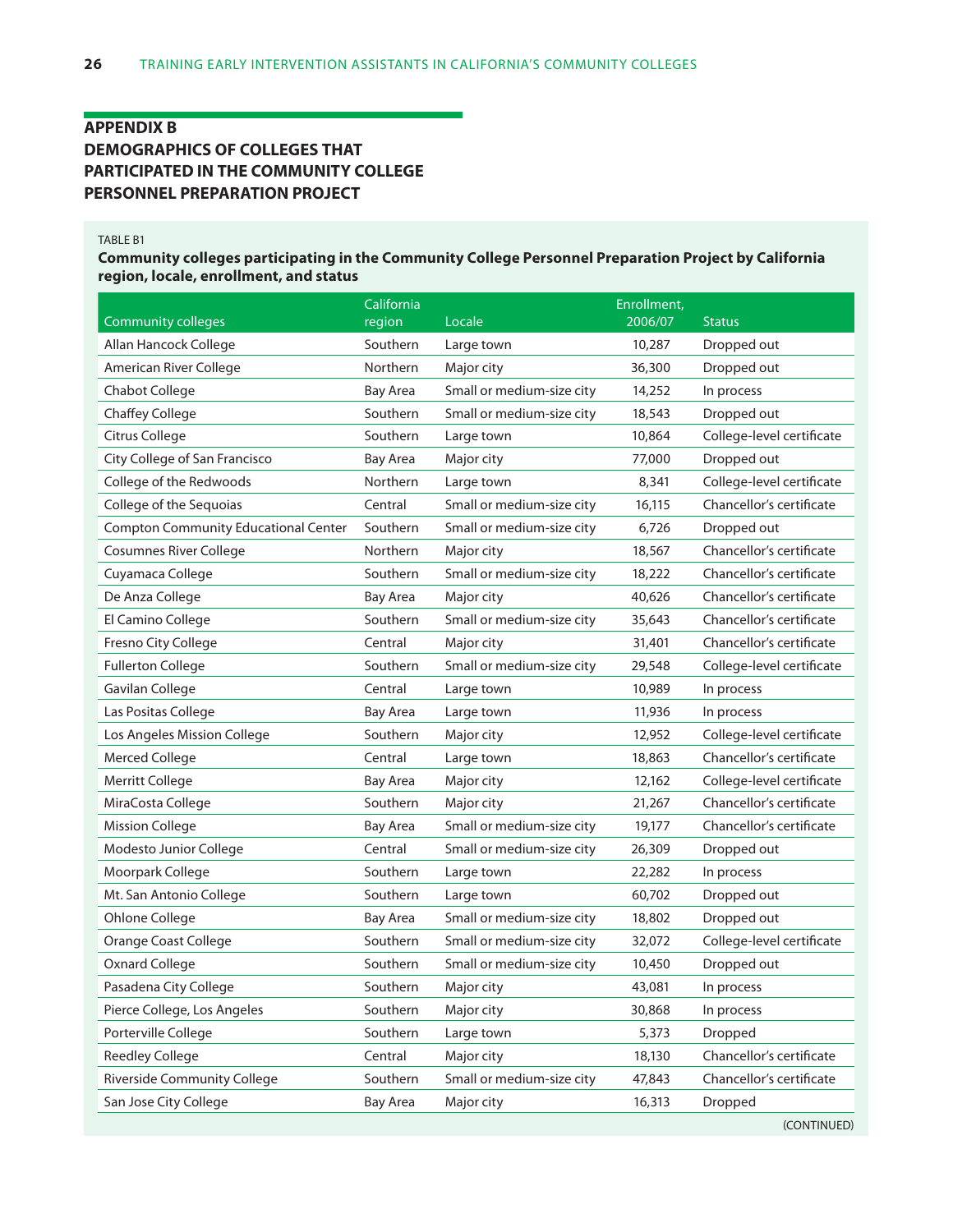### TABLE B1 (CONTINUED)

## **Community colleges participating in the Community College Personnel Preparation Project by California region, locale, enrollment, and status**

|                              | California      |                           | Enrollment. |                           |
|------------------------------|-----------------|---------------------------|-------------|---------------------------|
| <b>Community colleges</b>    | region          | Locale                    | 2006/07     | <b>Status</b>             |
| Santa Monica College         | Southern        | Major city                | 49,967      | Chancellor's certificate  |
| Santa Rosa Junior College    | <b>Northern</b> | Small or medium-size city | 47,974      | Chancellor's certificate  |
| <b>Taft College</b>          | Central         | Small town                | 22,674      | College-level certificate |
| West Hills College, Coalinga | Central         | Small town                | 4,383       | Chancellor's certificate  |
| West Hills College, Lemoore  | Central         | Small town                | 6.417       | Chancellor's certificate  |
| West Valley College          | Bay Area        | Large town                | 19,484      | In process                |
| Yuba College                 | <b>Northern</b> | Small town                | 14,436      | College-level certificate |

*Note:* Locales are determined by population: small town, 5,000–25,000; large town, 25,001–75,000; small or medium city, 75,001–300,000; major city, more than 300,000.

*Source:* Authors' compilation based on data collection described in appendix A.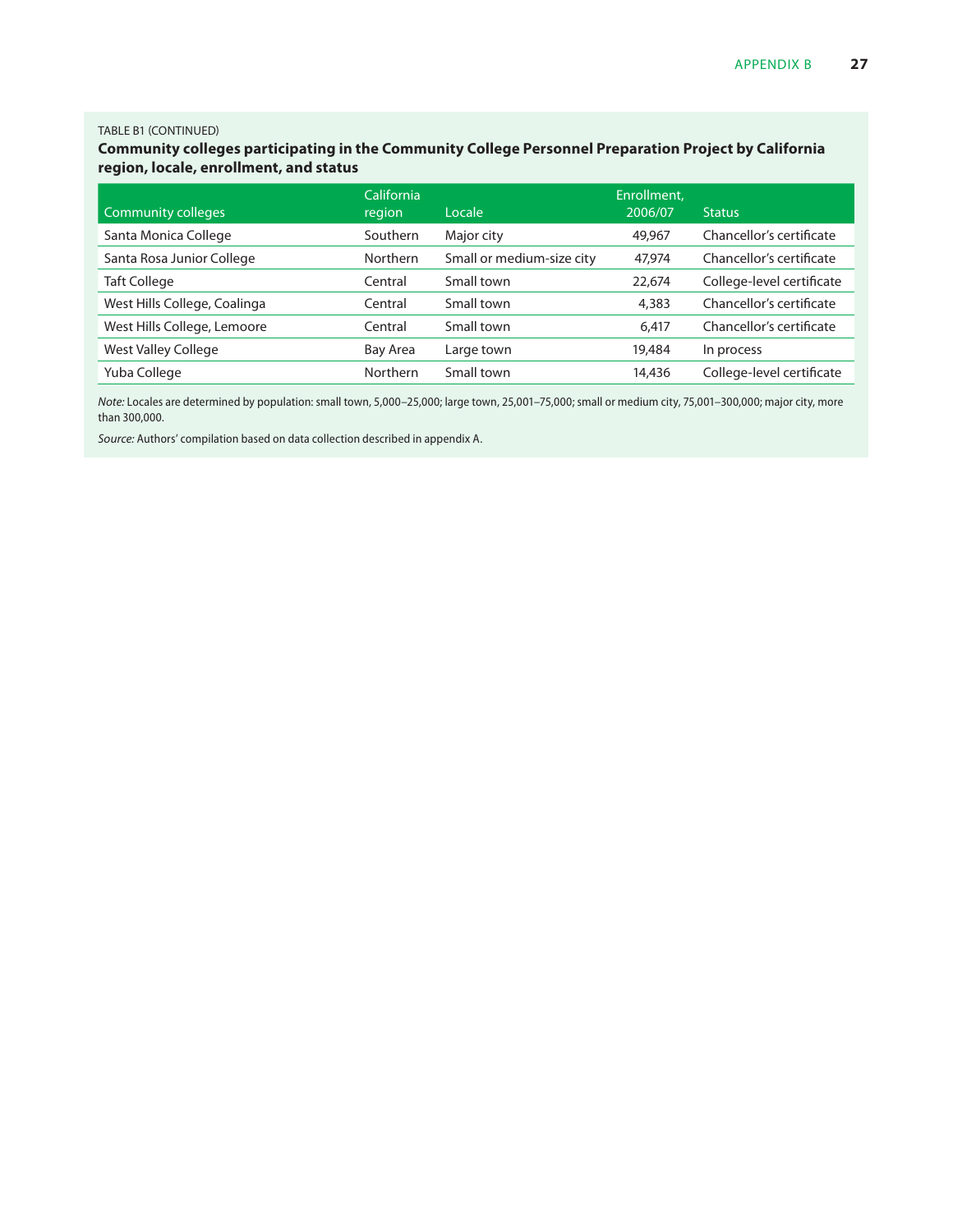## **Appendix C College expectations and proposed timelines for the Chancellor's certificate**

The Community College Personnel Preparation Project provides high-quality training programs that prepare personnel to work with young children with special needs and their families. Project sites created a career ladder with articulation to the four-year colleges and universities and allowed for lifelong learning for those who wished to gain new or improve existing knowledge and skills.

Colleges progressed at their own pace. A faculty liaison was identified as the primary contact for the site. The project takes approximately three years to review, revise, and implement standards for working with special needs children in existing child development classes and programs. The expectations and recommended timelines for participating colleges are described in table C1.

#### Table C1

## **Expectations and recommended timelines for colleges participating in the Community College Personnel Preparation Project**

|    | <b>Activities</b>                                                                                                                                                                                                                                                                                                                                                                                        | Timeline                                 | <b>Deliverables</b>                                                               |
|----|----------------------------------------------------------------------------------------------------------------------------------------------------------------------------------------------------------------------------------------------------------------------------------------------------------------------------------------------------------------------------------------------------------|------------------------------------------|-----------------------------------------------------------------------------------|
|    | Preparation                                                                                                                                                                                                                                                                                                                                                                                              |                                          |                                                                                   |
| 1. | Identify key staff and consultants to work on the project.                                                                                                                                                                                                                                                                                                                                               | Annually                                 | Notify project office<br>upon determination.                                      |
| 2. | Complete contract preparation form.                                                                                                                                                                                                                                                                                                                                                                      |                                          | Submit form to project<br>office.                                                 |
| 3. | If the contract is with an individual, secure a letter of commitment<br>from college administration.                                                                                                                                                                                                                                                                                                     |                                          | Submit preparation form<br>with contract.                                         |
| 4. | Contract will be completed and mailed for signature to person or<br>agency identified in contract preparation form.                                                                                                                                                                                                                                                                                      |                                          | Return signed contract to<br>project office.                                      |
|    | Staff and faculty orientation to the project                                                                                                                                                                                                                                                                                                                                                             |                                          |                                                                                   |
| 1. | Develop and conduct orientation for all full- and part-time faculty and<br>project staff.                                                                                                                                                                                                                                                                                                                |                                          | Agenda (attach to<br>monthly report).                                             |
| 2. | Prepare materials, or use project materials to orient new faculty or staff.                                                                                                                                                                                                                                                                                                                              |                                          | In monthly reports.                                                               |
|    | Project advisory committee                                                                                                                                                                                                                                                                                                                                                                               |                                          |                                                                                   |
| 1. | Develop project advisory committee and identify project advisory<br>committee members, including representatives from the local<br>regional center, early intervention programs, local education<br>agencies, and the local California State University (child development<br>and early childhood special education programs). Existing program<br>committees may be expanded and used for this purpose. | Within one month of<br>beginning project | Provide advisory<br>committee roster to<br>project office with<br>monthly report. |
|    | Other representatives should be considered from the following programs:                                                                                                                                                                                                                                                                                                                                  |                                          |                                                                                   |
|    | Local child care planning councils.<br>$\bullet$                                                                                                                                                                                                                                                                                                                                                         |                                          |                                                                                   |
|    | Child care and development programs.<br>$\bullet$                                                                                                                                                                                                                                                                                                                                                        |                                          |                                                                                   |
|    | Early Head Start and Head Start programs.                                                                                                                                                                                                                                                                                                                                                                |                                          |                                                                                   |
|    | Institutes of higher education.<br>$\bullet$                                                                                                                                                                                                                                                                                                                                                             |                                          |                                                                                   |
|    | Local developmental disability councils.<br>$\bullet$                                                                                                                                                                                                                                                                                                                                                    |                                          |                                                                                   |
|    | County children's services programs, including children's mental<br>health programs, high-risk infant projects, and so on.                                                                                                                                                                                                                                                                               |                                          |                                                                                   |
|    | Family resource centers.<br>$\bullet$                                                                                                                                                                                                                                                                                                                                                                    |                                          |                                                                                   |
|    | County children and families commissions (Proposition 10, the<br>California Children and Families First Initiative).                                                                                                                                                                                                                                                                                     |                                          |                                                                                   |
|    |                                                                                                                                                                                                                                                                                                                                                                                                          |                                          | (CONTINUED)                                                                       |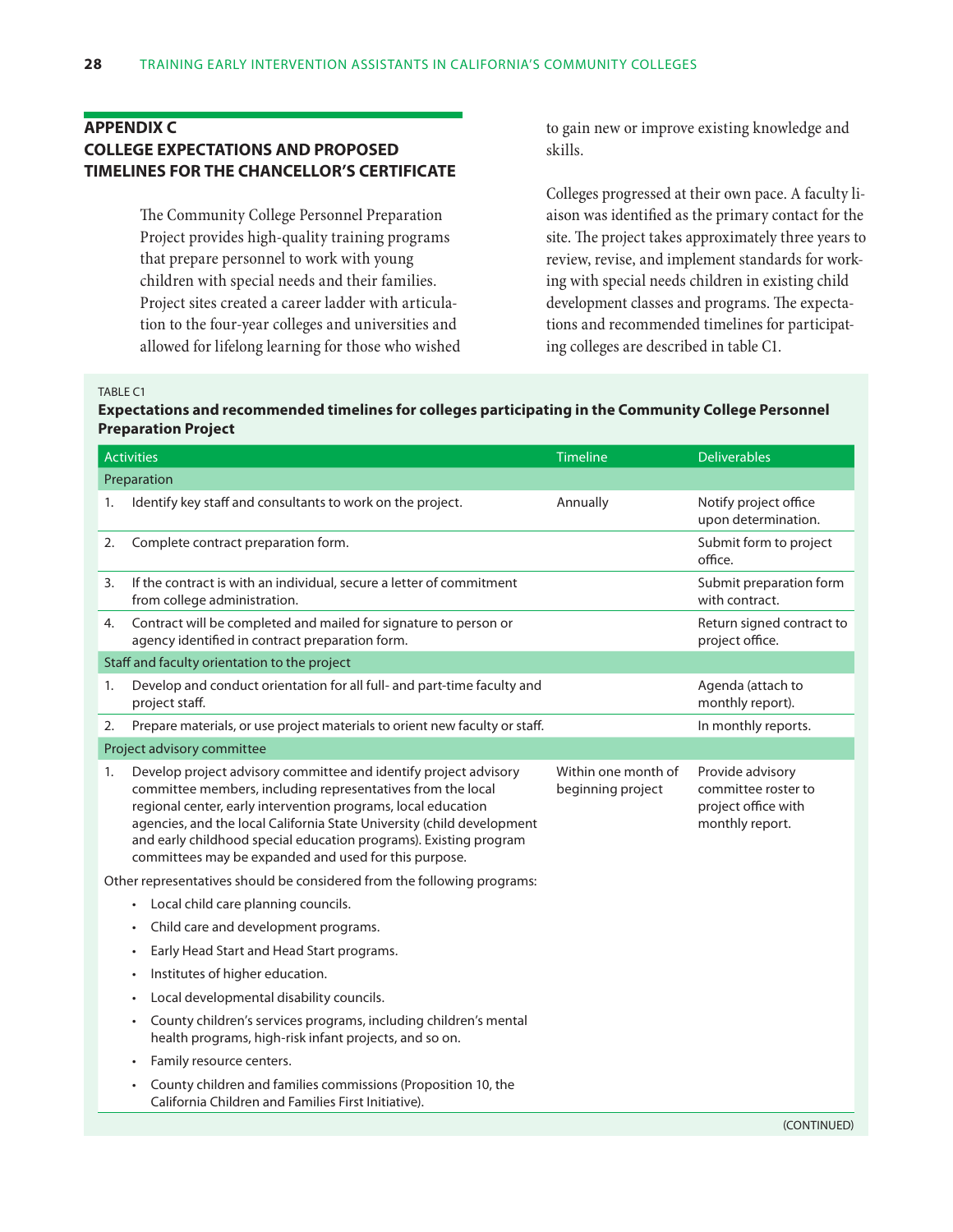TABLE C1 (CONTINUED)

## **Expectations and recommended timelines for participating colleges in the Community College Personnel Preparation Project**

|    | <b>Activities</b>                                                                                                                                                                                                               | <b>Timeline</b>                          | <b>Deliverables</b>                                                                                                                              |
|----|---------------------------------------------------------------------------------------------------------------------------------------------------------------------------------------------------------------------------------|------------------------------------------|--------------------------------------------------------------------------------------------------------------------------------------------------|
| 2. | Convene quarterly meetings of the local project advisory committee.<br>Review project goals, objectives, and desired outcomes.                                                                                                  | As scheduled                             | Submit agenda, sign-<br>in sheet, and minutes<br>or notes for advisory<br>committee with monthly<br>reports.                                     |
|    | Review and revise course outlines and syllabuses                                                                                                                                                                                |                                          |                                                                                                                                                  |
| 1. | Submit current syllabi and course descriptions for core early<br>childhood and special needs-related classes.                                                                                                                   | Within one month of<br>beginning project | Copies of syllabuses,<br>course descriptions, and<br>so on (one time only).                                                                      |
| 2. | Submit other resources such as program or certificate descriptions,<br>college catalogues, and other materials that may be of relevance in<br>describing the programs offered in early intervention or related areas.           | Within one month of<br>beginning project | Copies to project office<br>(one time only).                                                                                                     |
| 3. | Begin reviewing course descriptions, syllabuses, and other materials<br>using the Early intervention assistant core competencies (see box 4).                                                                                   |                                          | Monthly report status<br>update.                                                                                                                 |
| 4. | Complete revisions of course descriptions, syllabuses, and other<br>course materials.                                                                                                                                           |                                          | Submit copies of revised<br>course descriptions to<br>project office for review<br>and approval.                                                 |
| 5. | Develop new course descriptions and outlines to meet any<br>competencies needed.                                                                                                                                                |                                          | Submit copies of new<br>course outlines and<br>syllabuses.                                                                                       |
| 6. | Revise courses as needed based upon input from project office.                                                                                                                                                                  | Ongoing                                  | Submit copies of revised<br>course outlines and<br>syllabuses.                                                                                   |
| 7. | Submit syllabuses for existing, new, or revised courses to campus<br>curriculum committee or through college approval process.                                                                                                  | Ongoing                                  | Submit final copies<br>to project office once<br>approved.                                                                                       |
|    | Award college-level certificate                                                                                                                                                                                                 |                                          | Submit copy of certificate<br>to project office.                                                                                                 |
|    | Develop early intervention assistant certificate program                                                                                                                                                                        |                                          |                                                                                                                                                  |
| 1. | Create certificate program.<br>Determine preparation for Early Intervention Assistant Certificate<br>for submission to Chancellor's Office.                                                                                     | Year <sub>2</sub>                        | Submit draft of courses<br>and field experience<br>requirements to project<br>office for input and<br>recommendations.                           |
| 2. | Prepare materials for submission to Chancellor's Office, including:<br>Approval from Regional Occupational Dean.<br>$\bullet$<br>Campus approvals.<br>$\bullet$<br>Other information needed in application packet.<br>$\bullet$ | Year 3                                   | Submit copy of<br>application to project<br>office prior to review and<br>recommendations and<br>final copy submitted to<br>Chancellor's Office. |
|    | In-service training for faculty and staff                                                                                                                                                                                       |                                          |                                                                                                                                                  |
| 1. | Prepare in-service plan for current faculty on how to implement<br>instruction related to serving children with disabilities and other<br>special needs within all child development classes.                                   |                                          | Copy of plan to project<br>office; identify technical<br>assistance needs from<br>project office.                                                |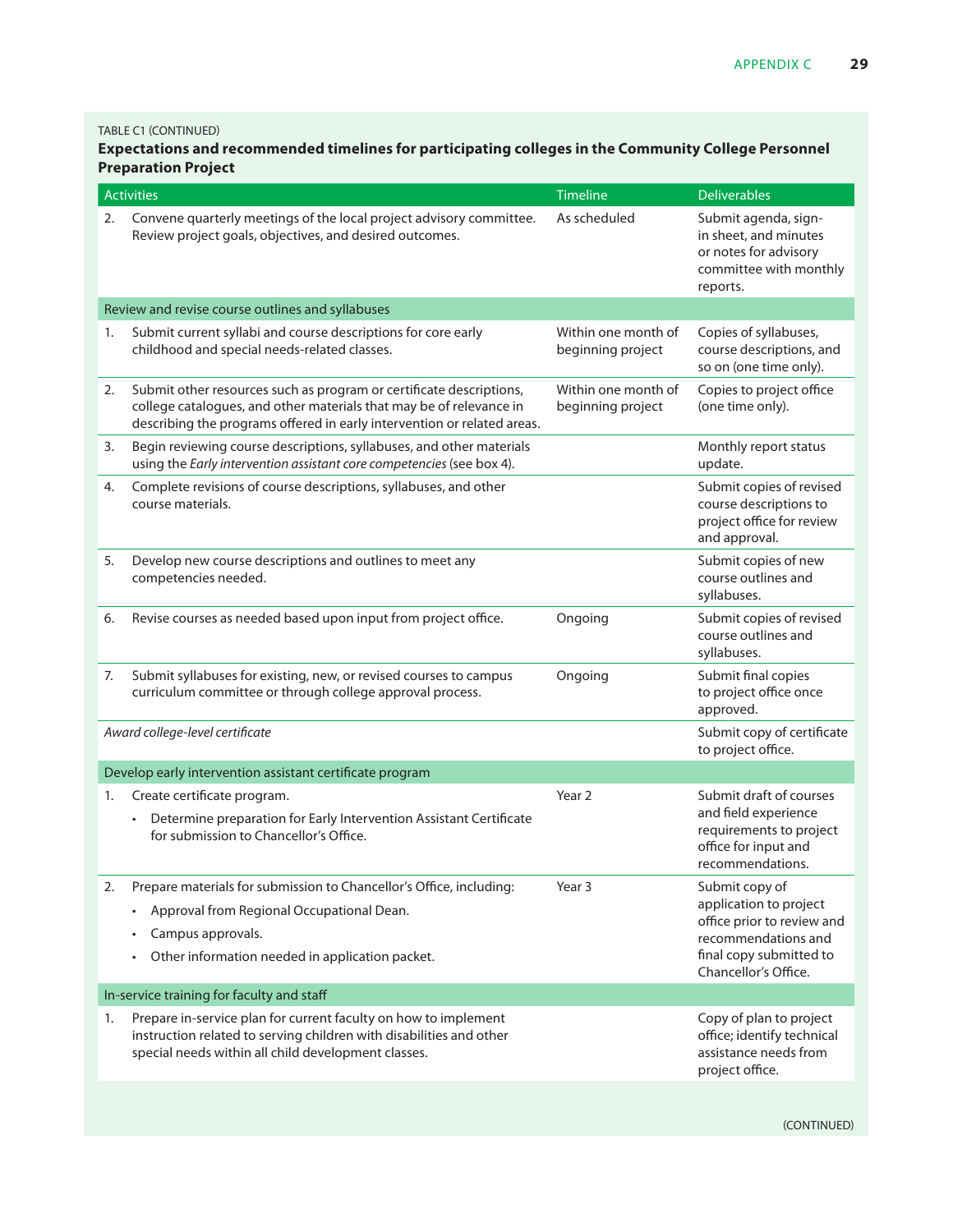#### TABLE C1 (CONTINUED)

## **Expectations and recommended timelines for participating colleges in the Community College Personnel Preparation Project**

|    | <b>Activities</b>                                                                                                                                                         | Timeline                             | <b>Deliverables</b>                                                                         |
|----|---------------------------------------------------------------------------------------------------------------------------------------------------------------------------|--------------------------------------|---------------------------------------------------------------------------------------------|
|    | Implement program                                                                                                                                                         |                                      |                                                                                             |
| 1. | Begin to implement new courses that meet the early intervention<br>assistant competencies.                                                                                | Years 2 and 3                        | Monthly report updates.                                                                     |
| 2. | Develop field placement and job placement strategies working with<br>local programs serving infants and young children with or at risk for<br>developmental disabilities. | Year <sub>2</sub>                    | Monthly report updates.                                                                     |
| 3. | Implement mentor or supervised fieldwork with typically and<br>atypically developing children.                                                                            | Year 3                               | Monthly report updates.                                                                     |
| 4. | Recruit students to participate in the program.                                                                                                                           | Years 2 and 3                        | Promotion materials with<br>monthly reports.                                                |
| 5. | Develop articulation agreements with local universities to enhance<br>career path options for students wishing to pursue higher education<br>opportunities. <sup>a</sup>  | Year 2 and ongoing                   | Monthly reports,<br>copies of articulation<br>agreements.                                   |
|    | Other project activities                                                                                                                                                  |                                      |                                                                                             |
| 1. | Attend community college work group meetings in Sacramento or<br>regionally as may be scheduled.                                                                          | To be announced                      | Provide brief updates at<br>meetings.                                                       |
| 2. | Attend Community College Personnel Preparation Project State<br>Advisory Committee meetings in Sacramento.                                                                | 1-2 times a year                     | Attendance at meetings.                                                                     |
| 3. | Assist in data collection and developing tracking system of<br>participating students, which will include current and future job<br>participation.                        | Annually                             | Include data in final<br>annual reports.                                                    |
| 4. | Provide support and mentoring to local programs, other colleges, and<br>future pilot sites.                                                                               | Ongoing                              | Documentation of local<br>efforts (copies of flyers,<br>minutes of meetings, and<br>so on). |
| 5. | Submit monthly status/activity reports (including a list of related<br>activities) and billing to project office.                                                         | Monthly, upon<br>receipt of contract | Monthly reports using<br>project office format,<br>can be submitted<br>electronically.      |
| 6. | Other tasks required for successful completion of project.                                                                                                                | Ongoing                              | As needed.                                                                                  |

a. Often geared toward students transferring from a two-year college to a four-year college, articulation agreements are agreements between two or more institutions to transfer specific courses or entire degrees.

*Source:* Authors' compilation based on data collection described in appendix A.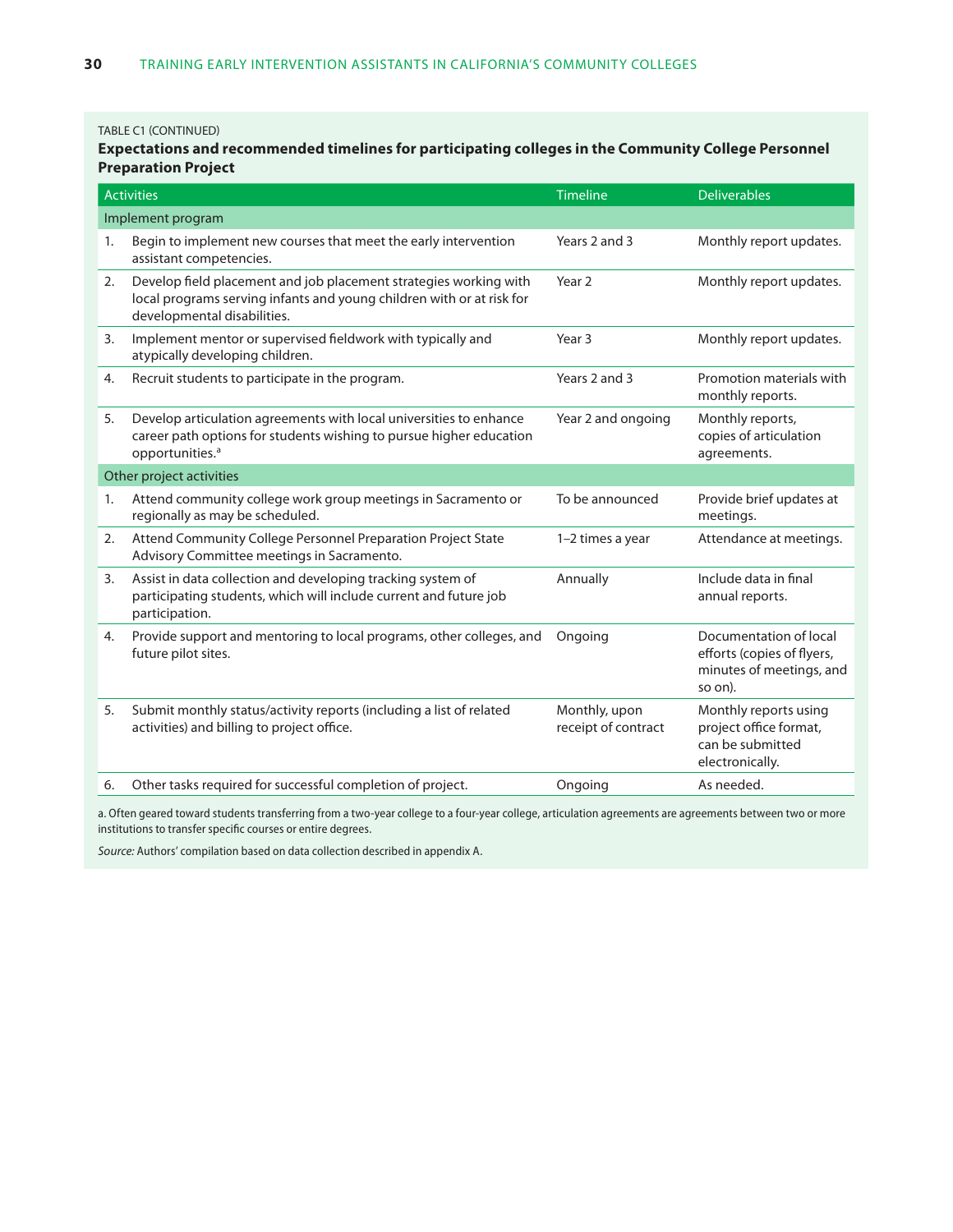## **References**

- Center to Inform Personnel Preparation Policy and Practice in Early Intervention and Preschool Education. (2004). *Study I data report: the national landscape of early intervention in personnel preparation standards under Part C of the Individuals with Disabilities Education Act (IDEA)* (CDFA No. 84.325J). Farmington, CT: University of Connecticut Health Center. Retrieved August 13, 2007, from http://www.uconnucedd.org/publications/ files/PPDataPartCweb.pdf
- Council for Exceptional Children, Division for Early Childhood. (2006). *Personnel standards for early education and early intervention*. [Position statement, adopted December 1993 and reaffirmed February 14, 2006]. Missoula, MT: Council for Exceptional Children, Division for Early Childhood. Retrieved August 15, 2007, from http://www.dec-sped.org/pdf/positionpapers/ PositionStatement\_PersStan.pdf
- Etscheidt, S. (2006). Least restrictive and natural environments for young children with disabilities: a legal analysis of issues. *Topics in Early Childhood Special Education, 26*(3), 167–178.
- Geiger, W. L., Crutchfield, M. D., and Mainzer, R. (2003). *The status of licensure of special education teachers in the 21st century* (COPSSE Document No. RS-7E). Gainesville, FL: University of Florida, Center on Personnel Studies in Special Education.
- Giangreco, M. F. (2003). Working with paraprofessionals. *Educational Leadership, 61*(2), 50–3.
- Giangreco, M. F., Edelman, S. W., Broer, S. M., and Doyle, M. B. (2001). Paraprofessional support of students with disabilities: literature from the past decade. *Exceptional Children, 68*(1), 45–63.
- Hart, K., and Schumacher, R. (2005). *Making the case: improving Head Start teacher qualifications requires increased investment* (Head Start Series, Paper #1). Washington, DC: Center for Law and Social Policy (CLASP).
- Individuals with Disabilities Education Act of 1997. Pub. L. No. 105-17, 111 stat. 37.
- Individuals with Disabilities Education Act of 2004. Pub. L. No. 108-446, 8302, 118 stat. (codified as amended at 20 U.S.C. 1431).
- Katsiyannis, A., Hodge, J., and Lanford, A. (2000). Paraeducators: legal and practice considerations. *Remedial and Special Education, 21*(5), 297–304.
- National Association for the Education of Young Children. (2003). *NAEYC standards for early childhood professional preparation: associate degree programs*. Washington, D.C. Retrieved August 15, 2007, from http:// www.naeyc.org/faculty/pdf/2003.pdf.
- National Early Childhood Technical Assistance Center. (2003). Standards and licensure—examples of state competency requirements, certification and licensure. Retrieved August 15, 2007, from http://www.nectac. org/topics/personnel/standards.asp
- Pickett, A. L., Likins, M., and Wallace, T. (2003). *The employment & preparation of paraeducators: the state-ofthe-art 2003*. New York: National Resource Center for Paraprofessionals.
- Raab, M., and Dunst, C. J. (2004). Early intervention practitioner approaches to natural environment interventions. *Journal of Early Intervention, 27*(1), 15–26.
- Recruiting New Teachers, Inc. (2000). *A guide to developing paraeducator-to-teacher programs.* Belmont, MA: Recruiting New Teachers, Inc.
- Smith, B. J., Strain, P. S., Snyder, P., Sandall, S. R., McLean, M. E., Ramsey, A. B., and Carl-Sumi, W. (2002). DEC recommended practices: a review of 9 years of EI/ECSE research literature. *Journal of Early Intervention, 25*(2), 108–119.
- U.S. Secretary of Education. (2007). "Early Intervention program for infants and toddlers with disabilities." [Proposed rule change]. *Federal Register*, *72*(89), 26455–26531. Retrieved from http://edocket.access. gpo.gov/2007/07-2140.htm.
- Vogler, S. D., Davidson, A. J., Crane, L. A., Steiner, J. F., and Brown, J. M. (2002). Can paraprofessional home visitation